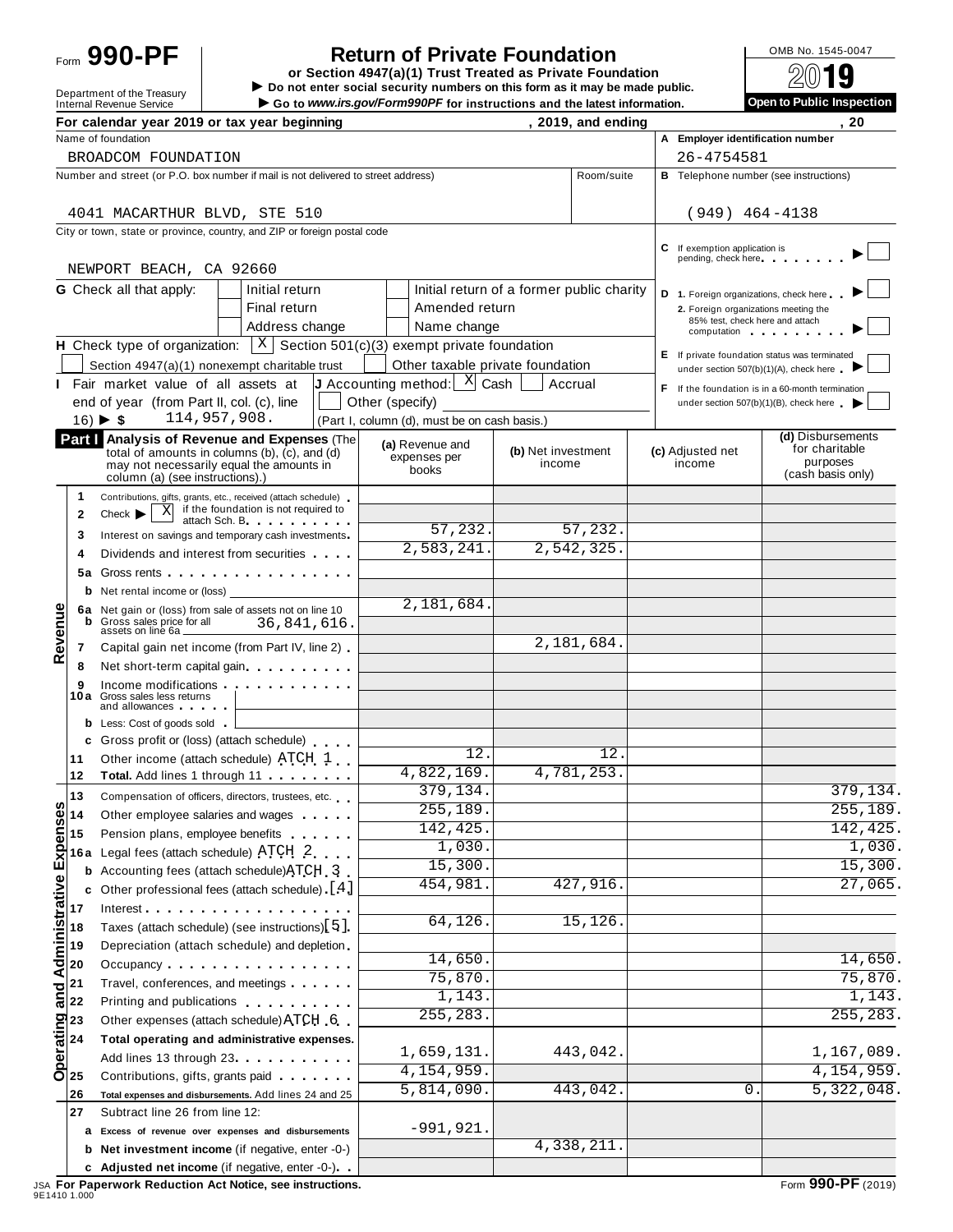|                         | BROADCOM FOUNDATION<br>Form 990-PF (2019)                                                                                                                                                                                      |                   |                | 26-4754581<br>Page 2        |
|-------------------------|--------------------------------------------------------------------------------------------------------------------------------------------------------------------------------------------------------------------------------|-------------------|----------------|-----------------------------|
| Part II                 | <b>Balance Sheets</b> Attached schedules and amounts in the                                                                                                                                                                    | Beginning of year |                | End of year                 |
|                         | description column should be for end-of-year<br>amounts only. (See instructions.)                                                                                                                                              | (a) Book Value    | (b) Book Value | (c) Fair Market Value       |
| 1                       | Cash - non-interest-bearing example and the cash - non-interest-bearing                                                                                                                                                        |                   |                |                             |
| 2                       | Savings and temporary cash investments                                                                                                                                                                                         | 4,097,187.        | 6, 116, 956.   | 6,116,956.                  |
| 3                       |                                                                                                                                                                                                                                |                   |                |                             |
|                         |                                                                                                                                                                                                                                | 5,431.            | 14,530.        | 14,530.                     |
| 4                       | Pledges receivable $\blacktriangleright$                                                                                                                                                                                       |                   |                |                             |
|                         |                                                                                                                                                                                                                                |                   |                |                             |
| 5                       | Grants receivable entering the state of the state of the state of the state of the state of the state of the state of the state of the state of the state of the state of the state of the state of the state of the state of  |                   |                |                             |
| 6                       | Receivables due from officers, directors, trustees, and other                                                                                                                                                                  |                   |                |                             |
|                         | disqualified persons (attach schedule) (see instructions)                                                                                                                                                                      |                   |                |                             |
| 7                       | Other notes and loans receivable (attach schedule) > ______                                                                                                                                                                    |                   |                |                             |
|                         | Less: allowance for doubtful accounts                                                                                                                                                                                          |                   |                |                             |
| 8                       | Inventories for sale or use                                                                                                                                                                                                    |                   |                |                             |
| ssets<br>9              |                                                                                                                                                                                                                                |                   |                |                             |
| ⋖<br>10a                | Investments - U.S. and state government obligations (attach schedule) [7]                                                                                                                                                      | 9,864,031.        | 8,787,015.     | 8,811,444.                  |
| b                       | Investments - corporate stock (attach schedule) ATCH 8                                                                                                                                                                         | 58, 535, 558.     | 58,011,277.    | 81, 443, 897.               |
| c                       | Investments - corporate bonds (attach schedule) ATCH 9                                                                                                                                                                         | 19,736,388.       | 18,316,896.    | 18,571,081.                 |
| 11                      | Investments - land, buildings,<br>and equipment: basis                                                                                                                                                                         |                   |                |                             |
|                         | Less: accumulated depreciation<br>(attach schedule)                                                                                                                                                                            |                   |                |                             |
| 12                      | Investments - mortgage loans                                                                                                                                                                                                   |                   |                |                             |
| 13                      | Investments - other (attach schedule)                                                                                                                                                                                          |                   |                |                             |
| 14                      | Land, buildings, and<br>equipment: basis                                                                                                                                                                                       |                   |                |                             |
|                         | Less: accumulated depreciation $\blacktriangleright$<br><u> 1980 - Johann Barbara, martxa a</u><br>(attach schedule)                                                                                                           |                   |                |                             |
| 15                      | Other assets (describe $\blacktriangleright$                                                                                                                                                                                   |                   |                |                             |
| 16                      | Total assets (to be completed by all filers - see the                                                                                                                                                                          |                   |                |                             |
|                         | instructions. Also, see page 1, item I)                                                                                                                                                                                        | 92, 238, 595.     | 91, 246, 674.  | 114,957,908.                |
| 17                      | Accounts payable and accrued expenses                                                                                                                                                                                          |                   |                |                             |
| 18                      |                                                                                                                                                                                                                                |                   |                |                             |
| 19                      | Deferred revenue experience and the set of the set of the set of the set of the set of the set of the set of the set of the set of the set of the set of the set of the set of the set of the set of the set of the set of the |                   |                |                             |
| 20                      | Loans from officers, directors, trustees, and other disqualified persons                                                                                                                                                       |                   |                |                             |
| Liabilities<br>21       | Mortgages and other notes payable (attach schedule)                                                                                                                                                                            |                   |                |                             |
| 22                      | Other liabilities (describe $\blacktriangleright$ )                                                                                                                                                                            |                   |                |                             |
|                         |                                                                                                                                                                                                                                |                   |                |                             |
| 23                      | Total liabilities (add lines 17 through 22) [10] Total liabilities (add lines 17 through 22)                                                                                                                                   | 0.                |                | 0.                          |
| δĝ                      | Foundations that follow FASB ASC 958, check here $\blacktriangleright$ $\mid$ X                                                                                                                                                |                   |                |                             |
|                         | and complete lines 24, 25, 29, and 30.                                                                                                                                                                                         |                   |                |                             |
| 24                      | Net assets without donor restrictions example assets without donor restrictions                                                                                                                                                | 92, 238, 595.     | 91,246,674.    |                             |
| 25                      | Net assets with donor restrictions experience of the set of the set of the set of the set of the set of the set of the set of the set of the set of the set of the set of the set of the set of the set of the set of the set  |                   |                |                             |
|                         | Foundations that do not follow FASB ASC 958, check here                                                                                                                                                                        |                   |                |                             |
| or Fund Balanc          | and complete lines 26 through 30.                                                                                                                                                                                              |                   |                |                             |
| 26                      | Capital stock, trust principal, or current funds                                                                                                                                                                               |                   |                |                             |
| 27                      | Paid-in or capital surplus, or land, bldg., and equipment fund                                                                                                                                                                 |                   |                |                             |
| 28                      | Retained earnings, accumulated income, endowment, or other funds                                                                                                                                                               |                   |                |                             |
| 29                      | Total net assets or fund balances (see instructions)                                                                                                                                                                           | 92, 238, 595.     | 91, 246, 674.  |                             |
| <b>Net Assets</b><br>30 | Total liabilities and net assets/fund balances (see                                                                                                                                                                            |                   |                |                             |
|                         | $instructions)$                                                                                                                                                                                                                | 92, 238, 595.     | 91,246,674.    |                             |
|                         | Part III Analysis of Changes in Net Assets or Fund Balances                                                                                                                                                                    |                   |                |                             |
|                         | 1 Total net assets or fund balances at beginning of year - Part II, column (a), line 29 (must agree with                                                                                                                       |                   |                |                             |
|                         |                                                                                                                                                                                                                                |                   |                | 92, 238, 595.<br>1          |
|                         |                                                                                                                                                                                                                                |                   |                | $-991,921.$<br>$\mathbf{2}$ |
|                         | 3 Other increases not included in line 2 (itemize) >                                                                                                                                                                           |                   |                | 3                           |
|                         |                                                                                                                                                                                                                                |                   |                | 91, 246, 674.<br>4          |
|                         | 5 Decreases not included in line 2 (itemize) >                                                                                                                                                                                 |                   |                | 5                           |
|                         | 6 Total net assets or fund balances at end of year (line 4 minus line 5) - Part II, column (b), line 29                                                                                                                        |                   |                | 91, 246, 674.<br>6          |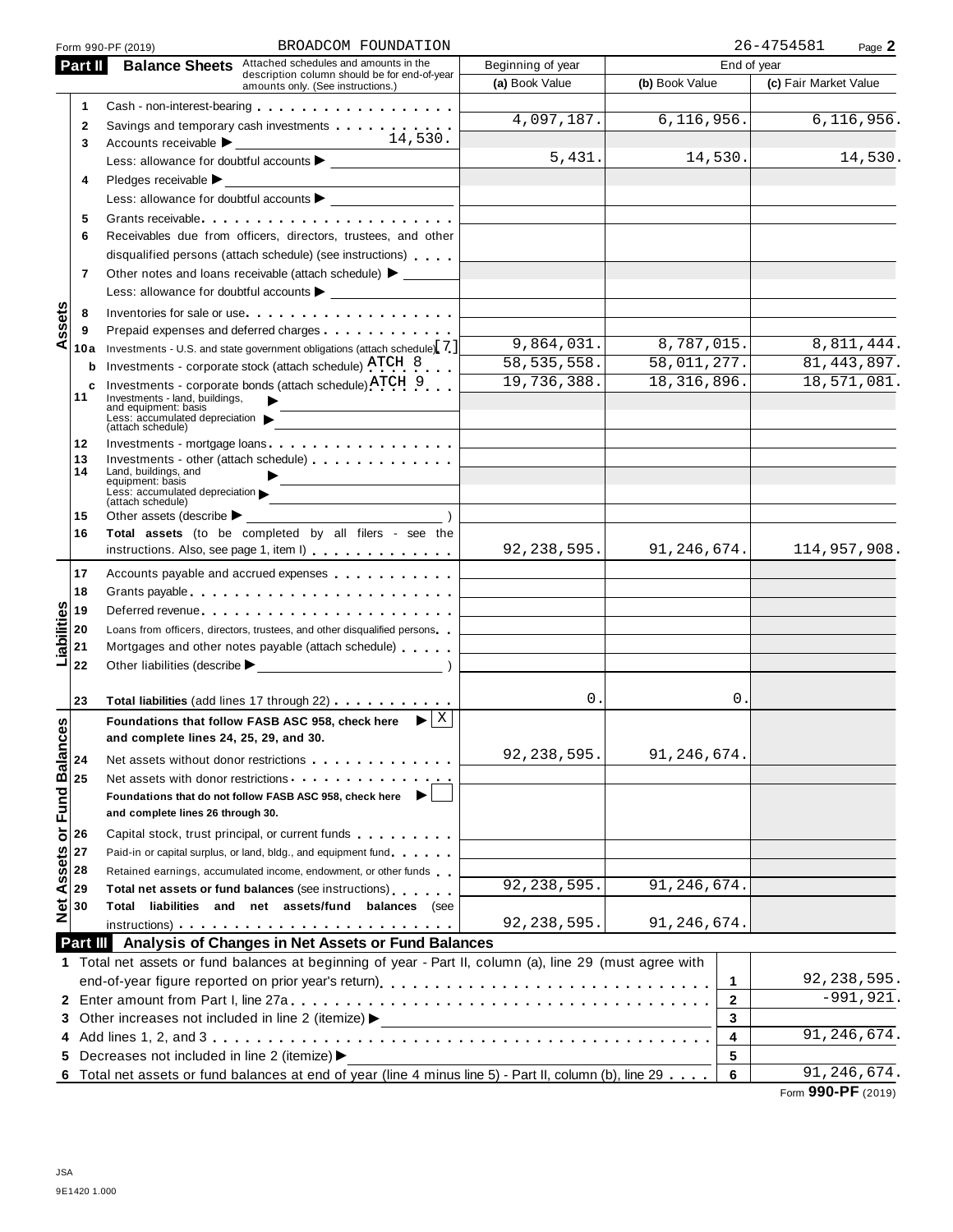$\boxed{\phantom{1}}$  Yes  $\boxed{\mathrm{X}}$  No

|                                                               | (a) List and describe the kind(s) of property sold (for example, real estate,                |                                                                                 | (b) How<br>acquired                                              |                                                       |                                  |
|---------------------------------------------------------------|----------------------------------------------------------------------------------------------|---------------------------------------------------------------------------------|------------------------------------------------------------------|-------------------------------------------------------|----------------------------------|
|                                                               | 2-story brick warehouse; or common stock, 200 shs. MLC Co.)                                  |                                                                                 | P - Purchase                                                     | (c) Date acquired<br>(mo., day, yr.)                  | (d) Date sold<br>(mo., day, yr.) |
| SEE PART IV SCHEDULE<br>1a                                    |                                                                                              |                                                                                 | D - Donation                                                     |                                                       |                                  |
| b                                                             |                                                                                              |                                                                                 |                                                                  |                                                       |                                  |
| c                                                             |                                                                                              |                                                                                 |                                                                  |                                                       |                                  |
| d                                                             |                                                                                              |                                                                                 |                                                                  |                                                       |                                  |
| е                                                             |                                                                                              |                                                                                 |                                                                  |                                                       |                                  |
| (e) Gross sales price                                         | (f) Depreciation allowed<br>(or allowable)                                                   | (g) Cost or other basis<br>plus expense of sale                                 |                                                                  | (h) Gain or (loss)<br>$((e)$ plus $(f)$ minus $(g)$ ) |                                  |
| a                                                             |                                                                                              |                                                                                 |                                                                  |                                                       |                                  |
| b                                                             |                                                                                              |                                                                                 |                                                                  |                                                       |                                  |
| c                                                             |                                                                                              |                                                                                 |                                                                  |                                                       |                                  |
| d                                                             |                                                                                              |                                                                                 |                                                                  |                                                       |                                  |
| е                                                             |                                                                                              |                                                                                 |                                                                  |                                                       |                                  |
|                                                               | Complete only for assets showing gain in column (h) and owned by the foundation on 12/31/69. |                                                                                 |                                                                  | (I) Gains (Col. (h) gain minus                        |                                  |
| (i) $FMV$ as of $12/31/69$                                    | (i) Adjusted basis<br>as of 12/31/69                                                         | (k) Excess of col. (i)<br>over col. (i), if any                                 | col. (k), but not less than $-0$ -) or<br>Losses (from col. (h)) |                                                       |                                  |
| a                                                             |                                                                                              |                                                                                 |                                                                  |                                                       |                                  |
| b                                                             |                                                                                              |                                                                                 |                                                                  |                                                       |                                  |
| c                                                             |                                                                                              |                                                                                 |                                                                  |                                                       |                                  |
| d                                                             |                                                                                              |                                                                                 |                                                                  |                                                       |                                  |
| е                                                             |                                                                                              |                                                                                 |                                                                  |                                                       |                                  |
| Capital gain net income or (net capital loss)<br>$\mathbf{2}$ |                                                                                              | If gain, also enter in Part I, line 7<br>If (loss), enter -0- in Part I, line 7 | $\mathbf{2}$                                                     |                                                       | 2,181,684.                       |
| 3                                                             | Net short-term capital gain or (loss) as defined in sections 1222(5) and (6):                |                                                                                 |                                                                  |                                                       |                                  |
|                                                               | If gain, also enter in Part I, line 8, column (c). See instructions. If (loss), enter -0- in |                                                                                 |                                                                  |                                                       |                                  |
|                                                               |                                                                                              |                                                                                 |                                                                  |                                                       | $0$ .                            |
| Part V                                                        |                                                                                              | Qualification Under Section 4940(e) for Reduced Tax on Net Investment Income    |                                                                  |                                                       |                                  |

If section 4940(d)(2) applies, leave this part blank.

## Was the foundation liable for the section 4942 tax on the distributable amount of any year in the base period? If "Yes," the foundation doesn't qualify under section 4940(e). Do not complete this part.

|  | $\blacksquare$ . The set of the set of the set of the set of the set of the set of the set of the set of the set of the set of the set of the set of the set of the set of the set of the set of the set of the set of the set of the |  |
|--|---------------------------------------------------------------------------------------------------------------------------------------------------------------------------------------------------------------------------------------|--|
|  | Enter the appropriate amount in each column for each year; see the instructions before making any entries.                                                                                                                            |  |

| (a)<br>Base period years<br>Calendar year (or tax year beginning in) | Liker the appropriate amount in each column for each year, see the instructions before making any entries.<br>(b)<br>Adjusted qualifying distributions                                                                         | Net value of noncharitable-use assets |                | (d)<br>Distribution ratio<br>(col. (b) divided by col. (c)) |  |
|----------------------------------------------------------------------|--------------------------------------------------------------------------------------------------------------------------------------------------------------------------------------------------------------------------------|---------------------------------------|----------------|-------------------------------------------------------------|--|
| 2018                                                                 | 5,119,001.                                                                                                                                                                                                                     | 105, 171, 400.                        |                | 0.048673                                                    |  |
| 2017                                                                 | 4,916,345.                                                                                                                                                                                                                     | 104, 165, 868.                        |                | 0.047197                                                    |  |
| 2016                                                                 | 4,777,585.                                                                                                                                                                                                                     | 100,717,221.                          |                | 0.047436                                                    |  |
| 2015                                                                 | 3, 164, 284.                                                                                                                                                                                                                   | 102,054,206.                          |                | 0.031006                                                    |  |
| 2014                                                                 | 4, 444, 245.                                                                                                                                                                                                                   | 103, 243, 892.                        |                | 0.043046                                                    |  |
| $\mathbf{2}$                                                         | Total of line 1, column (d) enterpreteration of the set of the set of the set of the set of the set of the set of the set of the set of the set of the set of the set of the set of the set of the set of the set of the set o |                                       | $\mathbf{2}$   | 0.217358                                                    |  |
| 3                                                                    | Average distribution ratio for the 5-year base period - divide the total on line 2 by 5.0, or by<br>the number of years the foundation has been in existence if less than 5 years                                              |                                       |                |                                                             |  |
| 4                                                                    | Enter the net value of noncharitable-use assets for 2019 from Part X, line 5 $\dots$ ,,,,,,,                                                                                                                                   |                                       | $\overline{4}$ | 107, 419, 492.                                              |  |
| 5                                                                    |                                                                                                                                                                                                                                |                                       | 5              | 4,669,740.                                                  |  |
| 6                                                                    | Enter 1% of net investment income (1% of Part I, line 27b)                                                                                                                                                                     |                                       | -6             | 43,382.                                                     |  |
| $\mathbf{7}$                                                         |                                                                                                                                                                                                                                |                                       | $\overline{7}$ | 4,713,122.                                                  |  |
| 8                                                                    |                                                                                                                                                                                                                                |                                       | 8              | 5,322,048.                                                  |  |
| Part VI instructions.                                                | If line 8 is equal to or greater than line 7, check the box in Part VI, line 1b, and complete that part using a 1% tax rate. See the                                                                                           |                                       |                |                                                             |  |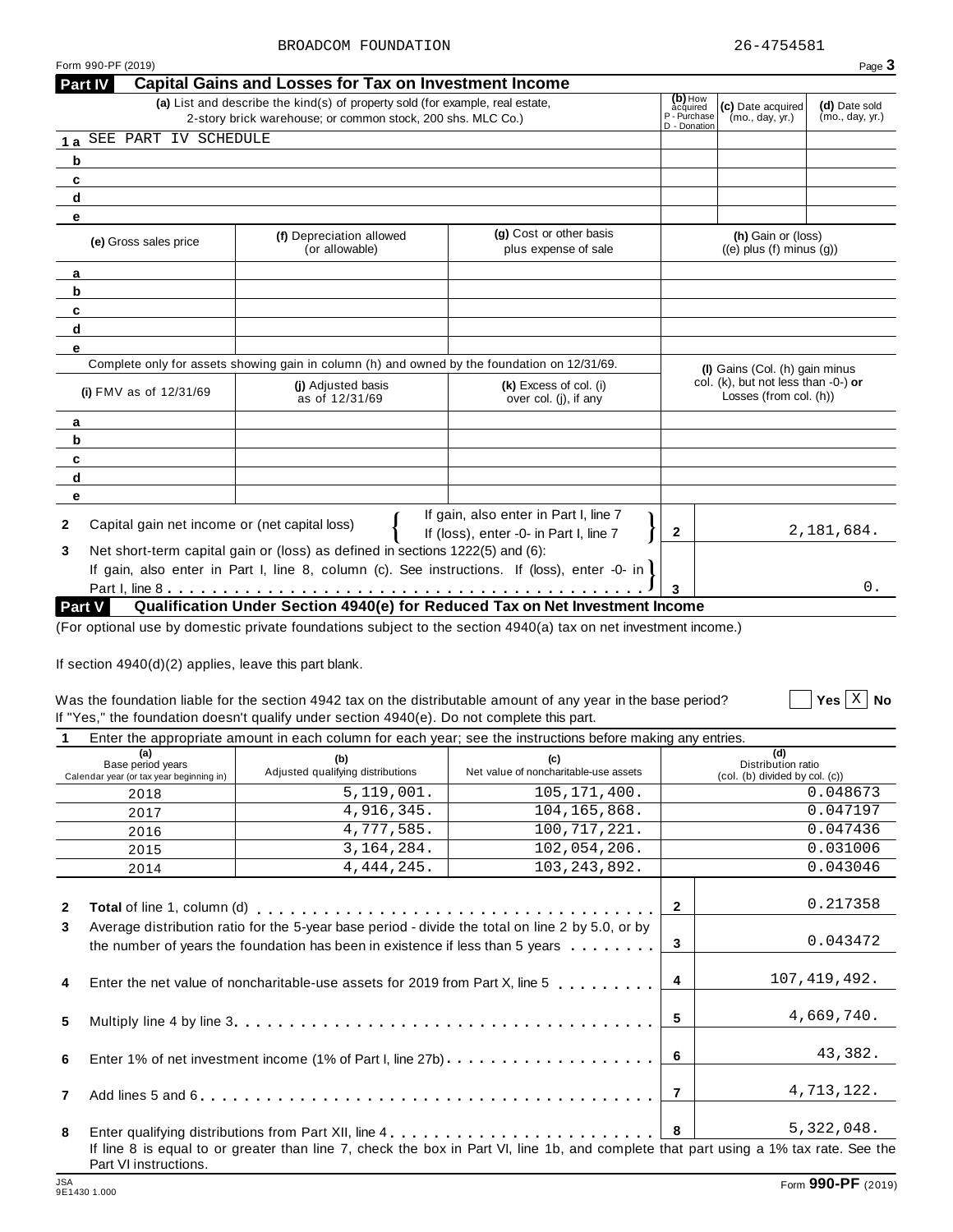|              | 26-4754581<br>BROADCOM FOUNDATION<br>Form 990-PF (2019)                                                                           |                |         | Page 4 |
|--------------|-----------------------------------------------------------------------------------------------------------------------------------|----------------|---------|--------|
|              | Excise Tax Based on Investment Income (Section 4940(a), 4940(b), 4940(e), or 4948 - see instructions)<br>Part VI                  |                |         |        |
|              | 1a Exempt operating foundations described in section $4940(d)(2)$ , check here $\blacktriangleright$ and enter "N/A" on line 1.   |                |         |        |
|              |                                                                                                                                   |                |         |        |
|              | <b>b</b> Domestic foundations that meet the section $4940(e)$ requirements in Part V, check<br>$\mathbf{1}$                       |                | 43,382. |        |
|              |                                                                                                                                   |                |         |        |
|              | c All other domestic foundations enter 2% of line 27b. Exempt foreign organizations, enter 4% of                                  |                |         |        |
|              |                                                                                                                                   |                |         |        |
| $\mathbf{2}$ | Tax under section 511 (domestic section 4947(a)(1) trusts and taxable foundations only; others, enter -0-)<br>$\mathbf{2}$        |                |         |        |
| 3            | 3                                                                                                                                 |                | 43,382. |        |
| 4            | 4<br>Subtitle A (income) tax (domestic section $4947(a)(1)$ trusts and taxable foundations only; others, enter -0-)               |                |         | 0.     |
| 5            | 5<br>Tax based on investment income. Subtract line 4 from line 3. If zero or less, enter -0-                                      |                | 43,382. |        |
| 6            | Credits/Payments:                                                                                                                 |                |         |        |
| а            | 98,419.<br>6a<br>2019 estimated tax payments and 2018 overpayment credited to 2019                                                |                |         |        |
| b            | 6b<br>Exempt foreign organizations - tax withheld at source                                                                       |                |         |        |
| c            | 6c<br>Tax paid with application for extension of time to file (Form 8868)                                                         |                |         |        |
| d            | 6d                                                                                                                                |                |         |        |
| 7            | $\overline{7}$                                                                                                                    |                | 98,419. |        |
| 8            | Enter any <b>penalty</b> for underpayment of estimated tax. Check here $\frac{X}{x}$ if Form 2220 is attached<br>8                |                |         |        |
| 9            | 9                                                                                                                                 |                |         |        |
| 10           | 10<br>Overpayment. If line 7 is more than the total of lines 5 and 8, enter the amount overpaid ▶                                 |                | 55,037. |        |
| 11           | 44,000. Refunded $\blacktriangleright$<br>Enter the amount of line 10 to be: Credited to 2020 estimated tax ><br>11               |                | 11,037. |        |
|              | <b>Part VII-A</b> Statements Regarding Activities                                                                                 |                |         |        |
|              | 1a During the tax year, did the foundation attempt to influence any national, state, or local legislation or did it               |                | Yes     | No     |
|              |                                                                                                                                   | 1a             |         | X      |
|              | b Did it spend more than \$100 during the year (either directly or indirectly) for political purposes? See the                    |                |         |        |
|              |                                                                                                                                   | 1b             |         | Χ      |
|              | If the answer is "Yes" to 1a or 1b, attach a detailed description of the activities and copies of any materials                   |                |         |        |
|              | published or distributed by the foundation in connection with the activities.                                                     |                |         |        |
| c            |                                                                                                                                   | 1c             |         | Χ      |
| d            | Enter the amount (if any) of tax on political expenditures (section 4955) imposed during the year:                                |                |         |        |
|              |                                                                                                                                   |                |         |        |
|              | e Enter the reimbursement (if any) paid by the foundation during the year for political expenditure tax imposed                   |                |         |        |
|              |                                                                                                                                   |                |         | Χ      |
| $\mathbf{2}$ | Has the foundation engaged in any activities that have not previously been reported to the IRS?                                   | $\mathbf{2}$   |         |        |
|              | If "Yes," attach a detailed description of the activities.                                                                        |                |         |        |
| 3            | Has the foundation made any changes, not previously reported to the IRS, in its governing instrument, articles                    |                |         | Χ      |
|              | of incorporation, or bylaws, or other similar instruments? If "Yes," attach a conformed copy of the changes                       | 3              |         | Χ      |
| 4a           | Did the foundation have unrelated business gross income of \$1,000 or more during the year?                                       | 4a             |         |        |
| b            |                                                                                                                                   | 4b             |         | Χ      |
| 5            | Was there a liquidation, termination, dissolution, or substantial contraction during the year?<br>                                | 5              |         |        |
|              | If "Yes," attach the statement required by General Instruction T.                                                                 |                |         |        |
| 6            | Are the requirements of section 508(e) (relating to sections 4941 through 4945) satisfied either:                                 |                |         |        |
|              | • By language in the governing instrument, or                                                                                     |                |         |        |
|              | • By state legislation that effectively amends the governing instrument so that no mandatory directions that                      |                | X       |        |
|              |                                                                                                                                   | 6              | Χ       |        |
| 7            | Did the foundation have at least \$5,000 in assets at any time during the year? If "Yes," complete Part II, col. (c), and Part XV | $\overline{7}$ |         |        |
| 8а           | Enter the states to which the foundation reports or with which it is registered. See instructions. $\blacktriangleright$<br>CA,   |                |         |        |
| b            | If the answer is "Yes" to line 7, has the foundation furnished a copy of Form 990-PF to the Attorney General                      |                |         |        |
|              |                                                                                                                                   | 8b             | X       |        |
| 9            | Is the foundation claiming status as a private operating foundation within the meaning of section $4942(j)(3)$ or                 |                |         |        |
|              | 4942(j)(5) for calendar year 2019 or the tax year beginning in 2019? See the instructions for Part XIV. If "Yes,"                 |                |         |        |
|              |                                                                                                                                   | 9              |         | Χ      |
| 10           | Did any persons become substantial contributors during the tax year? If "Yes," attach a schedule listing their                    |                |         |        |
|              |                                                                                                                                   | 10             |         | Χ      |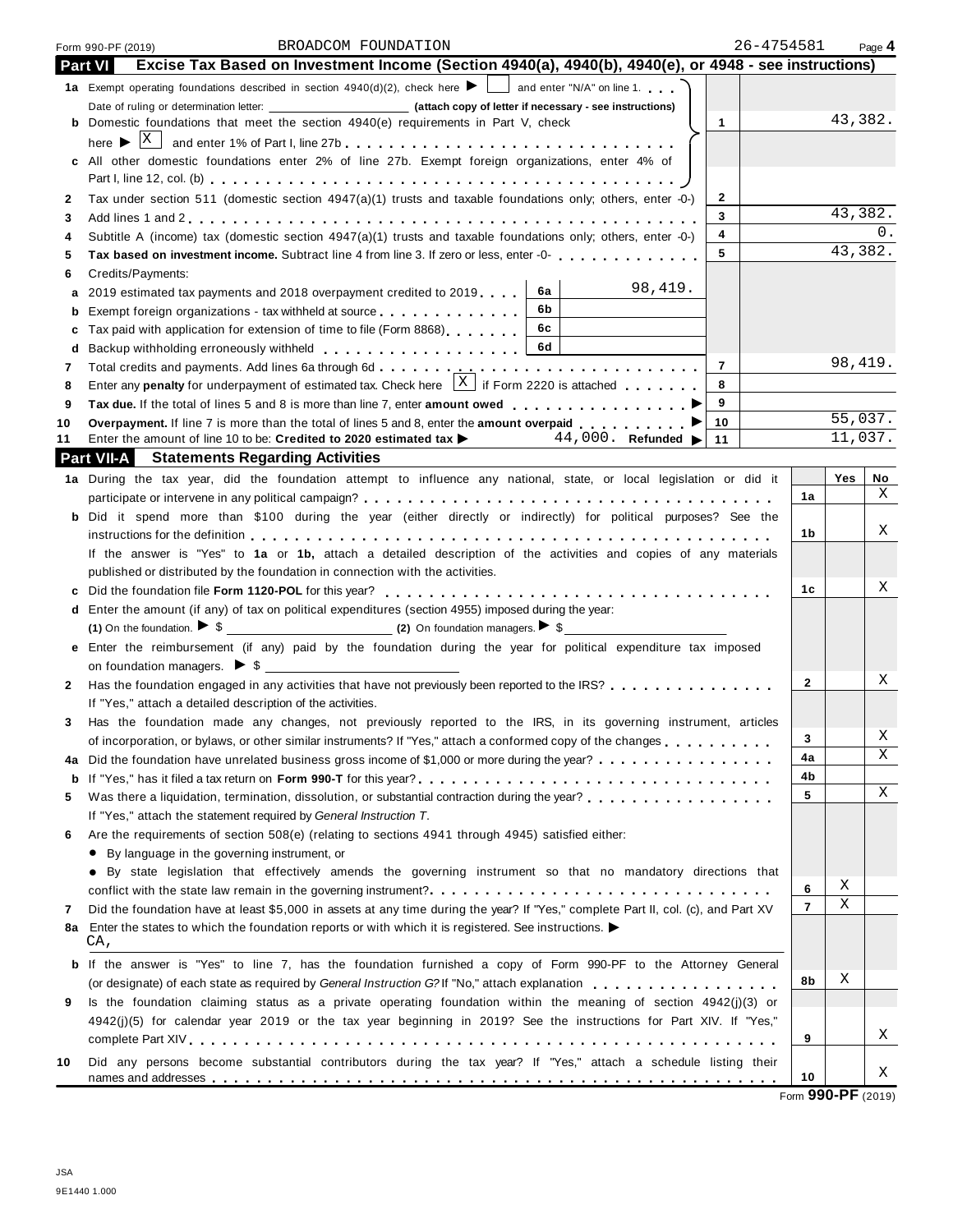Form 990-PF (2019) BROADCOM FOUNDATION 26-4754581 Page **5** 

|    | Part VII-A<br><b>Statements Regarding Activities (continued)</b>                                                                        |                            |            |    |
|----|-----------------------------------------------------------------------------------------------------------------------------------------|----------------------------|------------|----|
|    |                                                                                                                                         |                            | Yes        | No |
|    | 11 At any time during the year, did the foundation, directly or indirectly, own a controlled entity within the                          |                            |            |    |
|    | meaning of section 512(b)(13)? If "Yes," attach schedule. See instructions                                                              | 11                         |            | Χ  |
| 12 | Did the foundation make a distribution to a donor advised fund over which the foundation or a disqualified                              |                            |            |    |
|    |                                                                                                                                         | 12                         |            | Χ  |
| 13 | Did the foundation comply with the public inspection requirements for its annual returns and exemption application?                     | 13                         | Χ          |    |
|    | N/A<br>Website address $\blacktriangleright$                                                                                            |                            |            |    |
| 14 | Telephone no. $\triangleright$ 949-464-4138<br>The books are in care of MARIA WRONSKI                                                   |                            |            |    |
|    | Located at $\blacktriangleright$ 4041 MACARTHUR BLVD, STE 510 NEWPORT BEACH, CA $\blacktriangleright$ 2 P+4 $\blacktriangleright$ 92660 |                            |            |    |
| 15 |                                                                                                                                         |                            |            |    |
|    |                                                                                                                                         | $\blacktriangleright$   15 |            |    |
| 16 | At any time during calendar year 2019, did the foundation have an interest in or a signature or other authority                         |                            | Yes        | No |
|    |                                                                                                                                         | 16                         |            | Χ  |
|    | See the instructions for exceptions and filing requirements for FinCEN Form 114. If "Yes," enter the name of                            |                            |            |    |
|    | the foreign country                                                                                                                     |                            |            |    |
|    | <b>Part VII-B</b><br>Statements Regarding Activities for Which Form 4720 May Be Required                                                |                            |            |    |
|    | File Form 4720 if any item is checked in the "Yes" column, unless an exception applies.                                                 |                            | <b>Yes</b> | No |
|    | 1a During the year, did the foundation (either directly or indirectly):                                                                 |                            |            |    |
|    | Yes<br>(1) Engage in the sale or exchange, or leasing of property with a disqualified person?                                           | $\mathbf X$<br><b>No</b>   |            |    |
|    | (2) Borrow money from, lend money to, or otherwise extend credit to (or accept it from) a                                               |                            |            |    |
|    | Yes                                                                                                                                     | Χ<br>No                    |            |    |
|    | ΙX<br>(3) Furnish goods, services, or facilities to (or accept them from) a disqualified person?<br>Yes                                 | No                         |            |    |
|    | Χ<br>(4) Pay compensation to, or pay or reimburse the expenses of, a disqualified person?<br>Yes                                        | No                         |            |    |
|    | (5) Transfer any income or assets to a disqualified person (or make any of either available for                                         |                            |            |    |
|    | Yes<br>the benefit or use of a disqualified person)?                                                                                    | $\mathbf{X}$<br><b>No</b>  |            |    |
|    | (6) Agree to pay money or property to a government official? (Exception. Check "No" if the                                              |                            |            |    |
|    | foundation agreed to make a grant to or to employ the official for a period after                                                       |                            |            |    |
|    | Yes<br>termination of government service, if terminating within 90 days.)                                                               | X<br>No                    |            |    |
|    | <b>b</b> If any answer is "Yes" to 1a(1)-(6), did any of the acts fail to qualify under the exceptions described in                     |                            |            |    |
|    | Regulations section 53.4941(d)-3 or in a current notice regarding disaster assistance? See instructions                                 | 1b                         |            | Χ  |
|    | Organizations relying on a current notice regarding disaster assistance, check here $\dots \dots \dots \dots$                           |                            |            |    |
|    | c Did the foundation engage in a prior year in any of the acts described in 1a, other than excepted acts, that                          |                            |            |    |
|    | were not corrected before the first day of the tax year beginning in 2019?                                                              | 1с                         |            | Χ  |
|    | 2 Taxes on failure to distribute income (section 4942) (does not apply for years the foundation was a private                           |                            |            |    |
|    | operating foundation defined in section 4942(i)(3) or 4942(i)(5)):                                                                      |                            |            |    |
|    | a At the end of tax year 2019, did the foundation have any undistributed income (Part XIII, lines                                       |                            |            |    |
|    | Yes                                                                                                                                     | - 77<br>∆ No               |            |    |
|    |                                                                                                                                         |                            |            |    |
|    | <b>b</b> Are there any years listed in 2a for which the foundation is not applying the provisions of section 4942(a)(2)                 |                            |            |    |
|    | (relating to incorrect valuation of assets) to the year's undistributed income? (If applying section 4942(a)(2) to                      |                            |            |    |
|    |                                                                                                                                         | 2b                         |            |    |
|    | c If the provisions of section 4942(a)(2) are being applied to any of the years listed in 2a, list the years here.                      |                            |            |    |
|    | ▶                                                                                                                                       |                            |            |    |
|    | 3a Did the foundation hold more than a 2% direct or indirect interest in any business enterprise                                        |                            |            |    |
|    | Yes                                                                                                                                     | $X$ No                     |            |    |
|    | b If "Yes," did it have excess business holdings in 2019 as a result of (1) any purchase by the foundation or                           |                            |            |    |
|    | disqualified persons after May 26, 1969; (2) the lapse of the 5-year period (or longer period approved by the                           |                            |            |    |
|    | Commissioner under section $4943(c)(7)$ to dispose of holdings acquired by gift or bequest; or (3) the lapse of                         |                            |            |    |
|    | the 10-, 15-, or 20-year first phase holding period? (Use Form 4720, Schedule C, to determine if the                                    |                            |            |    |
|    |                                                                                                                                         | 3b                         |            |    |
|    | 4a Did the foundation invest during the year any amount in a manner that would jeopardize its charitable purposes?                      | 4a                         |            | Χ  |
|    | <b>b</b> Did the foundation make any investment in a prior year (but after December 31, 1969) that could jeopardize its                 |                            |            |    |
|    | charitable purpose that had not been removed from jeopardy before the first day of the tax year beginning in 2019?                      | 4b                         |            | X  |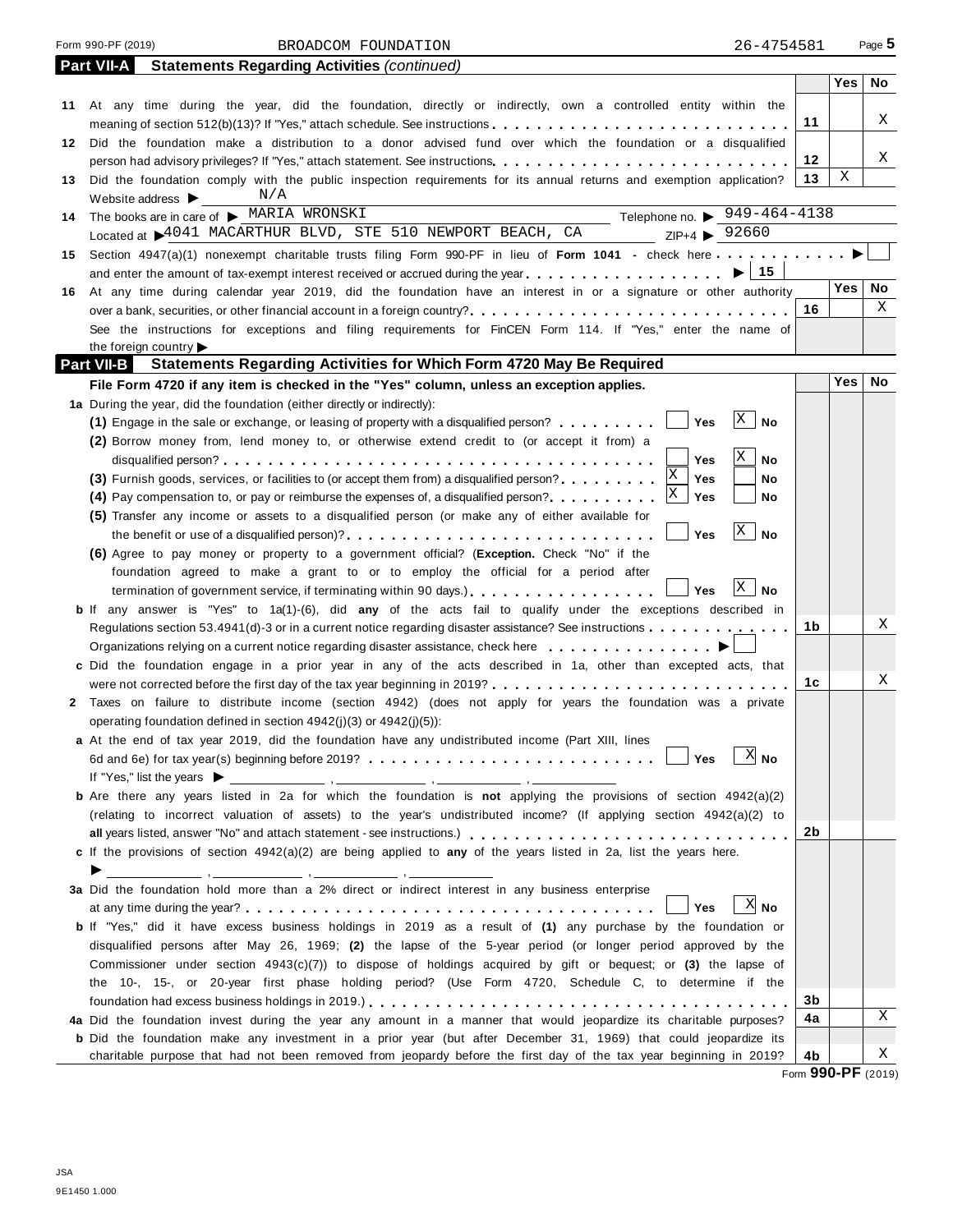|             | BROADCOM FOUNDATION<br>Form 990-PF (2019)                                                                                                                                  | 26-4754581         |            | Page $6$  |
|-------------|----------------------------------------------------------------------------------------------------------------------------------------------------------------------------|--------------------|------------|-----------|
|             | Statements Regarding Activities for Which Form 4720 May Be Required (continued)<br><b>Part VII-B</b>                                                                       |                    |            |           |
| 5а          | During the year, did the foundation pay or incur any amount to:                                                                                                            |                    | <b>Yes</b> | <b>No</b> |
|             | (1) Carry on propaganda, or otherwise attempt to influence legislation (section $4945(e)$ )?<br>Yes                                                                        | -XI<br><b>No</b>   |            |           |
|             | (2) Influence the outcome of any specific public election (see section 4955); or to carry on,                                                                              |                    |            |           |
|             | <b>Yes</b>                                                                                                                                                                 | $X $ No            |            |           |
|             | Yes<br>(3) Provide a grant to an individual for travel, study, or other similar purposes?                                                                                  | $X $ No            |            |           |
|             | (4) Provide a grant to an organization other than a charitable, etc., organization described in                                                                            |                    |            |           |
|             | <b>Yes</b>                                                                                                                                                                 | X<br><b>No</b>     |            |           |
|             | (5) Provide for any purpose other than religious, charitable, scientific, literary, or educational                                                                         |                    |            |           |
|             | Yes                                                                                                                                                                        | X<br>No            |            |           |
| b           | If any answer is "Yes" to 5a(1)-(5), did any of the transactions fail to qualify under the exceptions described in                                                         |                    |            |           |
|             | Regulations section 53.4945 or in a current notice regarding disaster assistance? See instructions entercated by example and a current of the sequence of See instructions | 5b                 |            |           |
|             |                                                                                                                                                                            |                    |            |           |
|             | If the answer is "Yes" to question 5a(4), does the foundation claim exemption from the tax                                                                                 |                    |            |           |
|             | because it maintained expenditure responsibility for the grant?<br><br>Yes                                                                                                 | No                 |            |           |
|             | ATCH 10<br>If "Yes," attach the statement required by Regulations section 53.4945-5(d).                                                                                    |                    |            |           |
| 6a          | Did the foundation, during the year, receive any funds, directly or indirectly, to pay premiums                                                                            |                    |            |           |
|             | <b>Yes</b>                                                                                                                                                                 | X <br>No           |            |           |
| b           | Did the foundation, during the year, pay premiums, directly or indirectly, on a personal benefit contract?                                                                 | 6b                 |            | Χ         |
|             | If "Yes" to 6b. file Form 8870.                                                                                                                                            |                    |            |           |
| 7a          | At any time during the tax year, was the foundation a party to a prohibited tax shelter transaction?<br>Yes                                                                | ∣ <sup>X∣</sup> No |            |           |
| b           | If "Yes," did the foundation receive any proceeds or have any net income attributable to the transaction?                                                                  | 7b                 |            |           |
| 8           | Is the foundation subject to the section 4960 tax on payment(s) of more than \$1,000,000 in                                                                                |                    |            |           |
|             | <b>Yes</b>                                                                                                                                                                 | $X$ No             |            |           |
|             | Information About Officers, Directors, Trustees, Foundation Managers, Highly Paid Employees,<br><b>Part VIII</b><br>and Contractors                                        |                    |            |           |
| $\mathbf 1$ | List all officers, directors, trustees, and foundation managers and their compensation. See instructions.                                                                  |                    |            |           |

# **(b)** Title, and average hours per week devoted to position **(c)** Compensation **(If not paid, enter -0-) (d)** Contributions to employee benefit plans and deferred compensation **(e)** Expense account, other allowances **(a)** Name and address [ATCH 11](#page-30-0) 379,134. 66,576. 0.

### 2 Compensation of five highest-paid employees (other than those included on line 1 - see instructions). If none, enter **"NONE."**

| (a) Name and address of each employee paid more than \$50,000 | (b) Title, and average<br>hours per week<br>devoted to position | (c) Compensation | (d) Contributions to<br>employee benefit<br>plans and deferred<br>compensation | (e) Expense account,<br>other allowances                               |
|---------------------------------------------------------------|-----------------------------------------------------------------|------------------|--------------------------------------------------------------------------------|------------------------------------------------------------------------|
|                                                               |                                                                 |                  |                                                                                |                                                                        |
| ATCH 12                                                       |                                                                 | 201,728.         | 31,331.                                                                        | 0.                                                                     |
|                                                               |                                                                 |                  |                                                                                |                                                                        |
|                                                               |                                                                 |                  |                                                                                |                                                                        |
|                                                               |                                                                 |                  |                                                                                |                                                                        |
|                                                               |                                                                 |                  |                                                                                |                                                                        |
|                                                               |                                                                 |                  |                                                                                |                                                                        |
|                                                               |                                                                 |                  |                                                                                |                                                                        |
|                                                               |                                                                 |                  |                                                                                |                                                                        |
|                                                               |                                                                 |                  |                                                                                |                                                                        |
| Total number of other employees paid over \$50,000.           |                                                                 |                  |                                                                                |                                                                        |
|                                                               |                                                                 |                  |                                                                                | $0.00 \text{ } \text{D} \text{ } \text{C}$<br>$\overline{\phantom{a}}$ |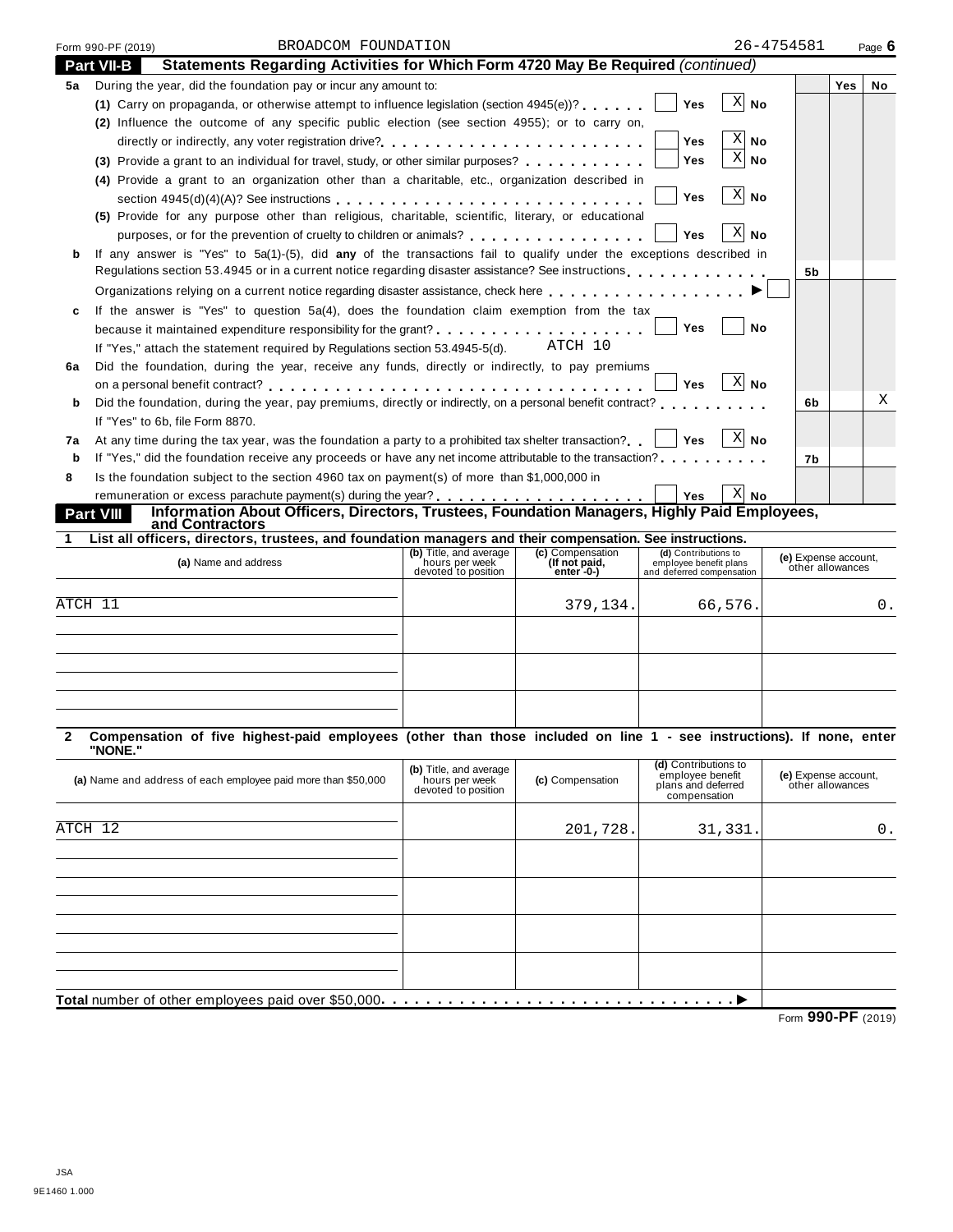| Form 990-PF (2019)                                                                                                                                  |                     | Page 7           |
|-----------------------------------------------------------------------------------------------------------------------------------------------------|---------------------|------------------|
| <b>Part VIII</b><br>Information About Officers, Directors, Trustees, Foundation Managers, Highly Paid Employees,<br>and Contractors (continued)     |                     |                  |
| Five highest-paid independent contractors for professional services. See instructions. If none, enter "NONE."<br>3                                  |                     |                  |
| (a) Name and address of each person paid more than \$50,000                                                                                         | (b) Type of service | (c) Compensation |
|                                                                                                                                                     |                     |                  |
| ATCH 13                                                                                                                                             |                     | 540,526.         |
|                                                                                                                                                     |                     |                  |
|                                                                                                                                                     |                     |                  |
|                                                                                                                                                     |                     |                  |
|                                                                                                                                                     |                     |                  |
|                                                                                                                                                     |                     |                  |
|                                                                                                                                                     |                     |                  |
|                                                                                                                                                     |                     |                  |
| Part IX-A<br><b>Summary of Direct Charitable Activities</b>                                                                                         |                     |                  |
| List the foundation's four largest direct charitable activities during the tax year. Include relevant statistical information such as the number of |                     |                  |
| organizations and other beneficiaries served, conferences convened, research papers produced, etc.                                                  |                     | Expenses         |
| $\,$ N $/$ A<br>1.                                                                                                                                  |                     |                  |
|                                                                                                                                                     |                     |                  |
|                                                                                                                                                     |                     |                  |
| 2                                                                                                                                                   |                     |                  |
|                                                                                                                                                     |                     |                  |
| 3                                                                                                                                                   |                     |                  |
|                                                                                                                                                     |                     |                  |
|                                                                                                                                                     |                     |                  |
|                                                                                                                                                     |                     |                  |
|                                                                                                                                                     |                     |                  |
| <b>Part IX-B</b><br><b>Summary of Program-Related Investments (see instructions)</b>                                                                |                     |                  |
| Describe the two largest program-related investments made by the foundation during the tax year on lines 1 and 2.                                   |                     | Amount           |
| NONE<br>1                                                                                                                                           |                     |                  |
|                                                                                                                                                     |                     |                  |
|                                                                                                                                                     |                     |                  |
| 2                                                                                                                                                   |                     |                  |
|                                                                                                                                                     |                     |                  |
| All other program-related investments. See instructions.                                                                                            |                     |                  |
| 3                                                                                                                                                   |                     |                  |
| <b>NONE</b>                                                                                                                                         |                     |                  |
|                                                                                                                                                     |                     |                  |
| Total. Add lines 1 through 3                                                                                                                        |                     |                  |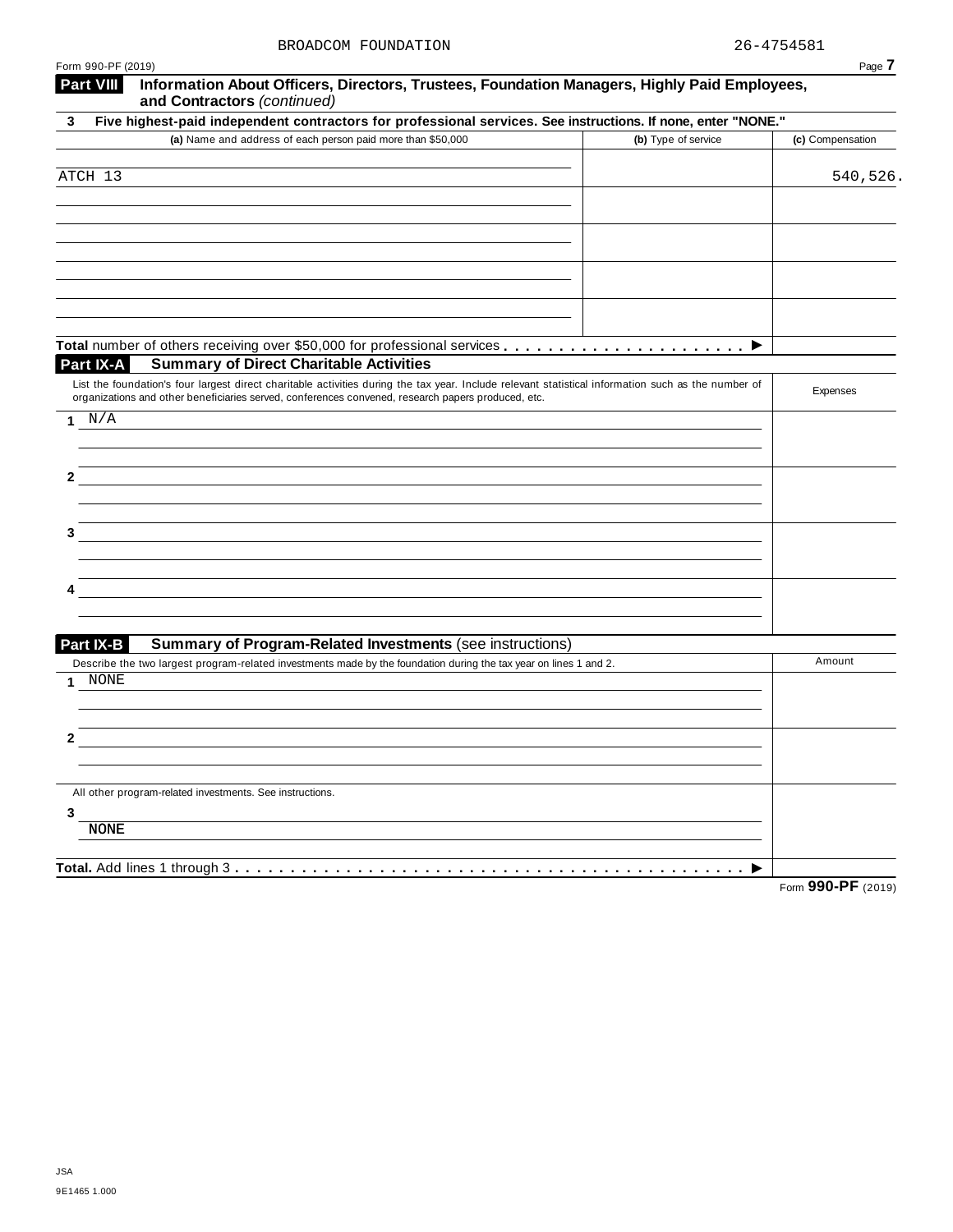|              | Form 990-PF (2019)                                                                                                                                                                                                                     |                | Page 8         |
|--------------|----------------------------------------------------------------------------------------------------------------------------------------------------------------------------------------------------------------------------------------|----------------|----------------|
|              | Part X<br>Minimum Investment Return (All domestic foundations must complete this part. Foreign foundations,<br>see instructions.)                                                                                                      |                |                |
| 1            | Fair market value of assets not used (or held for use) directly in carrying out charitable, etc.,<br>purposes:                                                                                                                         |                |                |
| a            |                                                                                                                                                                                                                                        | 1a             | 104,845,970.   |
|              |                                                                                                                                                                                                                                        | 1b             | 4,209,352.     |
| c            |                                                                                                                                                                                                                                        | 1c             |                |
|              |                                                                                                                                                                                                                                        | 1 <sub>d</sub> | 109,055,322.   |
|              | Reduction claimed for blockage or other factors reported on lines 1a and                                                                                                                                                               |                |                |
|              | 1c (attach detailed explanation) $\ldots \ldots \ldots \ldots \ldots \ldots$                                                                                                                                                           |                |                |
| $\mathbf{2}$ |                                                                                                                                                                                                                                        | $\mathbf{2}$   |                |
| 3            |                                                                                                                                                                                                                                        | 3              | 109,055,322.   |
| 4            | Cash deemed held for charitable activities. Enter 1 1/2% of line 3 (for greater amount, see                                                                                                                                            |                |                |
|              |                                                                                                                                                                                                                                        | 4              | 1,635,830.     |
| 5            | Net value of noncharitable-use assets. Subtract line 4 from line 3. Enter here and on Part V, line 4                                                                                                                                   | 5              | 107, 419, 492. |
| 6            |                                                                                                                                                                                                                                        | 6              | 5,370,975.     |
|              | <b>Part XI</b><br><b>Distributable Amount</b> (see instructions) (Section 4942(j)(3) and (j)(5) private operating foundations<br>and certain foreign organizations, check here $\blacktriangleright$   and do not complete this part.) |                |                |
| 1            | Minimum investment return from Part X, line 6                                                                                                                                                                                          | $\mathbf{1}$   | 5,370,975.     |
| 2a           | 43,382.<br>Tax on investment income for 2019 from Part VI, line 5 $\ldots \ldots$   2a                                                                                                                                                 |                |                |
| b            | Income tax for 2019. (This does not include the tax from Part VI.) $2b$                                                                                                                                                                |                |                |
| C            |                                                                                                                                                                                                                                        | 2c             | 43,382.        |
| 3            | Distributable amount before adjustments. Subtract line 2c from line 1.                                                                                                                                                                 | 3              | 5,327,593.     |
| 4            | Recoveries of amounts treated as qualifying distributions                                                                                                                                                                              | 4              |                |
| 5            |                                                                                                                                                                                                                                        | 5              | 5,327,593.     |
| 6            |                                                                                                                                                                                                                                        | 6              |                |
| 7            | Distributable amount as adjusted. Subtract line 6 from line 5. Enter here and on Part XIII,                                                                                                                                            |                |                |
|              |                                                                                                                                                                                                                                        | $\overline{7}$ | 5, 327, 593.   |
|              | <b>Part XII Qualifying Distributions (see instructions)</b>                                                                                                                                                                            |                |                |
| 1            | Amounts paid (including administrative expenses) to accomplish charitable, etc., purposes:                                                                                                                                             |                |                |
| a            | Expenses, contributions, gifts, etc. - total from Part I, column (d), line 26.                                                                                                                                                         | 1a             | 5,322,048.     |
| b            |                                                                                                                                                                                                                                        | 1 <sub>b</sub> |                |
| $\mathbf{2}$ | Amounts paid to acquire assets used (or held for use) directly in carrying out charitable, etc.,                                                                                                                                       |                |                |
|              | purposes pure and a series are a series of the series of the series of the series of the series of the series<br>na na nanana na manana na manana na manana                                                                            | $\mathbf{2}$   |                |
| 3.           | Amounts set aside for specific charitable projects that satisfy the:                                                                                                                                                                   |                |                |
|              |                                                                                                                                                                                                                                        | За             |                |
| b            |                                                                                                                                                                                                                                        | 3 <sub>b</sub> |                |
| 4            | Qualifying distributions. Add lines 1a through 3b. Enter here and on Part V, line 8; and Part XIII, line 4                                                                                                                             | 4              | 5,322,048.     |
| 5            | Foundations that qualify under section 4940(e) for the reduced rate of tax on net investment income.                                                                                                                                   |                |                |
|              |                                                                                                                                                                                                                                        | 5              | 43,382.        |
| 6            |                                                                                                                                                                                                                                        | 6              | 5, 278, 666.   |
|              | Note: The amount on line 6 will be used in Part V, column (b), in subsequent years when calculating whether the foundation<br>qualifies for the section 4940(e) reduction of tax in those years.                                       |                |                |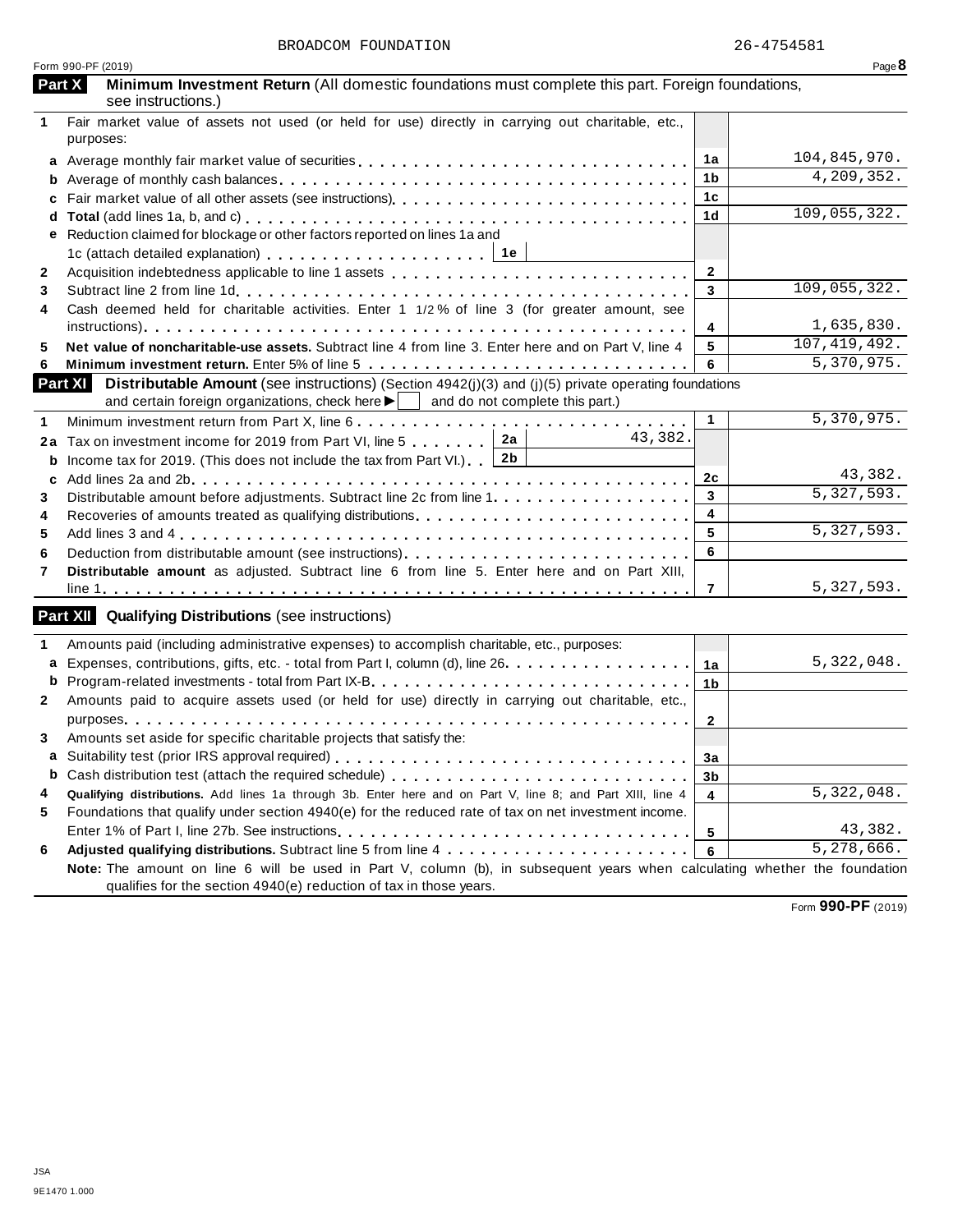|   | Form 990-PF (2019)                                                                                                                                                                                                                                                                        |               |                            |              | Page 9                   |
|---|-------------------------------------------------------------------------------------------------------------------------------------------------------------------------------------------------------------------------------------------------------------------------------------------|---------------|----------------------------|--------------|--------------------------|
|   | <b>Undistributed Income</b> (see instructions)<br><b>Part XIII</b>                                                                                                                                                                                                                        |               |                            |              |                          |
|   | 1 Distributable amount for 2019 from Part XI,                                                                                                                                                                                                                                             | (a)<br>Corpus | (b)<br>Years prior to 2018 | (c)<br>2018  | (d)<br>2019              |
|   | $line 7 +  +  +  +  +  + $                                                                                                                                                                                                                                                                |               |                            |              | $\overline{5,327,593}$ . |
|   | 2 Undistributed income, if any, as of the end of 2019:                                                                                                                                                                                                                                    |               |                            |              |                          |
|   | a Enter amount for 2018 only.                                                                                                                                                                                                                                                             |               |                            | 5, 103, 575. |                          |
|   | <b>b</b> Total for prior years: $20^{17}$ , $20^{16}$ , $20^{15}$                                                                                                                                                                                                                         |               |                            |              |                          |
|   | 3 Excess distributions carryover, if any, to 2019:                                                                                                                                                                                                                                        |               |                            |              |                          |
|   | <b>a</b> From 2014 <b>a</b>                                                                                                                                                                                                                                                               |               |                            |              |                          |
|   | $b$ From 2015<br>and the control of the control of                                                                                                                                                                                                                                        |               |                            |              |                          |
|   | <b>c</b> From 2016                                                                                                                                                                                                                                                                        |               |                            |              |                          |
|   | <b>d</b> From 2017 <b>and Street Street Street Street Street Street Street Street Street Street Street Street Street Street Street Street Street Street Street Street Street Street Street Street Street Street Street Street Street </b><br>the control of the control of the control of |               |                            |              |                          |
|   | e From 2018                                                                                                                                                                                                                                                                               |               |                            |              |                          |
|   | f Total of lines 3a through e                                                                                                                                                                                                                                                             |               |                            |              |                          |
|   | 4 Qualifying distributions for 2019 from Part XII,                                                                                                                                                                                                                                        |               |                            |              |                          |
|   | 5,322,048.<br>line 4: $\triangleright$ \$                                                                                                                                                                                                                                                 |               |                            |              |                          |
|   | a Applied to 2018, but not more than line 2a                                                                                                                                                                                                                                              |               |                            | 5, 103, 575. |                          |
|   | <b>b</b> Applied to undistributed income of prior years<br>(Election required - see instructions) [1994]                                                                                                                                                                                  |               |                            |              |                          |
|   | c Treated as distributions out of corpus (Election<br>required - see instructions)                                                                                                                                                                                                        |               |                            |              |                          |
|   | <b>d</b> Applied to 2019 distributable amount                                                                                                                                                                                                                                             |               |                            |              | 218,473.                 |
|   | <b>e</b> Remaining amount distributed out of corpus<br>5 Excess distributions carryover applied to 2019<br>(If an amount appears in column (d), the same                                                                                                                                  |               |                            |              |                          |
|   | amount must be shown in column (a).)<br>6 Enter the net total of each column as                                                                                                                                                                                                           |               |                            |              |                          |
|   | indicated below:                                                                                                                                                                                                                                                                          |               |                            |              |                          |
|   | a Corpus. Add lines 3f, 4c, and 4e. Subtract line 5                                                                                                                                                                                                                                       |               |                            |              |                          |
|   | <b>b</b> Prior years' undistributed income. Subtract                                                                                                                                                                                                                                      |               |                            |              |                          |
|   | line 4b from line 2b.<br>c Enter the amount of prior years' undistributed<br>income for which a notice of deficiency has<br>been issued, or on which the section 4942(a)<br>tax has been previously assessed                                                                              |               |                            |              |                          |
|   | <b>d</b> Subtract line 6c from line 6b. Taxable                                                                                                                                                                                                                                           |               |                            |              |                          |
|   | amount - see instructions<br>e Undistributed income for 2018. Subtract line<br>4a from line 2a. Taxable amount - see<br><i>instructions</i>                                                                                                                                               |               |                            |              |                          |
|   | f Undistributed income for 2019. Subtract lines<br>4d and 5 from line 1. This amount must be                                                                                                                                                                                              |               |                            |              | 5,109,120.               |
|   | distributed in 2020.                                                                                                                                                                                                                                                                      |               |                            |              |                          |
|   | 7 Amounts treated as distributions out of corpus<br>to satisfy requirements imposed by section<br>$170(b)(1)(F)$ or $4942(g)(3)$ (Election may be<br>required - see instructions)                                                                                                         |               |                            |              |                          |
| 8 | Excess distributions carryover from 2014 not                                                                                                                                                                                                                                              |               |                            |              |                          |
|   | applied on line 5 or line 7 (see instructions)                                                                                                                                                                                                                                            |               |                            |              |                          |
|   | 9 Excess distributions carryover to 2020.                                                                                                                                                                                                                                                 |               |                            |              |                          |
|   | Subtract lines 7 and 8 from line 6a                                                                                                                                                                                                                                                       | $0$ .         |                            |              |                          |
|   | 10 Analysis of line 9:                                                                                                                                                                                                                                                                    |               |                            |              |                          |
|   | a Excess from 2015                                                                                                                                                                                                                                                                        |               |                            |              |                          |
|   | <b>b</b> Excess from 2016                                                                                                                                                                                                                                                                 |               |                            |              |                          |
|   | c Excess from 2017                                                                                                                                                                                                                                                                        |               |                            |              |                          |
|   | <b>d</b> Excess from 2018                                                                                                                                                                                                                                                                 |               |                            |              |                          |
|   | e Excess from 2019                                                                                                                                                                                                                                                                        |               |                            |              |                          |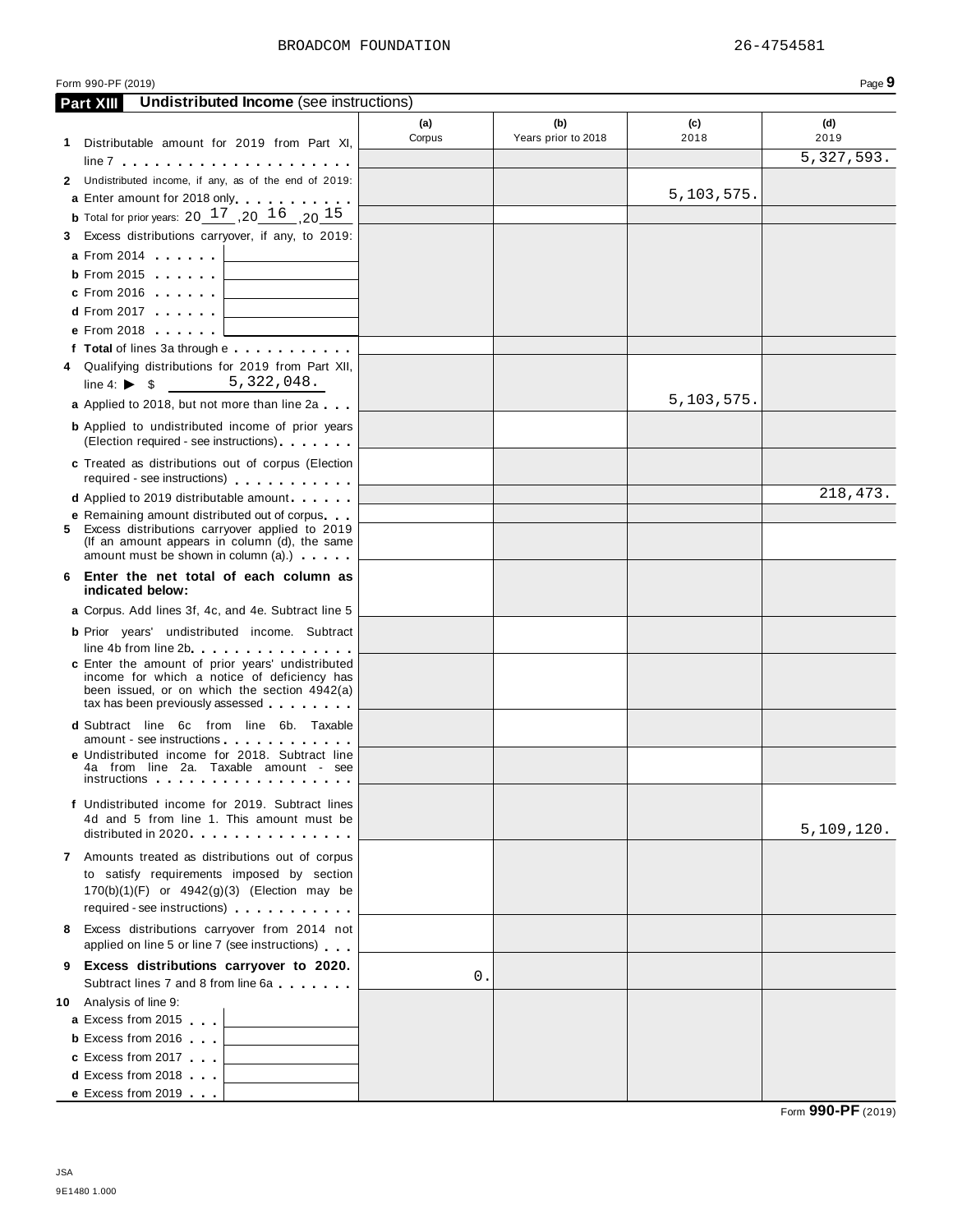|   | Form 990-PF (2019)                                                                                                                                                                                                                   |                                                                             | BROADCOM FOUNDATION |               |            |               | 26-4754581 | Page $10$      |
|---|--------------------------------------------------------------------------------------------------------------------------------------------------------------------------------------------------------------------------------------|-----------------------------------------------------------------------------|---------------------|---------------|------------|---------------|------------|----------------|
|   | <b>Part XIV</b>                                                                                                                                                                                                                      | Private Operating Foundations (see instructions and Part VII-A, question 9) |                     |               |            |               |            | NOT APPLICABLE |
|   | 1a If the foundation has received a ruling or determination letter that it is a private operating                                                                                                                                    |                                                                             |                     |               |            |               |            |                |
|   | foundation, and the ruling is effective for 2019, enter the date of the ruling $\dots \dots \dots$                                                                                                                                   |                                                                             |                     |               |            |               |            |                |
|   | <b>b</b> Check box to indicate whether the foundation is a private operating foundation described in section                                                                                                                         |                                                                             |                     |               |            | 4942(j)(3) or |            | 4942(j)(5)     |
|   | 2a Enter the lesser of the ad-                                                                                                                                                                                                       | Tax year                                                                    |                     | Prior 3 years |            |               |            |                |
|   | justed net income from Part                                                                                                                                                                                                          |                                                                             |                     |               |            |               |            | (e) Total      |
|   | I or the minimum investment                                                                                                                                                                                                          | (a) 2019                                                                    | (b) 2018            | $(c)$ 2017    | $(d)$ 2016 |               |            |                |
|   | return from Part X for each                                                                                                                                                                                                          |                                                                             |                     |               |            |               |            |                |
|   | year listed <b>with the set of the set of the set of the set of the set of the set of the set of the set of the set of the set of the set of the set of the set of the set of the set of the set of the set of the set of the se</b> |                                                                             |                     |               |            |               |            |                |
|   | $\mathbf b$ 85% of line 2a                                                                                                                                                                                                           |                                                                             |                     |               |            |               |            |                |
|   | C Qualifying distributions from Part                                                                                                                                                                                                 |                                                                             |                     |               |            |               |            |                |
|   | XII, line 4, for each year listed                                                                                                                                                                                                    |                                                                             |                     |               |            |               |            |                |
|   | <b>d</b> Amounts included in line 2c not                                                                                                                                                                                             |                                                                             |                     |               |            |               |            |                |
|   | used directly for active conduct<br>of exempt activities                                                                                                                                                                             |                                                                             |                     |               |            |               |            |                |
|   | <b>e</b> Qualifying distributions made                                                                                                                                                                                               |                                                                             |                     |               |            |               |            |                |
|   | directly for active conduct of                                                                                                                                                                                                       |                                                                             |                     |               |            |               |            |                |
|   | exempt activities. Subtract line                                                                                                                                                                                                     |                                                                             |                     |               |            |               |            |                |
|   | 2d from line 2c and the state of the state of                                                                                                                                                                                        |                                                                             |                     |               |            |               |            |                |
| 3 | Complete 3a, b, or c for the<br>alternative test relied upon:                                                                                                                                                                        |                                                                             |                     |               |            |               |            |                |
|   | <b>a</b> "Assets" alternative test - enter:                                                                                                                                                                                          |                                                                             |                     |               |            |               |            |                |
|   | (1) Value of all assets                                                                                                                                                                                                              |                                                                             |                     |               |            |               |            |                |
|   | (2) Value of assets qualifying                                                                                                                                                                                                       |                                                                             |                     |               |            |               |            |                |
|   | under section                                                                                                                                                                                                                        |                                                                             |                     |               |            |               |            |                |
|   | 4942(j)(3)(B)(i)<br><b>b</b> "Endowment" alternative test-                                                                                                                                                                           |                                                                             |                     |               |            |               |            |                |
|   | enter 2/3 of minimum invest-                                                                                                                                                                                                         |                                                                             |                     |               |            |               |            |                |
|   | ment return shown in Part X,                                                                                                                                                                                                         |                                                                             |                     |               |            |               |            |                |
|   | line 6 for each year listed                                                                                                                                                                                                          |                                                                             |                     |               |            |               |            |                |
|   | C "Support" alternative test - enter:                                                                                                                                                                                                |                                                                             |                     |               |            |               |            |                |
|   | (1) Total support other than                                                                                                                                                                                                         |                                                                             |                     |               |            |               |            |                |
|   | gross investment income<br>(interest, dividends, rents,                                                                                                                                                                              |                                                                             |                     |               |            |               |            |                |
|   | payments on securities                                                                                                                                                                                                               |                                                                             |                     |               |            |               |            |                |
|   | loans (section $512(a)(5)$ ),                                                                                                                                                                                                        |                                                                             |                     |               |            |               |            |                |
|   | or royalties) and the control of the control of                                                                                                                                                                                      |                                                                             |                     |               |            |               |            |                |
|   | (2) Support from general<br>public and 5 or more                                                                                                                                                                                     |                                                                             |                     |               |            |               |            |                |
|   | exempt organizations as                                                                                                                                                                                                              |                                                                             |                     |               |            |               |            |                |
|   | provided in section 4942                                                                                                                                                                                                             |                                                                             |                     |               |            |               |            |                |
|   | (j)(3)(B)(iii)<br>(3) Largest amount of sup-                                                                                                                                                                                         |                                                                             |                     |               |            |               |            |                |
|   | port from an exempt                                                                                                                                                                                                                  |                                                                             |                     |               |            |               |            |                |
|   | organization.                                                                                                                                                                                                                        |                                                                             |                     |               |            |               |            |                |
|   | (4) Gross investment income                                                                                                                                                                                                          |                                                                             |                     |               |            |               |            |                |

### Part XV Supplementary Information (Complete this part only if the foundation had \$5,000 or more in assets at **any time during the year - see instructions.)**

**1 Information Regarding Foundation Managers:**

**a** List any managers of the foundation who have contributed more than 2% of the total contributions received by the foundation before the close of any tax year (but only if they have contributed more than \$5,000). (See section 507(d)(2).)

NONE

**b** List any managers of the foundation who own 10% or more of the stock of a corporation (or an equally large portion of the ownership of a partnership or other entity) of which the foundation has a 10% or greater interest.

### N/A

## **2 Information Regarding Contribution, Grant, Gift, Loan, Scholarship, etc., Programs:**

Check here  $\blacktriangleright \overline{X}$  if the foundation only makes contributions to preselected charitable organizations and does not accept<br>unsolicited requests for funds. If the foundation makes gifts, grants, etc., to individuals o complete items 2a, b, c, and d. See instructions. X

**a** The name, address, and telephone number or email address of the person to whom applications should be addressed:

**b** The form in which applications should be submitted and information and materials they should include:

**c** Any submission deadlines:

**d** Any restrictions or limitations on awards, such as by geographical areas, charitable fields, kinds of institutions, or other factors: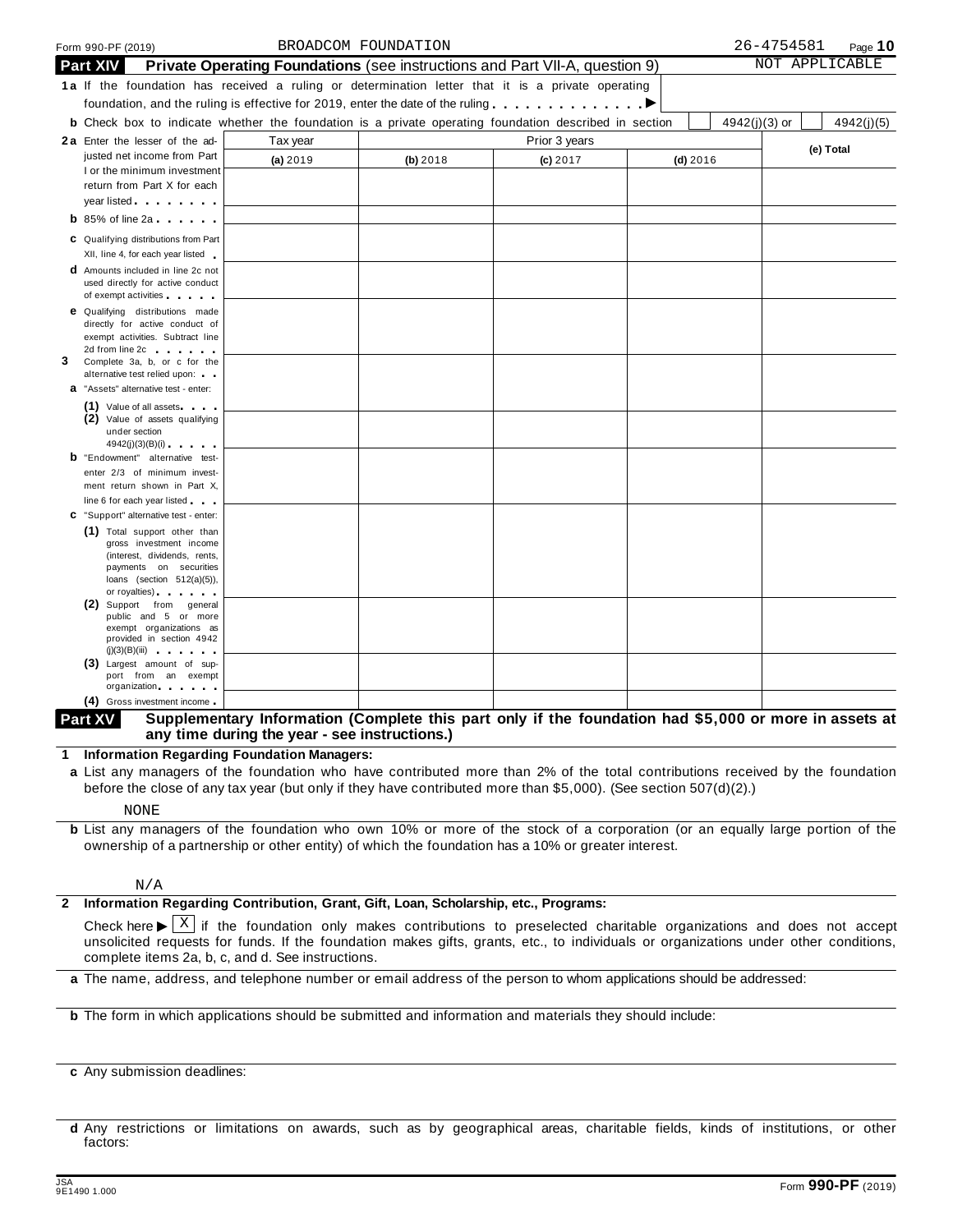|                | Form 990-PF (2019)                                                                                                                                                                                                                   |  |                                     | Page 11      |
|----------------|--------------------------------------------------------------------------------------------------------------------------------------------------------------------------------------------------------------------------------------|--|-------------------------------------|--------------|
|                | <b>Supplementary Information (continued)</b><br>Part XV                                                                                                                                                                              |  |                                     |              |
| 3 <sup>1</sup> | Grants and Contributions Paid During the Year or Approved for Future Payment<br>Recipient Recipient Recipient San individual, Foundation<br>Name and address (home or business) and Contributions of the Contribution<br>Mame and ad |  |                                     |              |
|                |                                                                                                                                                                                                                                      |  |                                     | Amount       |
|                | Name and address (home or business)                                                                                                                                                                                                  |  | Purpose of grant or<br>contribution |              |
|                | a Paid during the year                                                                                                                                                                                                               |  |                                     |              |
|                |                                                                                                                                                                                                                                      |  |                                     |              |
|                | ATCH 14                                                                                                                                                                                                                              |  |                                     |              |
|                |                                                                                                                                                                                                                                      |  |                                     |              |
|                |                                                                                                                                                                                                                                      |  |                                     |              |
|                |                                                                                                                                                                                                                                      |  |                                     |              |
|                |                                                                                                                                                                                                                                      |  |                                     |              |
|                |                                                                                                                                                                                                                                      |  |                                     |              |
|                |                                                                                                                                                                                                                                      |  |                                     |              |
|                |                                                                                                                                                                                                                                      |  |                                     |              |
|                |                                                                                                                                                                                                                                      |  |                                     |              |
|                |                                                                                                                                                                                                                                      |  |                                     |              |
|                |                                                                                                                                                                                                                                      |  |                                     |              |
|                |                                                                                                                                                                                                                                      |  |                                     |              |
|                |                                                                                                                                                                                                                                      |  |                                     |              |
|                |                                                                                                                                                                                                                                      |  |                                     |              |
|                |                                                                                                                                                                                                                                      |  |                                     |              |
|                |                                                                                                                                                                                                                                      |  |                                     |              |
|                |                                                                                                                                                                                                                                      |  |                                     |              |
|                |                                                                                                                                                                                                                                      |  |                                     |              |
|                |                                                                                                                                                                                                                                      |  |                                     |              |
|                |                                                                                                                                                                                                                                      |  |                                     |              |
|                |                                                                                                                                                                                                                                      |  |                                     |              |
|                |                                                                                                                                                                                                                                      |  |                                     |              |
|                |                                                                                                                                                                                                                                      |  |                                     |              |
|                |                                                                                                                                                                                                                                      |  |                                     |              |
|                |                                                                                                                                                                                                                                      |  |                                     |              |
|                |                                                                                                                                                                                                                                      |  |                                     |              |
|                |                                                                                                                                                                                                                                      |  |                                     |              |
|                |                                                                                                                                                                                                                                      |  |                                     |              |
|                |                                                                                                                                                                                                                                      |  |                                     |              |
|                |                                                                                                                                                                                                                                      |  |                                     |              |
|                |                                                                                                                                                                                                                                      |  |                                     |              |
|                |                                                                                                                                                                                                                                      |  |                                     |              |
|                |                                                                                                                                                                                                                                      |  |                                     |              |
|                |                                                                                                                                                                                                                                      |  |                                     | 4, 154, 959. |
|                | <b>b</b> Approved for future payment                                                                                                                                                                                                 |  |                                     |              |
|                |                                                                                                                                                                                                                                      |  |                                     |              |
|                |                                                                                                                                                                                                                                      |  |                                     |              |
|                |                                                                                                                                                                                                                                      |  |                                     |              |
|                |                                                                                                                                                                                                                                      |  |                                     |              |
|                |                                                                                                                                                                                                                                      |  |                                     |              |
|                |                                                                                                                                                                                                                                      |  |                                     |              |
|                |                                                                                                                                                                                                                                      |  |                                     |              |
|                |                                                                                                                                                                                                                                      |  |                                     |              |
|                |                                                                                                                                                                                                                                      |  |                                     |              |
|                |                                                                                                                                                                                                                                      |  |                                     |              |
|                |                                                                                                                                                                                                                                      |  |                                     |              |
|                |                                                                                                                                                                                                                                      |  |                                     |              |
|                |                                                                                                                                                                                                                                      |  |                                     |              |
|                |                                                                                                                                                                                                                                      |  |                                     |              |
|                |                                                                                                                                                                                                                                      |  |                                     |              |
|                |                                                                                                                                                                                                                                      |  |                                     |              |
|                |                                                                                                                                                                                                                                      |  |                                     |              |
|                |                                                                                                                                                                                                                                      |  |                                     |              |
|                |                                                                                                                                                                                                                                      |  |                                     |              |

**Total** m m m m m m m m m m m m m m m m m m m m m m m m m m m m m m m m m m m m m m m m m m m m m m m m m I **3b**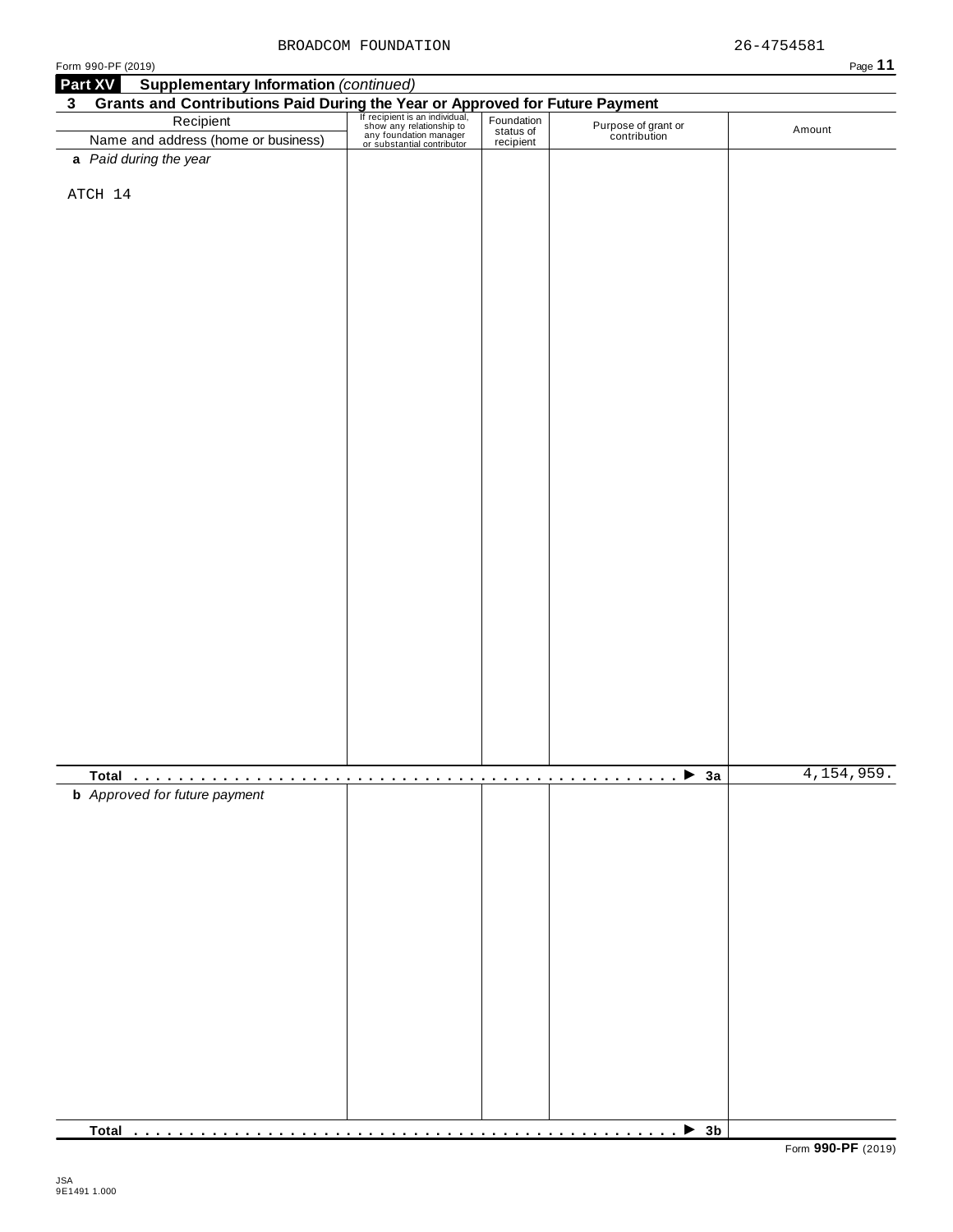### BROADCOM FOUNDATION  $26-4754581$

**(a)** Business code

Enter gross amounts unless otherwise indicated. Unrelated business income Excluded by section 512, 513, or 514

**(b)** Amount **(c)**

**Part XVI-A Analysis of Income-Producing Activities**

1 Program service revenue:

| а                                                                                                                                                                                                                                                                                                                                |                                                    |    |            |  |
|----------------------------------------------------------------------------------------------------------------------------------------------------------------------------------------------------------------------------------------------------------------------------------------------------------------------------------|----------------------------------------------------|----|------------|--|
| b<br><u> 1989 - Johann Barn, mars ann an t-Amhain ann an t-Amhain an t-Amhain an t-Amhain an t-Amhain ann an t-Amhain </u>                                                                                                                                                                                                       |                                                    |    |            |  |
| c                                                                                                                                                                                                                                                                                                                                |                                                    |    |            |  |
| d<br><u> 1989 - Johann Stein, mars an deus Amerikaansk kommunister (</u>                                                                                                                                                                                                                                                         |                                                    |    |            |  |
| е<br>the control of the control of the control of the control of the control of the control of                                                                                                                                                                                                                                   |                                                    |    |            |  |
| f                                                                                                                                                                                                                                                                                                                                |                                                    |    |            |  |
| Fees and contracts from government agencies<br>g                                                                                                                                                                                                                                                                                 |                                                    |    |            |  |
| 2 Membership dues and assessments                                                                                                                                                                                                                                                                                                |                                                    | 14 | 57,232.    |  |
| 3 Interest on savings and temporary cash investments -                                                                                                                                                                                                                                                                           |                                                    | 14 | 2,583,241. |  |
| 4 Dividends and interest from securities                                                                                                                                                                                                                                                                                         |                                                    |    |            |  |
| 5 Net rental income or (loss) from real estate:                                                                                                                                                                                                                                                                                  |                                                    |    |            |  |
| a Debt-financed property                                                                                                                                                                                                                                                                                                         |                                                    |    |            |  |
| <b>b</b> Not debt-financed property <b>contains the State of State Inc.</b>                                                                                                                                                                                                                                                      |                                                    |    |            |  |
| 6 Net rental income or (loss) from personal property                                                                                                                                                                                                                                                                             |                                                    |    |            |  |
| 7 Other investment income                                                                                                                                                                                                                                                                                                        |                                                    | 18 | 2,181,684. |  |
| 8 Gain or (loss) from sales of assets other than inventory                                                                                                                                                                                                                                                                       |                                                    |    |            |  |
| 9 Net income or (loss) from special events                                                                                                                                                                                                                                                                                       |                                                    |    |            |  |
| 10 Gross profit or (loss) from sales of inventory<br>11 Other revenue: a                                                                                                                                                                                                                                                         |                                                    |    |            |  |
| ATCH 15<br>b                                                                                                                                                                                                                                                                                                                     |                                                    |    | 12.        |  |
| c                                                                                                                                                                                                                                                                                                                                |                                                    |    |            |  |
| d<br><u> 1989 - Johann Stein, mars an deus an deus Amerikaansk kommunister (</u>                                                                                                                                                                                                                                                 |                                                    |    |            |  |
| е                                                                                                                                                                                                                                                                                                                                |                                                    |    |            |  |
|                                                                                                                                                                                                                                                                                                                                  | <u> 1989 - Johann Stoff, fransk politik (d. 19</u> |    | 4,822,169. |  |
| Relationship of Activities to the Accomplishment of Exempt Purposes<br>Explain below how each activity for which income is reported in column (e) of Part XVI-A contributed importantly to the<br>accomplishment of the foundation's exempt purposes (other than by providing funds for such purposes). (See instructions.)<br>▼ |                                                    |    |            |  |
| 12 Subtotal. Add columns (b), (d), and (e) $\cdots$<br>(See worksheet in line 13 instructions to verify calculations.)<br>Part XVI-B<br>Line No.                                                                                                                                                                                 |                                                    |    |            |  |
|                                                                                                                                                                                                                                                                                                                                  |                                                    |    |            |  |
|                                                                                                                                                                                                                                                                                                                                  |                                                    |    |            |  |
|                                                                                                                                                                                                                                                                                                                                  |                                                    |    |            |  |
|                                                                                                                                                                                                                                                                                                                                  |                                                    |    |            |  |
|                                                                                                                                                                                                                                                                                                                                  |                                                    |    |            |  |
|                                                                                                                                                                                                                                                                                                                                  |                                                    |    |            |  |
|                                                                                                                                                                                                                                                                                                                                  |                                                    |    |            |  |
|                                                                                                                                                                                                                                                                                                                                  |                                                    |    |            |  |
|                                                                                                                                                                                                                                                                                                                                  |                                                    |    |            |  |
|                                                                                                                                                                                                                                                                                                                                  |                                                    |    |            |  |
|                                                                                                                                                                                                                                                                                                                                  |                                                    |    |            |  |
|                                                                                                                                                                                                                                                                                                                                  |                                                    |    |            |  |
|                                                                                                                                                                                                                                                                                                                                  |                                                    |    |            |  |
|                                                                                                                                                                                                                                                                                                                                  |                                                    |    |            |  |
|                                                                                                                                                                                                                                                                                                                                  |                                                    |    |            |  |
|                                                                                                                                                                                                                                                                                                                                  |                                                    |    |            |  |
|                                                                                                                                                                                                                                                                                                                                  |                                                    |    |            |  |
|                                                                                                                                                                                                                                                                                                                                  |                                                    |    |            |  |
|                                                                                                                                                                                                                                                                                                                                  |                                                    |    |            |  |
|                                                                                                                                                                                                                                                                                                                                  |                                                    |    |            |  |
|                                                                                                                                                                                                                                                                                                                                  |                                                    |    |            |  |

**(d)** Amount

**(e)** Related or exempt function income (See instructions.)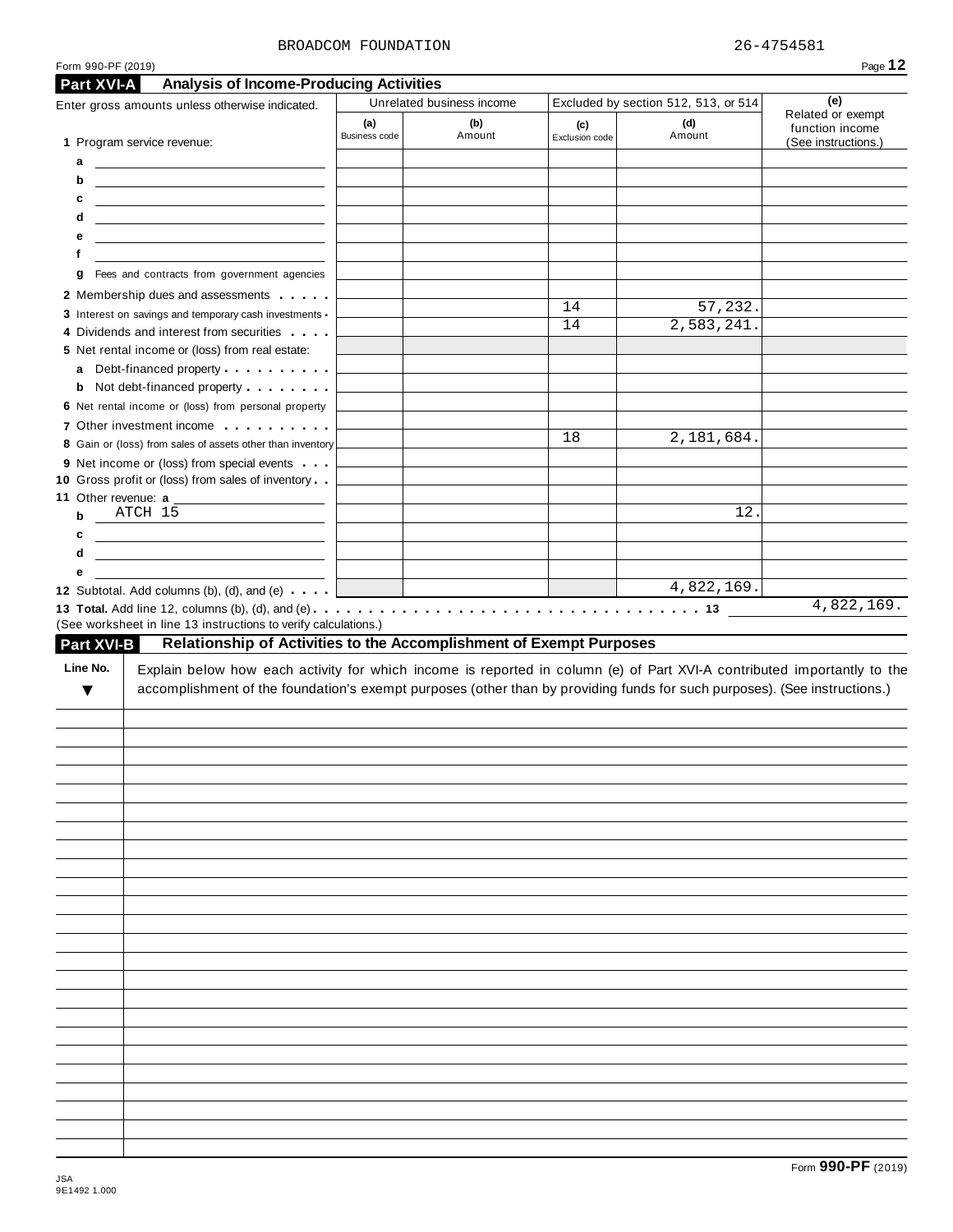| <b>Part XVII</b> | <b>Organizations</b>                                |                   | Information Regarding Transfers to and Transactions and Relationships With Noncharitable Exempt                                                                                                                                                                                                                                                                                                      |       |                                                                      |            |                                                        |             |                                                |              |
|------------------|-----------------------------------------------------|-------------------|------------------------------------------------------------------------------------------------------------------------------------------------------------------------------------------------------------------------------------------------------------------------------------------------------------------------------------------------------------------------------------------------------|-------|----------------------------------------------------------------------|------------|--------------------------------------------------------|-------------|------------------------------------------------|--------------|
| 1                | organizations?                                      |                   | Did the organization directly or indirectly engage in any of the following with any other organization described<br>in section 501(c) (other than section 501(c)(3) organizations) or in section 527, relating to political<br>a Transfers from the reporting foundation to a noncharitable exempt organization of:                                                                                  |       |                                                                      |            |                                                        |             | Yes                                            | No           |
|                  |                                                     |                   |                                                                                                                                                                                                                                                                                                                                                                                                      |       |                                                                      |            |                                                        |             |                                                | Χ            |
|                  |                                                     |                   |                                                                                                                                                                                                                                                                                                                                                                                                      |       |                                                                      |            |                                                        | 1a(2)       |                                                | $\mathbf{x}$ |
|                  | <b>b</b> Other transactions:                        |                   |                                                                                                                                                                                                                                                                                                                                                                                                      |       |                                                                      |            |                                                        |             |                                                |              |
|                  |                                                     |                   | (1) Sales of assets to a noncharitable exempt organization $\cdots \cdots \cdots \cdots \cdots \cdots \cdots \cdots \cdots \cdots \cdot  16(1) $                                                                                                                                                                                                                                                     |       |                                                                      |            |                                                        |             |                                                | Χ            |
|                  |                                                     |                   |                                                                                                                                                                                                                                                                                                                                                                                                      |       |                                                                      |            |                                                        | 1b(2)       |                                                | $\mathbf x$  |
|                  |                                                     |                   |                                                                                                                                                                                                                                                                                                                                                                                                      |       |                                                                      |            |                                                        | 1b(3)       |                                                | X            |
|                  |                                                     |                   |                                                                                                                                                                                                                                                                                                                                                                                                      |       |                                                                      |            |                                                        | 1b(4)       |                                                | X            |
|                  |                                                     |                   |                                                                                                                                                                                                                                                                                                                                                                                                      |       |                                                                      |            |                                                        | 1b(5)       |                                                | X            |
|                  |                                                     |                   | (6) Performance of services or membership or fundraising solicitations $\ldots \ldots \ldots \ldots \ldots \ldots \ldots \ldots$                                                                                                                                                                                                                                                                     |       |                                                                      |            |                                                        |             |                                                | X            |
|                  |                                                     |                   | c Sharing of facilities, equipment, mailing lists, other assets, or paid employees                                                                                                                                                                                                                                                                                                                   |       |                                                                      |            |                                                        | 1c          |                                                | X            |
|                  |                                                     |                   | d If the answer to any of the above is "Yes," complete the following schedule. Column (b) should always show the fair market<br>value of the goods, other assets, or services given by the reporting foundation. If the foundation received less than fair market<br>value in any transaction or sharing arrangement, show in column (d) the value of the goods, other assets, or services received. |       |                                                                      |            |                                                        |             |                                                |              |
| (a) Line no.     | (b) Amount involved                                 |                   | (c) Name of noncharitable exempt organization                                                                                                                                                                                                                                                                                                                                                        | N/A   | (d) Description of transfers, transactions, and sharing arrangements |            |                                                        |             |                                                |              |
|                  | N/A                                                 |                   |                                                                                                                                                                                                                                                                                                                                                                                                      |       |                                                                      |            |                                                        |             |                                                |              |
|                  |                                                     |                   |                                                                                                                                                                                                                                                                                                                                                                                                      |       |                                                                      |            |                                                        |             |                                                |              |
|                  |                                                     |                   |                                                                                                                                                                                                                                                                                                                                                                                                      |       |                                                                      |            |                                                        |             |                                                |              |
|                  |                                                     |                   |                                                                                                                                                                                                                                                                                                                                                                                                      |       |                                                                      |            |                                                        |             |                                                |              |
|                  |                                                     |                   |                                                                                                                                                                                                                                                                                                                                                                                                      |       |                                                                      |            |                                                        |             |                                                |              |
|                  |                                                     |                   |                                                                                                                                                                                                                                                                                                                                                                                                      |       |                                                                      |            |                                                        |             |                                                |              |
|                  |                                                     |                   |                                                                                                                                                                                                                                                                                                                                                                                                      |       |                                                                      |            |                                                        |             |                                                |              |
|                  |                                                     |                   |                                                                                                                                                                                                                                                                                                                                                                                                      |       |                                                                      |            |                                                        |             |                                                |              |
|                  |                                                     |                   |                                                                                                                                                                                                                                                                                                                                                                                                      |       |                                                                      |            |                                                        |             |                                                |              |
|                  |                                                     |                   |                                                                                                                                                                                                                                                                                                                                                                                                      |       |                                                                      |            |                                                        |             |                                                |              |
|                  |                                                     |                   |                                                                                                                                                                                                                                                                                                                                                                                                      |       |                                                                      |            |                                                        |             |                                                |              |
|                  |                                                     |                   |                                                                                                                                                                                                                                                                                                                                                                                                      |       |                                                                      |            |                                                        |             |                                                |              |
|                  |                                                     |                   |                                                                                                                                                                                                                                                                                                                                                                                                      |       |                                                                      |            |                                                        |             |                                                |              |
|                  |                                                     |                   |                                                                                                                                                                                                                                                                                                                                                                                                      |       |                                                                      |            |                                                        |             |                                                |              |
|                  |                                                     |                   |                                                                                                                                                                                                                                                                                                                                                                                                      |       |                                                                      |            |                                                        |             |                                                |              |
|                  | <b>b</b> If "Yes," complete the following schedule. |                   | 2a Is the foundation directly or indirectly affiliated with, or related to, one or more tax-exempt organizations<br>described in section 501(c) (other than section 501(c)(3)) or in section 527?                                                                                                                                                                                                    |       |                                                                      |            |                                                        |             | $\rfloor$ Yes $\lfloor \frac{X}{2} \rfloor$ No |              |
|                  | (a) Name of organization                            |                   | (b) Type of organization                                                                                                                                                                                                                                                                                                                                                                             |       |                                                                      |            | (c) Description of relationship                        |             |                                                |              |
|                  |                                                     |                   |                                                                                                                                                                                                                                                                                                                                                                                                      |       |                                                                      |            |                                                        |             |                                                |              |
|                  |                                                     |                   |                                                                                                                                                                                                                                                                                                                                                                                                      |       |                                                                      |            |                                                        |             |                                                |              |
|                  |                                                     |                   |                                                                                                                                                                                                                                                                                                                                                                                                      |       |                                                                      |            |                                                        |             |                                                |              |
|                  |                                                     |                   |                                                                                                                                                                                                                                                                                                                                                                                                      |       |                                                                      |            |                                                        |             |                                                |              |
|                  |                                                     |                   | Under penalties of perjury, I declare that I have examined this return, including accompanying schedules and statements, and to the best of my knowledge and belief, it is true,<br>correct, and complete. Declaration of preparer (other than taxpayer) is based on all information of which preparer has any knowledge.                                                                            |       |                                                                      |            |                                                        |             |                                                |              |
| Sign             |                                                     |                   |                                                                                                                                                                                                                                                                                                                                                                                                      |       |                                                                      |            | the IRS discuss this return<br>May                     |             |                                                |              |
| <b>Here</b>      | Signature of officer or trustee                     |                   | Date                                                                                                                                                                                                                                                                                                                                                                                                 | Title |                                                                      |            | the preparer shown below?<br>with<br>See instructions. |             | $X$ Yes                                        | No           |
|                  | Print/Type preparer's name                          |                   | Preparer's signature                                                                                                                                                                                                                                                                                                                                                                                 |       | Date                                                                 |            |                                                        | <b>PTIN</b> |                                                |              |
| Paid             |                                                     |                   |                                                                                                                                                                                                                                                                                                                                                                                                      |       |                                                                      | Check      | if                                                     |             |                                                |              |
| <b>Preparer</b>  | JEFFREY D HASKELL                                   |                   | JEFFREY D HASKELL                                                                                                                                                                                                                                                                                                                                                                                    |       | 07/09/2020                                                           |            | self-employed                                          | P01345770   |                                                |              |
| <b>Use Only</b>  | Firm's name                                         | FOUNDATION SOURCE |                                                                                                                                                                                                                                                                                                                                                                                                      |       |                                                                      | Firm's EIN | $\blacktriangleright$ 510398347                        |             |                                                |              |
|                  | Firm's address                                      | NONE HOLLOW LN,   | STE 212                                                                                                                                                                                                                                                                                                                                                                                              |       |                                                                      |            |                                                        |             |                                                |              |
|                  |                                                     | LAKE SUCCESS,     | ΝY                                                                                                                                                                                                                                                                                                                                                                                                   | 11042 |                                                                      | Phone no.  | 800-839-1754                                           |             |                                                |              |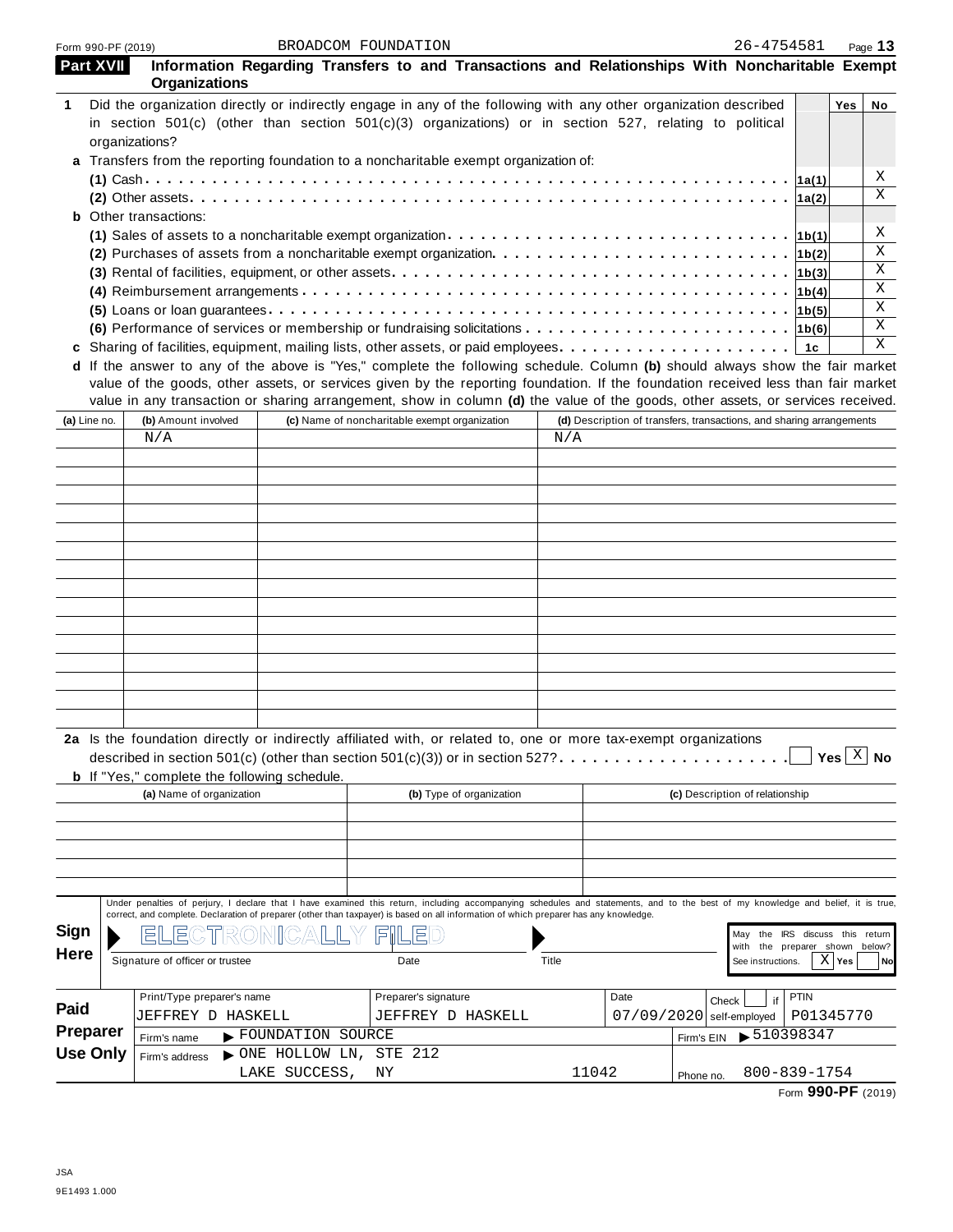| Form | 2220                       |  |
|------|----------------------------|--|
|      | Denartment of the Treasury |  |

| Underpayment of Estimated Tax by Corporations | OMB No. 1545-0123 |
|-----------------------------------------------|-------------------|
|                                               |                   |

| Name<br>$\sim$ |  |
|----------------|--|
|                |  |

 $Department of the Treasury  
International Revenue Service  
Meanal Review Service$ 

**Employer identification number** BROADCOM FOUNDATION 26-4754581

**Note:** Generally, the corporation is not required to file Form 2220 (see Part II below for exceptions) because the IRS will figure any penalty owed and bill the corporation. However, the corporation may still use Form 2220 to figure the penalty. If so, enter the amount from page 2, line 38, on the estimated tax penalty line of the corporation's income tax return, but **do not** attach Form 2220.

|                | <b>Part Required Annual Payment</b>                                                                                                                                                                                                                              |          |         |         |
|----------------|------------------------------------------------------------------------------------------------------------------------------------------------------------------------------------------------------------------------------------------------------------------|----------|---------|---------|
|                |                                                                                                                                                                                                                                                                  |          |         | 43,382. |
| 2a<br>b        | Personal holding company tax (Schedule PH (Form 1120), line 26) included on line 1<br>Look-back interest included on line 1 under section $460(b)(2)$ for completed long-term<br>contracts or section $167(g)$ for depreciation under the income forecast method | 2a<br>2b |         |         |
| C<br>d         | Total. Add lines 2a through $2c_1, \ldots, c_n, \ldots, c_1, \ldots, c_n, \ldots, c_1, \ldots, c_n, \ldots, c_n$                                                                                                                                                 |          | 2d      |         |
| 3              | Subtract line 2d from line 1. If the result is less than \$500, <b>do not</b> complete or file this form. The corporation                                                                                                                                        |          | 3       | 43,382. |
| 4              | Enter the tax shown on the corporation's 2018 income tax return. See instructions. Caution: If the tax is zero or<br>the tax year was for less than 12 months, skip this line and enter the amount from line 3 on line 5 $\dots \dots$                           | 4        | 66,556. |         |
| 5              | Required annual payment. Enter the smaller of line 3 or line 4. If the corporation is required to skip line 4, enter                                                                                                                                             | 5        | 43,382. |         |
| <b>Part II</b> | <b>Reasons for Filing -</b> Check the boxes below that apply. If any boxes are checked, the corporation must file                                                                                                                                                |          |         |         |

|  | <b>PartII</b> Reasons for Filing - Check the boxes below that apply. If any boxes are ch |
|--|------------------------------------------------------------------------------------------|
|  | Form 2220 even if it does not owe a penalty. See instructions.                           |
|  |                                                                                          |

|    |                                                                                                                 | (a |  |  | (d) |  |  |  |  |  |
|----|-----------------------------------------------------------------------------------------------------------------|----|--|--|-----|--|--|--|--|--|
|    | <b>Part III</b> Figuring the Underpayment                                                                       |    |  |  |     |  |  |  |  |  |
|    | The corporation is a "large corporation" figuring its first required installment based on the prior year's tax. |    |  |  |     |  |  |  |  |  |
| ΧI | The corporation is using the annualized income installment method.                                              |    |  |  |     |  |  |  |  |  |
|    | The corporation is using the adjusted seasonal installment method.                                              |    |  |  |     |  |  |  |  |  |

|    |                                                                                                                                                                                                                                                                                                             |     | w          | $\ddot{\phantom{0}}$ | $\ddot{\phantom{0}}$ | $\sim$     |
|----|-------------------------------------------------------------------------------------------------------------------------------------------------------------------------------------------------------------------------------------------------------------------------------------------------------------|-----|------------|----------------------|----------------------|------------|
| 9  | Installment due dates. Enter in columns (a)<br>through (d) the 15th day of the 4th (Form 990-PF<br>filers: Use 5th month), 6th, 9th, and 12th months<br>of the corporation's tax year                                                                                                                       | 9   | 05/15/2019 | 06/17/2019           | 09/16/2019           | 12/16/2019 |
| 10 | Required installments. If the box on line 6<br>and/or line 7 above is checked, enter the<br>amounts from Schedule A, line 38. If the box on<br>line 8 (but not 6 or 7) is checked, see instructions<br>for the amounts to enter. If none of these boxes<br>are checked, enter 25% (0.25) of line 5 above in |     |            |                      |                      |            |
|    | each column experience and the set of the set of the set of the set of the set of the set of the set of the set of the set of the set of the set of the set of the set of the set of the set of the set of the set of the set                                                                               | 10. | 3,435.     | 9,108.               | 11,925.              | 12,221.    |
| 11 | Estimated tax paid or credited for each period.<br>For column (a) only, enter the amount from<br>line 11 on line 15. See instructions                                                                                                                                                                       | 111 | 56,319.    | 18,200.              | 23,900.              |            |
|    | Complete lines 12 through 18 of one column<br>before going to the next column.                                                                                                                                                                                                                              |     |            |                      |                      |            |
| 12 | Enter amount, if any, from line 18 of the preceding column                                                                                                                                                                                                                                                  | 12  |            | 52,884.              | 61,976.              | 73,951.    |
| 13 | Add lines 11 and 12                                                                                                                                                                                                                                                                                         | 13  |            | 71,084.              | 85,876.              | 73,951.    |
| 14 | Add amounts on lines 16 and 17 of the preceding column 14                                                                                                                                                                                                                                                   |     |            |                      |                      |            |
| 15 | Subtract line 14 from line 13. If zero or less, enter -0-                                                                                                                                                                                                                                                   | 15  | 56,319.    | 71,084.              | 85,876.              | 73,951.    |
| 16 | If the amount on line 15 is zero, subtract line 13<br>from line 14. Otherwise, enter -0-                                                                                                                                                                                                                    | 16  |            |                      |                      |            |
| 17 | Underpayment. If line 15 is less than or equal to<br>line 10, subtract line 15 from line 10. Then go to<br>line 12 of the next column. Otherwise, go to                                                                                                                                                     | 17  |            |                      |                      |            |
| 18 | Overpayment. If line 10 is less than line 15,<br>subtract line 10 from line 15. Then go to line<br>12 of the next column 12 of the next column                                                                                                                                                              |     | 52,884.    | 61,976.              | 73,951.              |            |

Go to Part IV on page 2 to figure the penalty. Do not go to Part IV if there are no entries on line 17 - no penalty is owed.

**For Paperwork Reduction Act Notice, see separate instructions.** Form **2220** (2019)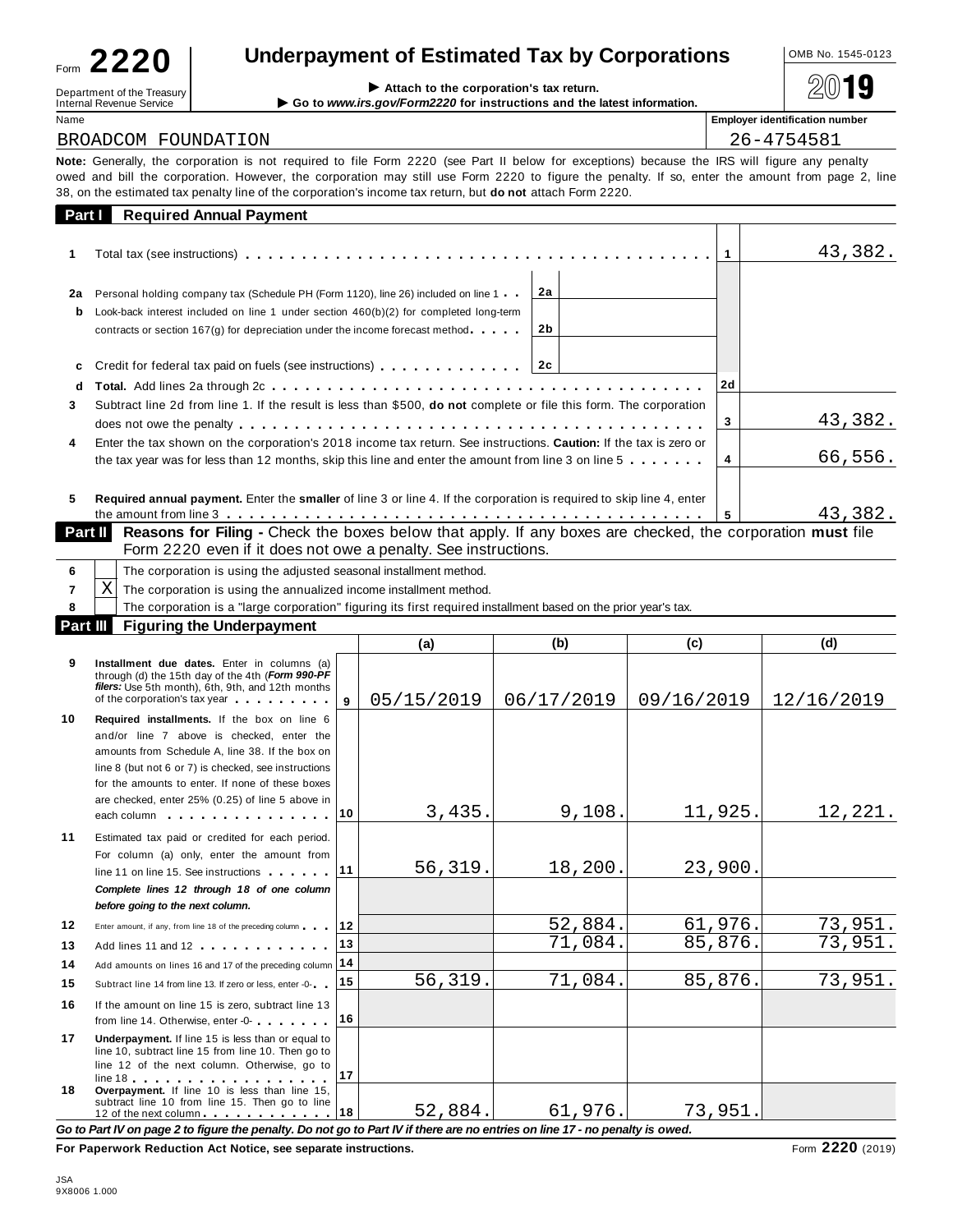### Form <sup>2220</sup> (2019) Page **2**

| <b>Part IV</b> Figuring the Penalty                                                                                                     |      |     |     |     |      |     |
|-----------------------------------------------------------------------------------------------------------------------------------------|------|-----|-----|-----|------|-----|
|                                                                                                                                         |      | (a) | (b) | (c) |      | (d) |
| 19 Enter the date of payment or the 15th day of the 4th month after                                                                     |      |     |     |     |      |     |
| the close of the tax year, whichever is earlier. (C corporations<br>with tax years ending June 30 and S corporations: Use 3rd month     |      |     |     |     |      |     |
| instead of 4th month. Form 990-PF and Form 990-T filers: Use                                                                            |      |     |     |     |      |     |
| 5th month instead of 4th month.) See instructions                                                                                       | 19   |     |     |     |      |     |
| 20 Number of days from due date of installment on line 9 to the                                                                         |      |     |     |     |      |     |
|                                                                                                                                         | 20   |     |     |     |      |     |
|                                                                                                                                         |      |     |     |     |      |     |
| 21 Number of days on line 20 after 4/15/2019 and before 7/1/2019                                                                        | 21   |     |     |     |      |     |
|                                                                                                                                         |      |     |     |     |      |     |
| 22 Underpayment on line 17 x $\frac{\text{Number of days on line 21}}{365}$ x 6% (0.06)                                                 | 22 S |     | \$  | \$  | \$   |     |
|                                                                                                                                         |      |     |     |     |      |     |
| 23 Number of days on line 20 after 6/30/2019 and before 10/1/2019                                                                       | 23   |     |     |     |      |     |
|                                                                                                                                         |      |     |     |     |      |     |
| 24 Underpayment on line $17 \times \frac{\text{Number of days on line 23}}{365} \times 5\% (0.05)$                                      | 24   | \$  | \$  | \$  | \$   |     |
|                                                                                                                                         |      |     |     |     |      |     |
| 25 Number of days on line 20 after 9/30/2019 and before 1/1/2020                                                                        | 25   |     |     |     |      |     |
|                                                                                                                                         |      |     |     |     |      |     |
| 26 Underpayment on line $17 \times$ Number of days on line $25 \times 5\%$ (0.05)<br>365                                                | 26 S |     | \$  | \$  | \$   |     |
|                                                                                                                                         |      |     |     |     |      |     |
| 27 Number of days on line 20 after 12/31/2019 and before 4/1/2020                                                                       | 27   |     |     |     |      |     |
|                                                                                                                                         | 28   | \$  | \$  | \$  | \$   |     |
| 28 Underpayment on line $17 \times \frac{\text{Number of days on line } 27}{366} \times 5\% (0.05)$                                     |      |     |     |     |      |     |
| 29 Number of days on line 20 after 3/31/2020 and before 7/1/2020                                                                        | 29   |     |     |     |      |     |
|                                                                                                                                         |      |     |     |     |      |     |
| 30 Underpayment on line $17 \times \frac{\text{Number of days on line 29}}{366} \times \frac{1}{100}$                                   | 30   | S   | \$  | \$  | \$   |     |
|                                                                                                                                         |      |     |     |     |      |     |
| 31 Number of days on line 20 after 6/30/2020 and before 10/1/2020                                                                       | 31   |     |     |     |      |     |
|                                                                                                                                         |      |     |     |     |      |     |
| 32 Underpayment on line 17 x Number of days on line 31 x *%                                                                             | 32 S |     | \$  | \$  | \$   |     |
| 366                                                                                                                                     |      |     |     |     |      |     |
| 33 Number of days on line 20 after 9/30/2020 and before 1/1/2021                                                                        | 33   |     |     |     |      |     |
|                                                                                                                                         |      |     |     |     |      |     |
| 34 Underpayment on line 17 x Number of days on line 33 x *%                                                                             | 34   | \$  | \$  | \$  | \$   |     |
| 366                                                                                                                                     |      |     |     |     |      |     |
| Number of days on line 20 after 12/31/2020 and before 3/16/2021                                                                         | 35   |     |     |     |      |     |
|                                                                                                                                         |      |     |     |     |      |     |
| 36 Underpayment on line 17 x Number of days on line 35 x *%                                                                             | 36 S |     | \$  | \$  | \$   |     |
|                                                                                                                                         |      |     |     |     |      |     |
| 37 Add lines 22, 24, 26, 28, 30, 32, 34, and 36                                                                                         | 37   | \$  | \$  | \$  | \$   |     |
| 38 Penalty. Add columns (a) through (d) of line 37. Enter the total here and on Form 1120, line 34; or the comparable                   |      |     |     |     |      |     |
|                                                                                                                                         |      |     |     |     | 38 S |     |
| *Use the penalty interest rate for each calendar quarter, which the IRS will determine during the first month in the preceding quarter. |      |     |     |     |      |     |

These rates are published quarterly in an IRS News Release and in a revenue ruling in the Internal Revenue Bulletin. To obtain this information on the Internet, access the IRS website at *www.irs.gov***.** You can also call 1-800-829-4933 to get interest rate information.

Form **2220** (2019)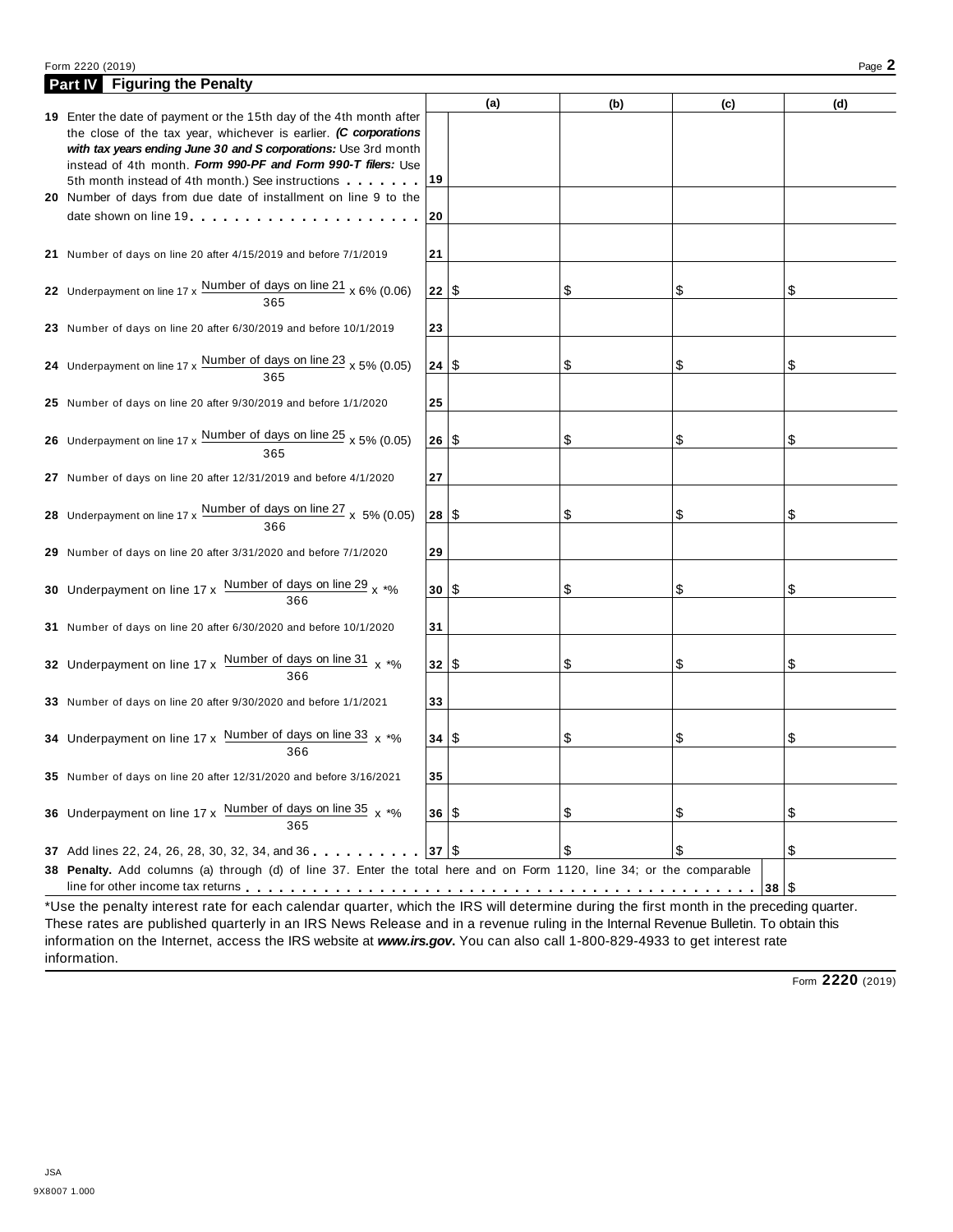|    | <b>Part II</b> Annualized Income Installment Method                                                                                                                                                                                                                                         |     |                    |             |              |                |
|----|---------------------------------------------------------------------------------------------------------------------------------------------------------------------------------------------------------------------------------------------------------------------------------------------|-----|--------------------|-------------|--------------|----------------|
|    |                                                                                                                                                                                                                                                                                             |     | (a)                | (b)         | (c)          | (d)            |
|    |                                                                                                                                                                                                                                                                                             |     | First $2$          | 3<br>First  | 6<br>First_  | 9<br>First     |
| 20 | Annualization periods (see instructions)                                                                                                                                                                                                                                                    | 20  | months             | months      | months       | months         |
| 21 | Enter taxable income for each annualization period.                                                                                                                                                                                                                                         |     |                    |             |              |                |
|    | See instructions for the treatment of extraordinary<br>items <b>the contract of the contract of the contract of the contract of the contract of the contract of the contract of the contract of the contract of the contract of the contract of the contract of the contract of the con</b> | 21  | 187,420.           | 494,897.    | 1,100,951.   | 1,626,535.     |
|    |                                                                                                                                                                                                                                                                                             |     |                    |             |              |                |
|    | 22 Annualization amounts (see instructions)                                                                                                                                                                                                                                                 | 22  | 6.00000            | 4.00000     | 2.00000      | 1.33333        |
|    | 23a Annualized taxable income. Multiply line 21                                                                                                                                                                                                                                             |     |                    |             |              |                |
|    |                                                                                                                                                                                                                                                                                             | 23a | 1,124,520.         | 1,979,588.  | 2,201,902.   | 2,168,708.     |
|    |                                                                                                                                                                                                                                                                                             |     |                    |             |              |                |
|    | <b>b</b> Extraordinary items (see instructions) 23b                                                                                                                                                                                                                                         |     | 249,356.           | 528,862.    | 1,060,461.   | 1,500,234.     |
|    |                                                                                                                                                                                                                                                                                             |     |                    |             |              |                |
|    | $\text{c}$ Add lines 23a and 23b                                                                                                                                                                                                                                                            |     | $ 23c $ 1,373,876. | 2,508,450.  | 3, 262, 363. | 3,668,942.     |
|    | 24 Figure the tax on the amount on line 23c using the<br>instructions for Form 1120, Schedule J, line 2, or                                                                                                                                                                                 |     |                    |             |              |                |
| 25 | comparable line of corporation's return<br>Enter any alternative minimum tax (trusts                                                                                                                                                                                                        | 24  | 13,739.            | 25,085.     | 32,624.      | 36,689.        |
|    | only) for each payment period (see                                                                                                                                                                                                                                                          |     |                    |             |              |                |
|    | instructions)                                                                                                                                                                                                                                                                               | 25  |                    |             |              |                |
| 26 | Enter any other taxes for each payment                                                                                                                                                                                                                                                      |     |                    |             |              |                |
|    | period. See instructions entitled and the set of the set of the set of the set of the set of the set of the set                                                                                                                                                                             | 26  |                    |             |              |                |
| 27 | Total tax. Add lines 24 through 26                                                                                                                                                                                                                                                          | 27  | 13,739.            | 25,085.     | 32,624.      | 36,689.        |
| 28 | For each period, enter the same type of credits as                                                                                                                                                                                                                                          |     |                    |             |              |                |
|    | allowed on Form 2220, lines 1 and 2c. See<br>instructions and the state of the state of the state of the state of the state of the state of the state of the                                                                                                                                | 28  |                    |             |              |                |
| 29 | Total tax after credits. Subtract line 28 from                                                                                                                                                                                                                                              |     |                    |             |              |                |
|    | line 27. If zero or less, enter -0-                                                                                                                                                                                                                                                         | 29  | 13,739.            | 25,085.     | 32,624.      | 36,689.        |
|    |                                                                                                                                                                                                                                                                                             |     |                    |             |              |                |
| 30 | Applicable percentage                                                                                                                                                                                                                                                                       | 30  | 25%                | 50%         | 75%          | 100%           |
|    |                                                                                                                                                                                                                                                                                             |     |                    |             |              |                |
|    | 31 Multiply line 29 by line 30 31                                                                                                                                                                                                                                                           |     | 3,435.             | 12,543.     | 24,468.      | 36,689.        |
|    | <b>Part III</b> Required Installments                                                                                                                                                                                                                                                       |     |                    |             |              |                |
|    | Note: Complete lines 32 through 38 of one                                                                                                                                                                                                                                                   |     | 1st                | 2nd         | 3rd          | 4th            |
|    | column before completing the next column.                                                                                                                                                                                                                                                   |     | installment        | installment | installment  | installment    |
| 32 | If only Part I or Part II is completed, enter the                                                                                                                                                                                                                                           |     |                    |             |              |                |
|    | amount in each column from line 19 or line 31. If                                                                                                                                                                                                                                           |     |                    |             |              |                |
|    | both parts are completed, enter the smaller of the                                                                                                                                                                                                                                          |     | 3,435.             | 12,543.     | 24,468.      | 36,689.        |
|    | amounts in each column from line 19 or line 31 32                                                                                                                                                                                                                                           |     |                    |             |              |                |
| 33 | Add the amounts in all preceding columns<br>of line 38. See instructions                                                                                                                                                                                                                    | 33  |                    | 3,435.      | 12,543       | 24,468.        |
|    |                                                                                                                                                                                                                                                                                             |     |                    |             |              |                |
|    | 34 Adjusted seasonal or annualized income<br>installments. Subtract line 33 from line 32.                                                                                                                                                                                                   |     |                    |             |              |                |
|    | If zero or less, enter -0-                                                                                                                                                                                                                                                                  | 34  | 3,435.             | 9,108.      | 11,925.      | 12,221.        |
| 35 | Enter 25% (0.25) of line 5 on page 1 of Form                                                                                                                                                                                                                                                |     |                    |             |              |                |
|    | 2220 in each column. Note: "Large                                                                                                                                                                                                                                                           |     |                    |             |              |                |
|    | corporations," see the instructions for line<br>10 for the amounts to enter                                                                                                                                                                                                                 | 35  | 10,846.            | 10,846.     | 10,846.      | 10,846.        |
| 36 | Subtract line 38 of the preceding column                                                                                                                                                                                                                                                    |     |                    |             |              |                |
|    | from line 37 of the preceding column                                                                                                                                                                                                                                                        | 36  |                    | 7,411       | 9,149        | 8,070.         |
|    |                                                                                                                                                                                                                                                                                             |     |                    |             |              |                |
| 37 | Add lines 35 and 36                                                                                                                                                                                                                                                                         | 37  | 10,846.            | 18,257.     | 19,995       | 18,916.        |
| 38 | Required installments. Enter the smaller of                                                                                                                                                                                                                                                 |     |                    |             |              |                |
|    | line 34 or line 37 here and on page 1 of                                                                                                                                                                                                                                                    |     |                    |             |              |                |
|    | Form 2220, line 10. See instructions 38                                                                                                                                                                                                                                                     |     | 3,435.             | 9,108.      | 11,925.      | <u>12,221.</u> |

Form **2220** (2019)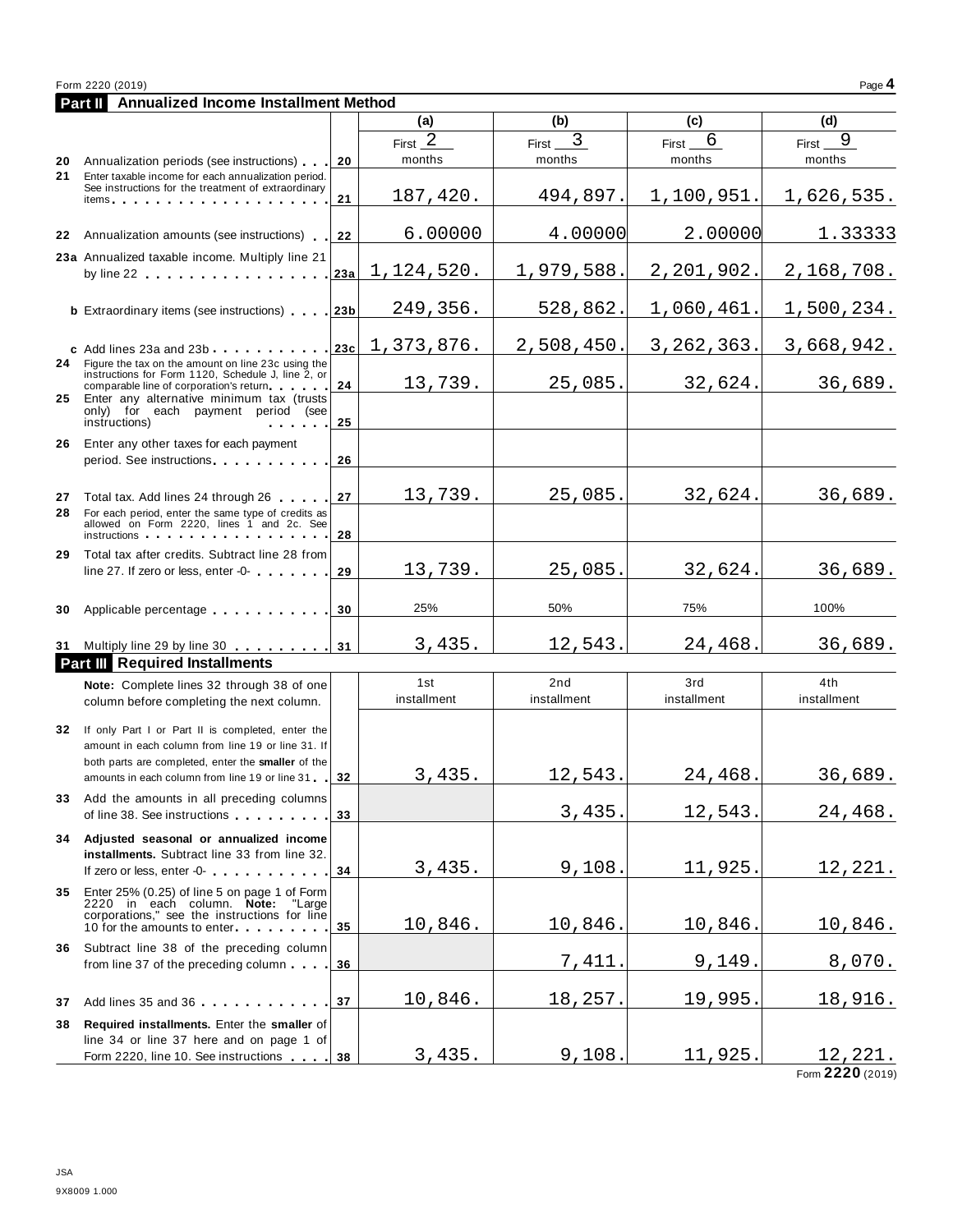# FORM 990PF, PART I - OTHER INCOME

<span id="page-16-0"></span>

|                               |        | REVENUE   |            |
|-------------------------------|--------|-----------|------------|
|                               |        | AND       | NET        |
|                               |        | EXPENSES  | INVESTMENT |
| DESCRIPTION                   |        | PER BOOKS | INCOME     |
| CLASS ACTION LAWSUIT PROCEEDS |        | 12.       |            |
|                               | TOTALS |           |            |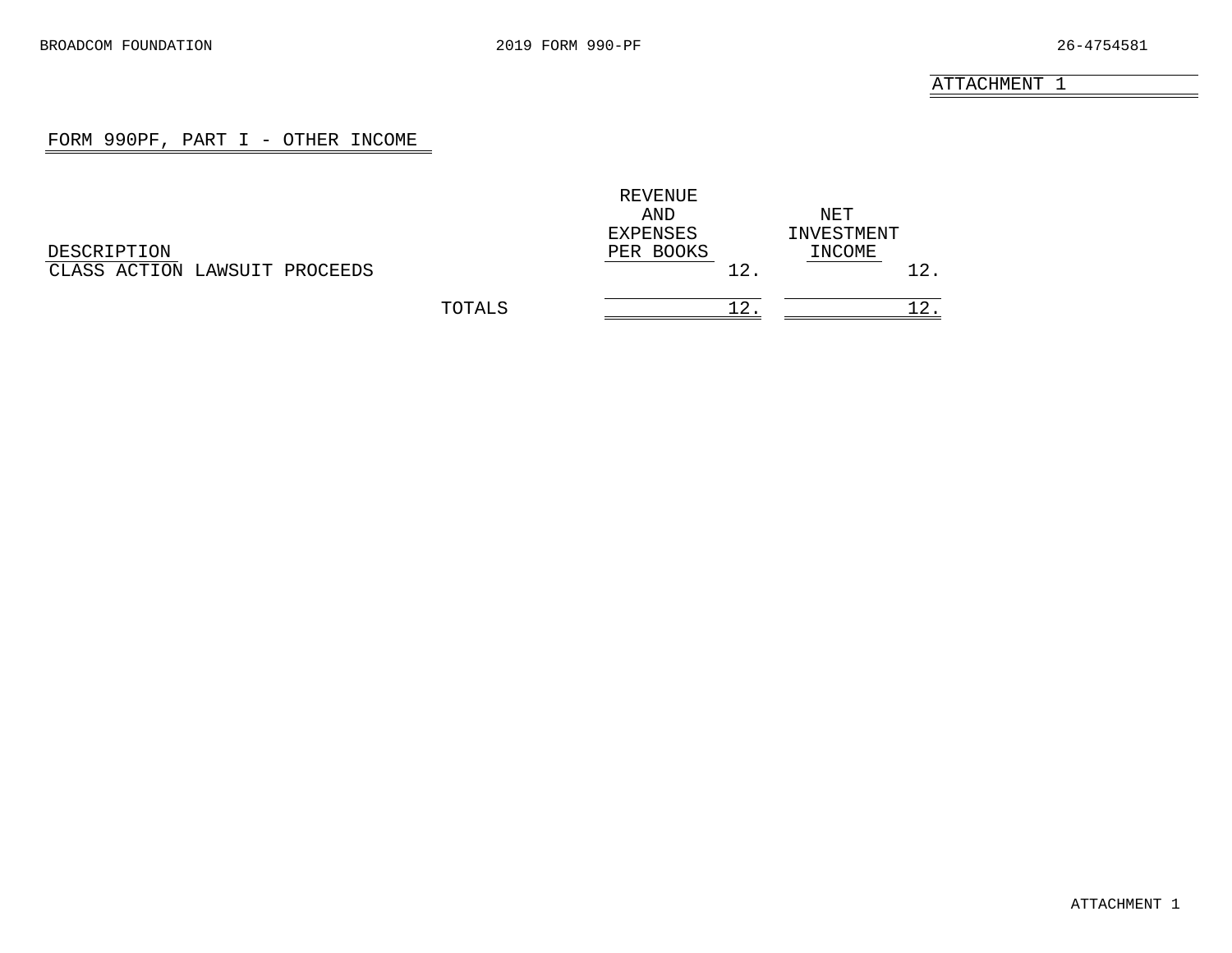# FORM 990PF, PART I - LEGAL FEES

<span id="page-17-0"></span>

| DESCRIPTION           |        | REVENUE<br>AND<br>EXPENSES<br>PER BOOKS | NET<br>INVESTMENT<br>INCOME | ADJUSTED<br>NET<br>INCOME | CHARITABLE<br>PURPOSES |
|-----------------------|--------|-----------------------------------------|-----------------------------|---------------------------|------------------------|
| GENERAL CONSULTATIONS |        | 1,030.                                  |                             |                           | 1,030.                 |
|                       | TOTALS | 1,030.                                  |                             |                           | 030.                   |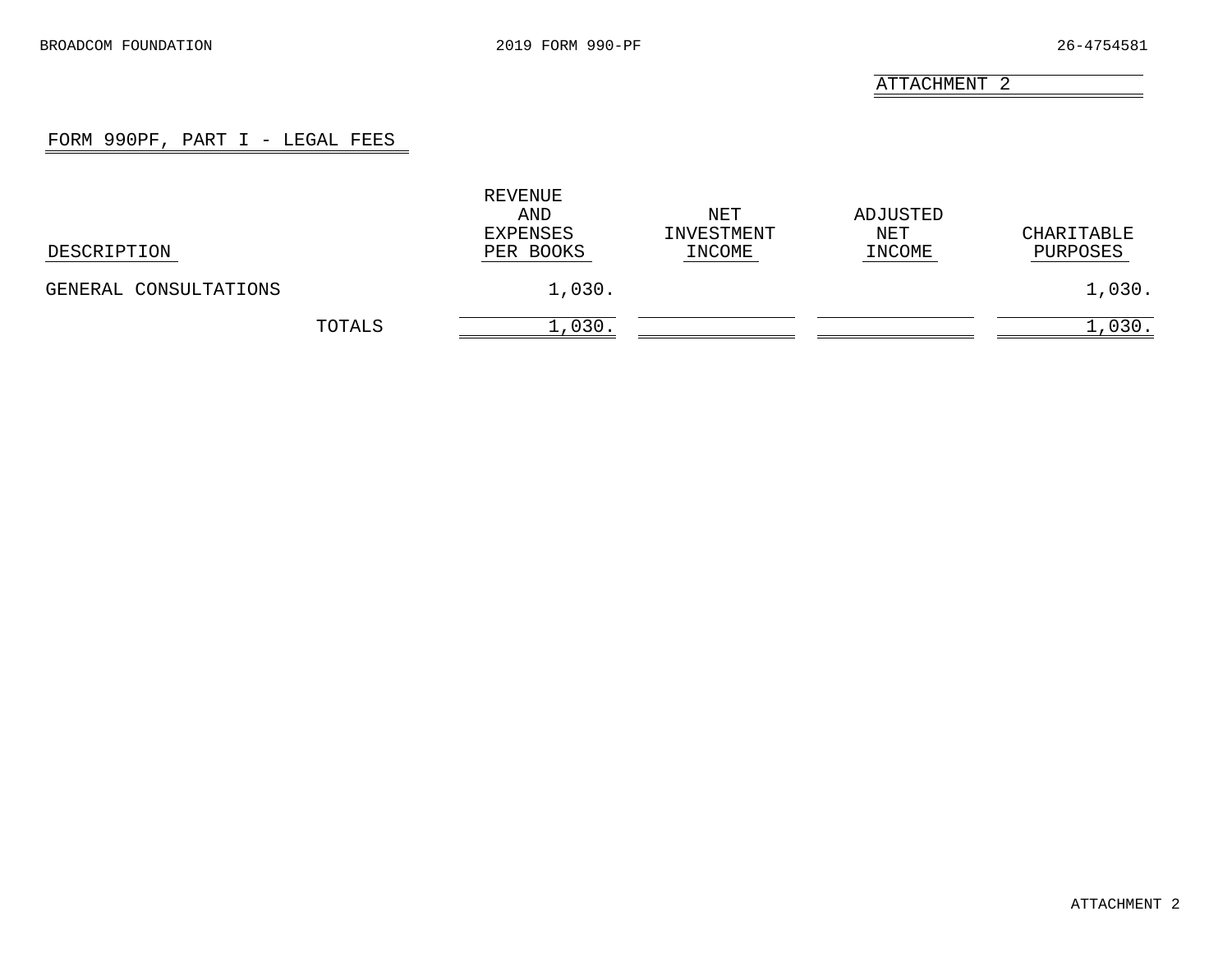# FORM 990PF, PART I - ACCOUNTING FEES

<span id="page-18-0"></span>

| DESCRIPTION |        | REVENUE<br>AND<br>EXPENSES<br>PER BOOKS | NET<br>INVESTMENT<br>INCOME | ADJUSTED<br>NET<br>INCOME | CHARITABLE<br>PURPOSES |
|-------------|--------|-----------------------------------------|-----------------------------|---------------------------|------------------------|
| AUDIT FEES  |        | 15,300.                                 |                             |                           | 15,300.                |
|             | TOTALS | 15,300.                                 |                             |                           | 15,300.                |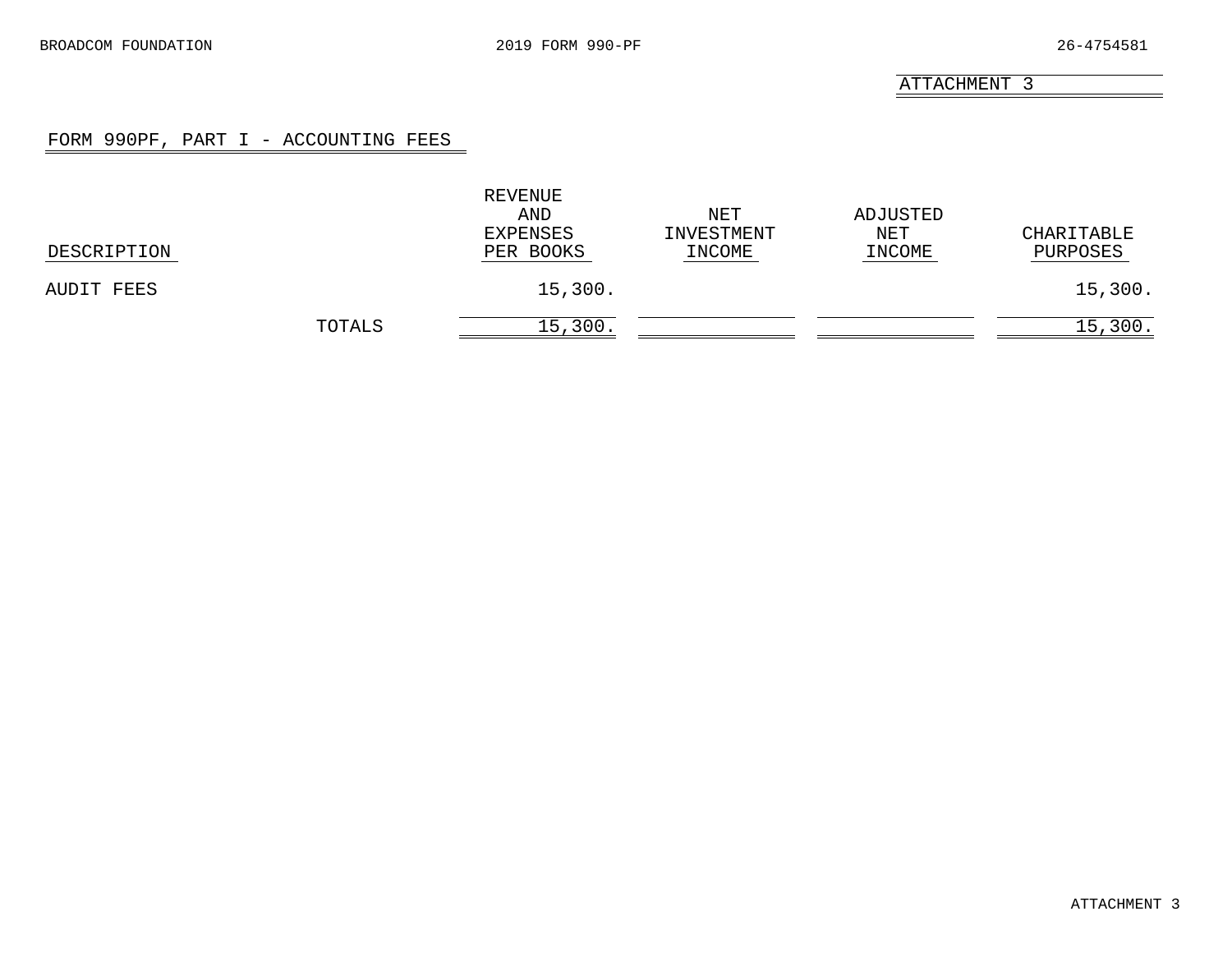# FORM 990PF, PART I - OTHER PROFESSIONAL FEES

<span id="page-19-0"></span>

| DESCRIPTION                                                              | REVENUE<br>AND<br>EXPENSES<br>PER BOOKS | NET<br>INVESTMENT<br>INCOME | CHARITABLE<br>PURPOSES |
|--------------------------------------------------------------------------|-----------------------------------------|-----------------------------|------------------------|
| INVESTMENT MANAGEMENT SERVICES<br>DESIGN SERVICES<br>WEBSITE DEVELOPMENT | 427,916.<br>19,065.<br>8,000.           | 427,916.                    | 19,065.<br>8,000.      |
| TOTALS                                                                   | 454,981.                                | 427,916.                    | 27,065.                |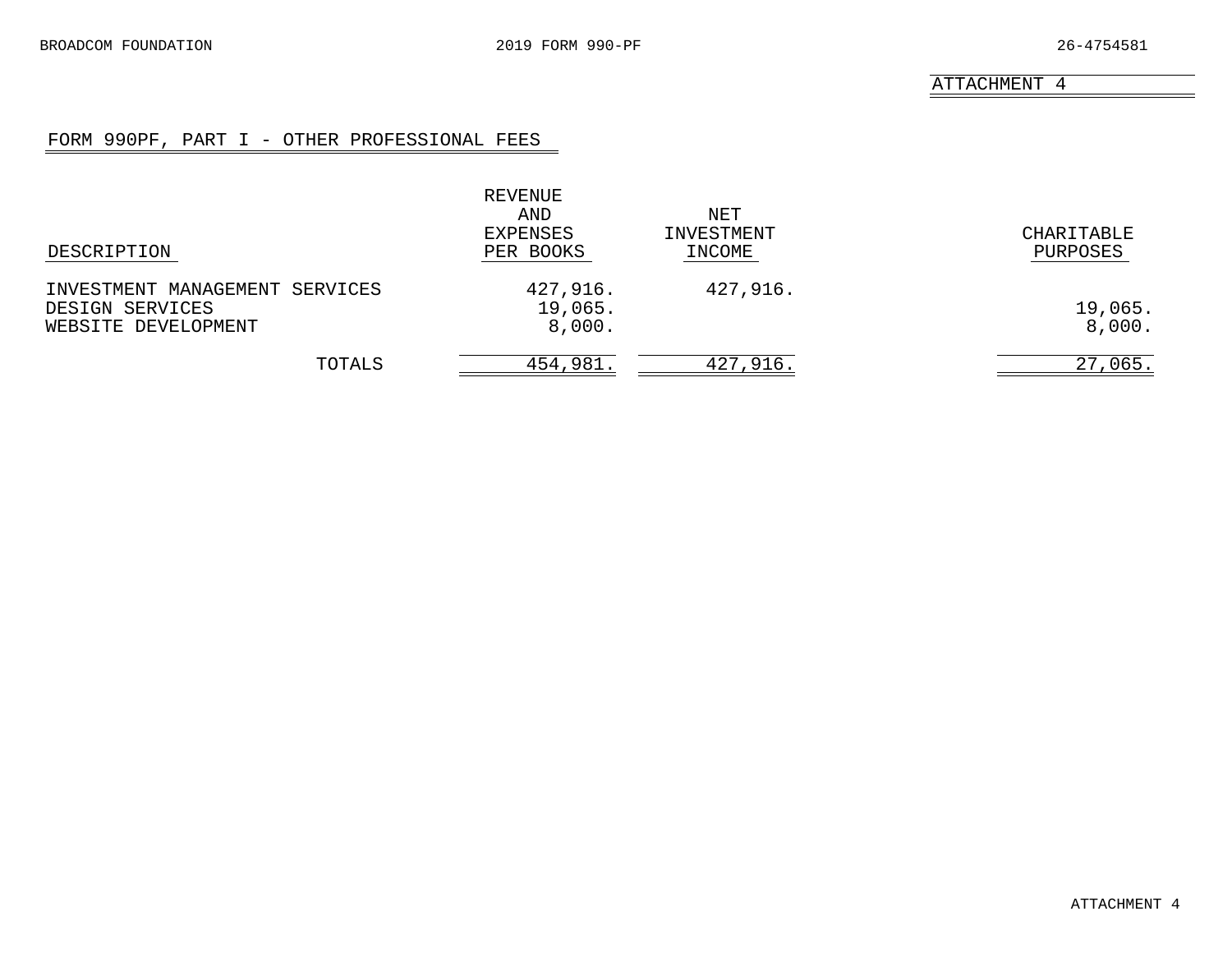# FORM 990PF, PART  $I$  - TAXES

<span id="page-20-0"></span>

|                               | REVENUE   |            |
|-------------------------------|-----------|------------|
|                               | AND       | NET        |
|                               | EXPENSES  | INVESTMENT |
| DESCRIPTION                   | PER BOOKS | INCOME     |
| 990-PF ESTIMATED TAX FOR 2019 | 49,000.   |            |
| FOREIGN TAX PAID              | 15,126.   | 15,126.    |
| TOTALS                        | 64,126.   | 15,126.    |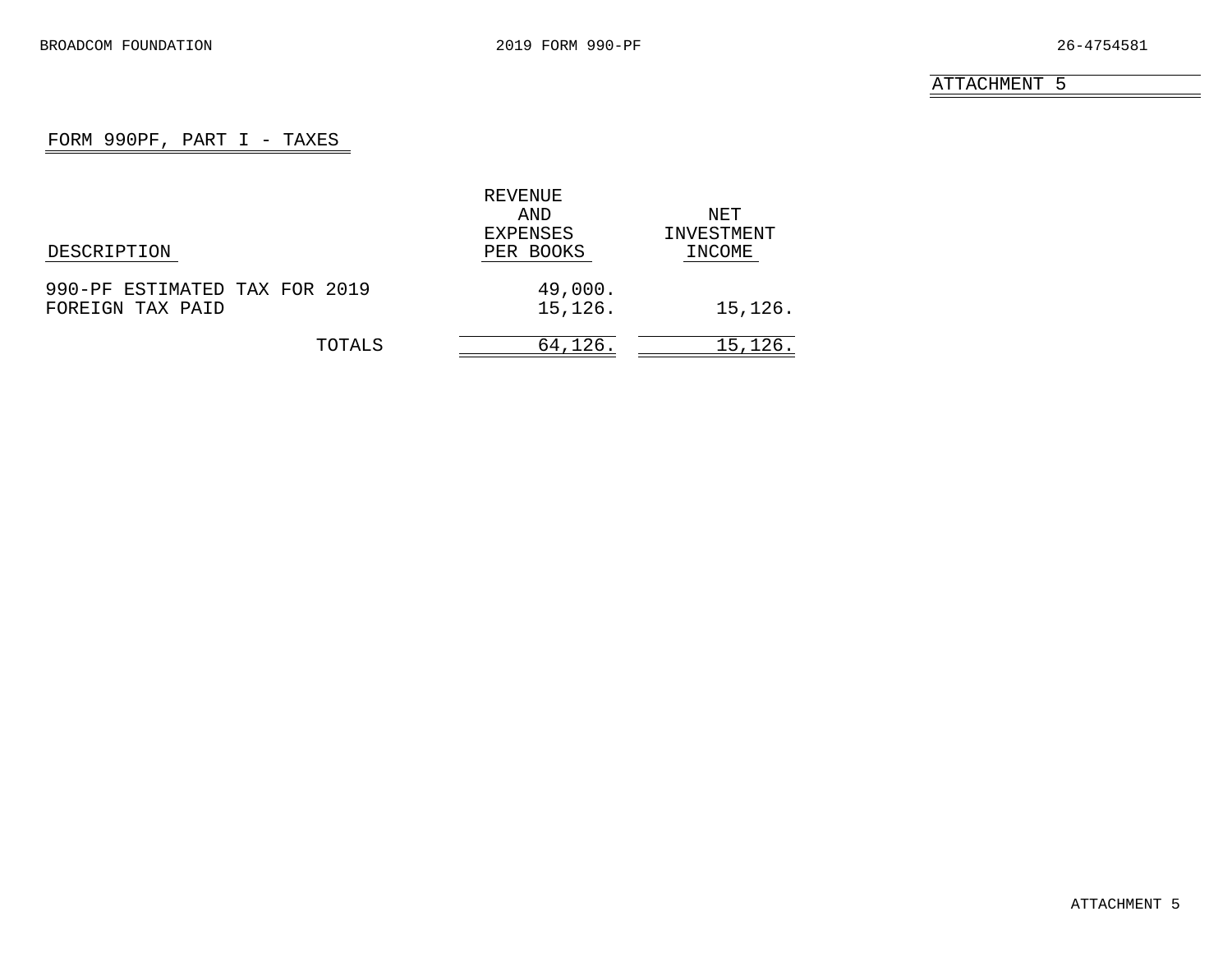# FORM 990PF, PART I - OTHER EXPENSES

<span id="page-21-0"></span>

|                            |        | REVENUE   |            |
|----------------------------|--------|-----------|------------|
|                            |        | AND       |            |
|                            |        | EXPENSES  | CHARITABLE |
| DESCRIPTION                |        | PER BOOKS | PURPOSES   |
| ADMINISTRATIVE FEES        |        | 96,000.   | 96,000.    |
| CELL PHONE EXPENSE         |        | 2,600.    | 2,600.     |
| INDEMNIFICATION INSURANCE  |        | 15, 203.  | 15,203.    |
| FDN DUES & SPONSORSHIPS    |        | 42,023.   | 42,023.    |
| IT SUPPORT EXPENSES        |        | 9,382.    | 9,382.     |
| TV ADVERTISING FEES        |        | 59,463.   | 59,463.    |
| FOUNDATION CREDIT CARD FEE |        | 95.       | 95.        |
| OFFICE SUPPLIES            |        | 14,763.   | 14,763.    |
| PAYROLL PROCESSING FEES    |        | 6,937.    | 6,937.     |
| POSTAGE/DELIVERY SERVICE   |        | 1,255.    | 1,255.     |
| STATE OR LOCAL FILING FEES |        | 180.      | 180.       |
| WEBSITE HOSTING/SUPPORT    |        | 7,382.    | 7,382.     |
|                            | TOTALS | 255,283.  | 255,283.   |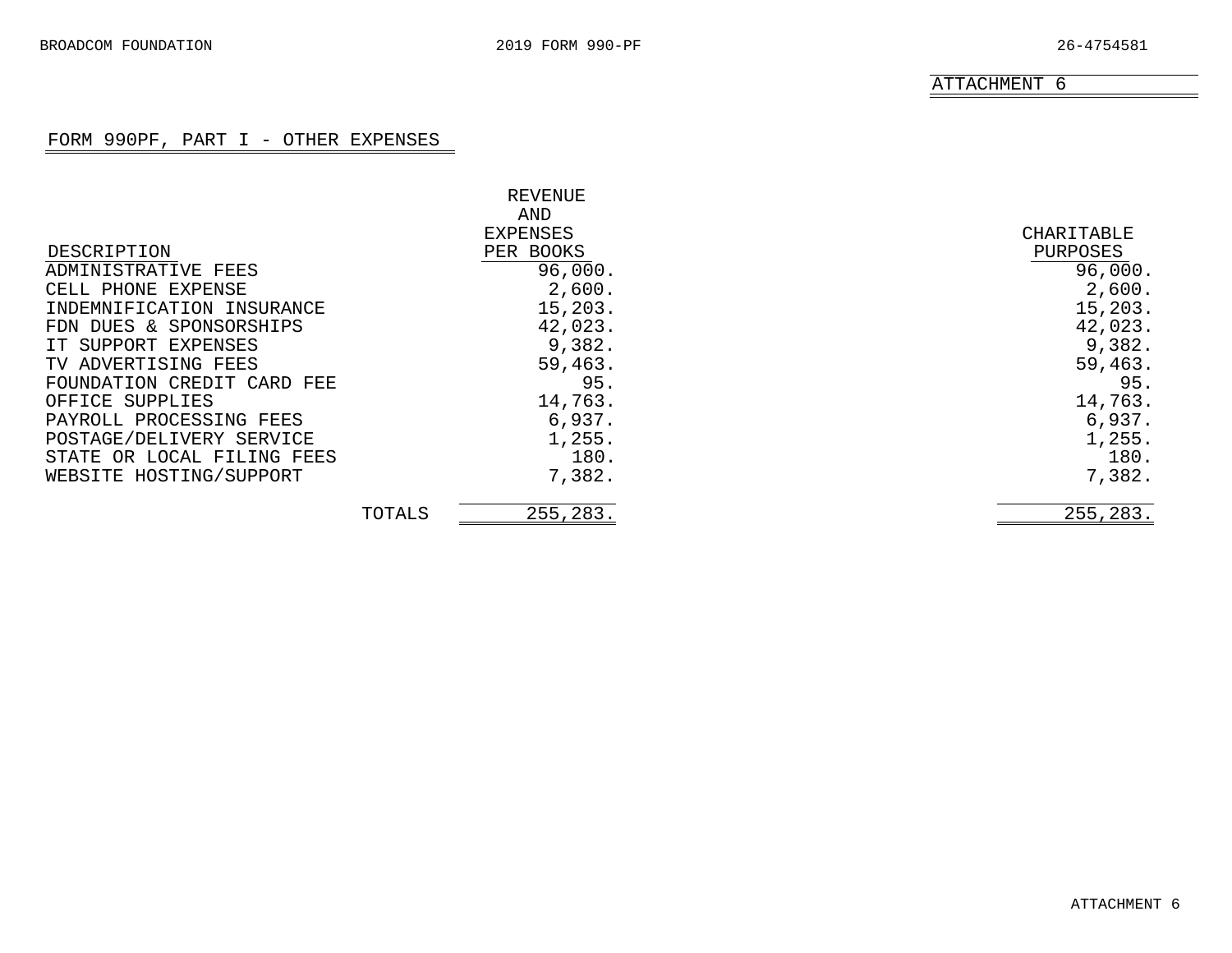### FORM 990PF, PART II - U.S. AND STATE OBLIGATIONS

<span id="page-22-0"></span>

| $\sim$ $\sim$ $\sim$ $\sim$ $\sim$ $\sim$ $\sim$                                                                                                                                                                                                                                                                        |                                                                                                                  | ATTACHMENT 7                                                                                                       |  |  |
|-------------------------------------------------------------------------------------------------------------------------------------------------------------------------------------------------------------------------------------------------------------------------------------------------------------------------|------------------------------------------------------------------------------------------------------------------|--------------------------------------------------------------------------------------------------------------------|--|--|
| DESCRIPTION                                                                                                                                                                                                                                                                                                             | ENDING<br>BOOK VALUE                                                                                             | ENDING<br>FMV                                                                                                      |  |  |
| $U.S - 1.375$ % - 01/31/2021<br>US T - $0.000$ <sup>2</sup> - $08/15/2026$<br>US T - $2.500\%$ - 02/28/2026<br>US T NTS - 2.000% - 11/15/2026<br>US T NTS - 2.250% - 11/15/2027<br>US T NTS NOTE - 1.625% - 08/15<br>US TIPS - 0.375% - 01/15/2027<br>US TURY - 2.250% - 11/15/2025<br>USA NOTE $-2.250\% - 08/15/2027$ | 873,176.<br>971,172.<br>787,735.<br>974,531.<br>1,033,555.<br>991,758.<br>1,091,846.<br>1,025,117.<br>1,038,125. | 897,328.<br>980,660.<br>781,613.<br>1,011,800.<br>1,028,440.<br>974,960.<br>1,081,442.<br>1,026,641.<br>1,028,560. |  |  |
| US OBLIGATIONS TOTAL                                                                                                                                                                                                                                                                                                    | 8,787,015.                                                                                                       | 8,811,444.                                                                                                         |  |  |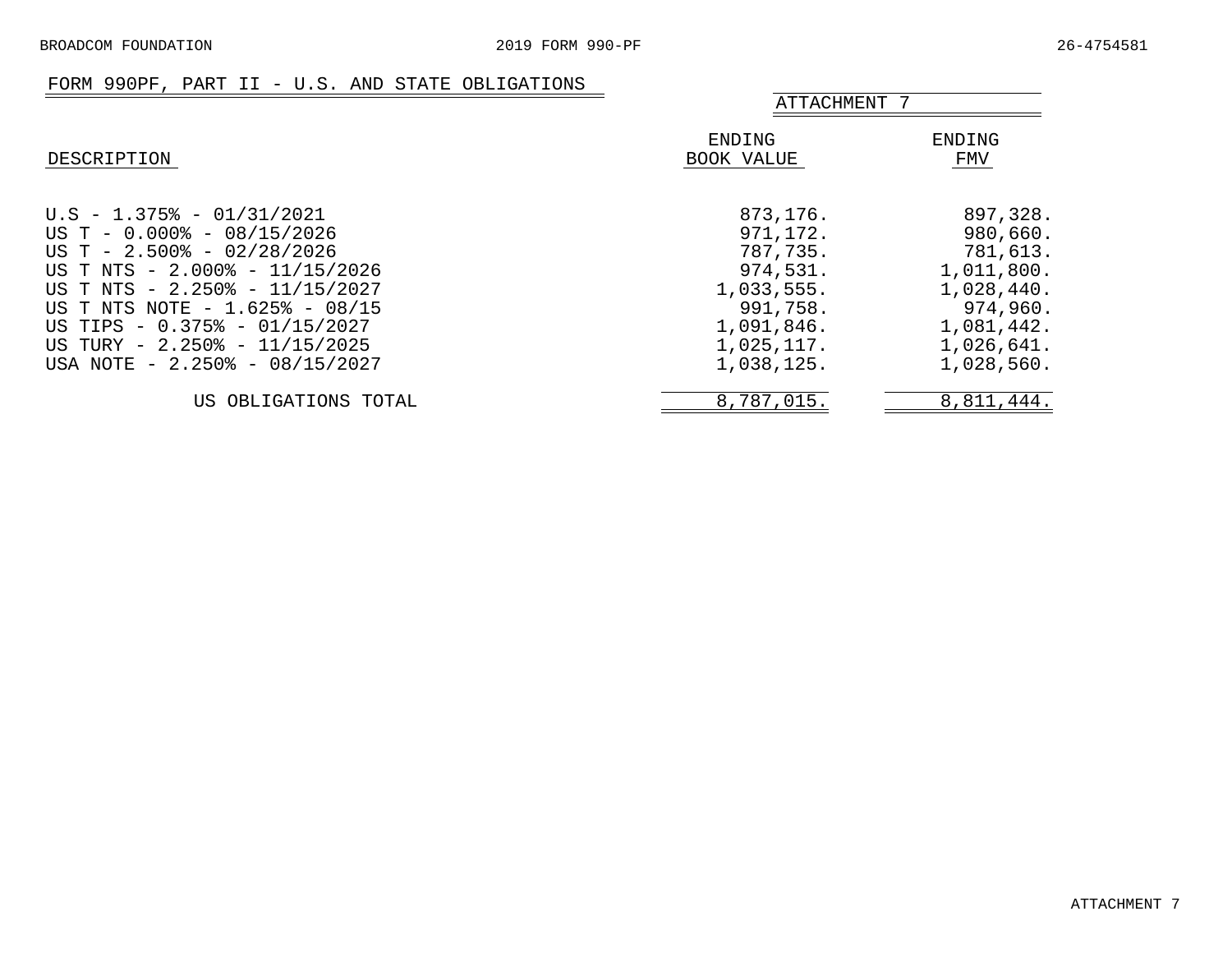<span id="page-23-0"></span>

|                                | ENDING     | ENDING     |
|--------------------------------|------------|------------|
| DESCRIPTION                    | BOOK VALUE | FMV        |
|                                |            |            |
| 3M CO                          | 714,305.   | 882,100.   |
| ABBOTT LABS                    | 465,646.   | 521, 160.  |
| ACCENTURE PLC                  | 347,822.   | 1,052,850. |
| ALCON INC                      | 351, 151.  | 339,420.   |
| ALPHABET INC CL A              | 829,481.   | 1,004,543. |
| AMAZON COM                     | 602,791.   | 1,108,704. |
| AMERICAN WATER WORKS COMPANY I | 317,778.   | 921,375.   |
| AMGEN INC                      | 592,903.   | 1,145,083. |
| ANALOG DEVICES INC             | 364,897.   | 1,069,560. |
| APPLE INC                      | 977,198.   | 1,541,663. |
| BARON INTERNATIONAL GROWTH FUN | 772,913.   | 779,816.   |
| BECTON DICKINSON & CO          | 275,907.   | 815,910.   |
| BERKSHIRE HATHAWAY INC. CLASS  | 632,303.   | 1,132,500. |
| BHP BILLITON LIMITED           | 735,528.   | 820,650.   |
| BLACKROCK INC                  | 329,127.   | 904,860.   |
| BLACKROCK STRATEGIC MUNI OPPOR | 1,238,073. | 1,244,054. |
| BLACKROCK TECHNOLOGY OPPORTUNI | 533,267.   | 642,021.   |
| BOEING CO                      | 142,315.   | 537,504.   |
| BRISTOL-MYERS SQUIBB CO        | 960,509.   | 1,155,420. |
| BROADCOM INC                   | 470,769.   | 505,632.   |
| CHARLES SCHWAB CORP            | 483,194.   | 570,720.   |
| CHEVRON CORP                   | 671,899.   | 843,570.   |
| CHUBB LIMITED                  | 380,522.   | 933,960.   |
| CISCO SYSTEMS INC              | 771,238.   | 839,300.   |
| COLUMBIA MORTGAGE OPPORTUNITIE | 1,000,000. | 1,000,992. |
| COLUMBIA OVERSEAS VALUE FUND C | 480,761.   | 454,573.   |
| COMCAST CORP                   | 462,164.   | 449,700.   |
| CONSTELLATION BRANDS INC       | 769,642.   | 759,000.   |
| COSTCO WHOLESALE CORPORATION   | 565,536.   | 1,028,720. |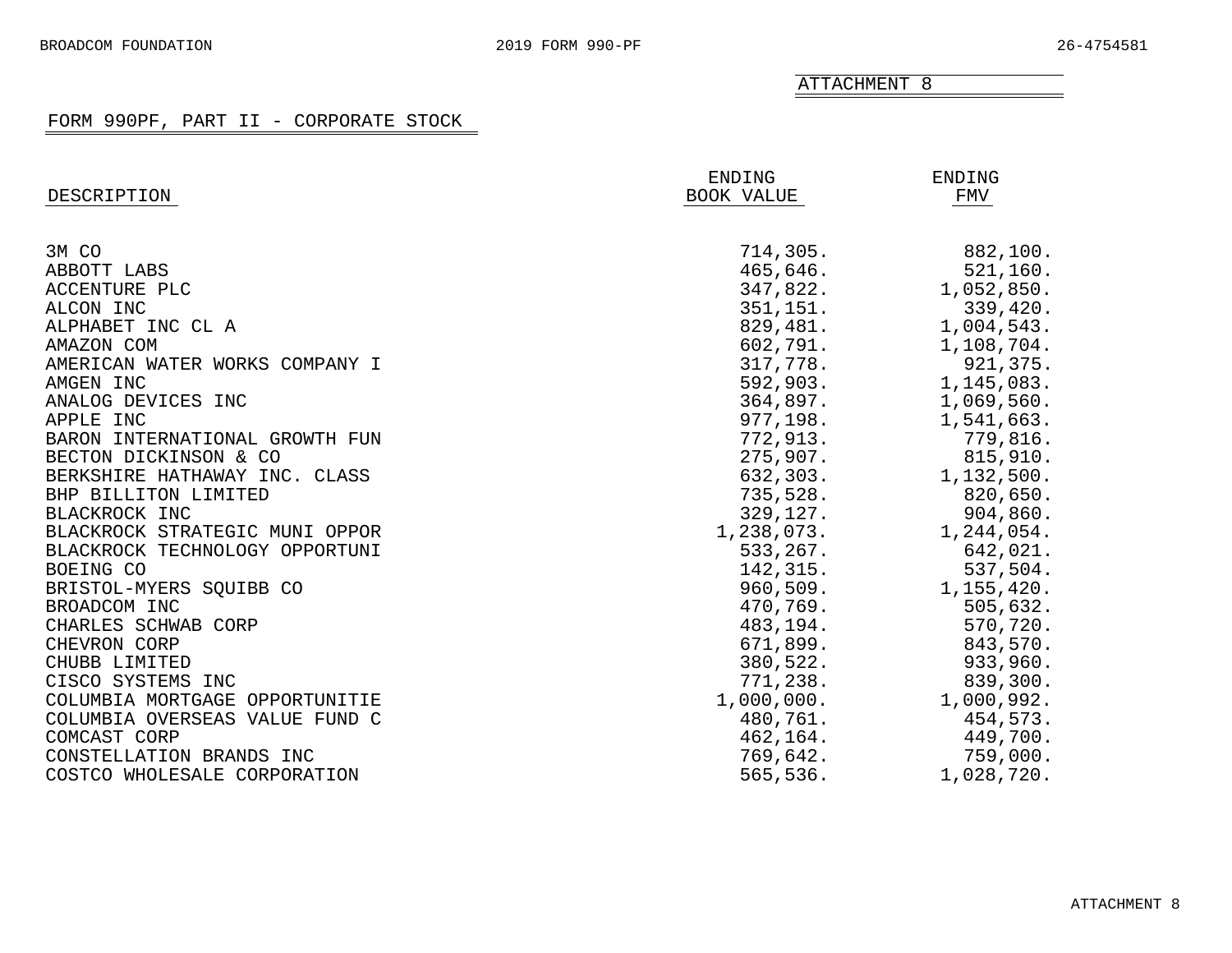ATTACHMENT 8 (CONT'D)

| DESCRIPTION                    | ENDING<br>BOOK VALUE | ENDING<br>FMV |
|--------------------------------|----------------------|---------------|
|                                |                      |               |
| CUMMINS INC                    | 400, 810.            | 626,360.      |
| DIAMOND HILL CORPORATE CREDIT  | 592,973.             | 607,995.      |
| DODGE & COX BALANCED FUND      | 150,362.             | 152,591.      |
| DOMINION ENERGY INC            | 705,186.             | 993,840.      |
| DU PONT DE NEMOURS             | 337,857.             | 321,000.      |
| EATON VANCE ATLANTA CAPITAL SM | 907, 292.            | 963,733.      |
| EDWARDS LIFESCIENCES           | 434,611.             | 548,232.      |
| FACEBOOK INC                   | 829,951.             | 923,625.      |
| FASTENAL COMPANY               | 406, 349.            | 739,000.      |
| FEDERATED KAUFMANN SM CAP      | 366,975.             | 394,479.      |
| FLAHERTY&CRUMRINE CLAYMORE P   | 1,024,802.           | 1,301,400.    |
| GENUINE PARTS COMPANY          | 507,780.             | 584,265.      |
| GOLDMAN SACHS GROUP PFD SER J  | 260,000.             | 268, 200.     |
| GOLDMAN SACHS INTL SMALL CAP I | 470,604.             | 437,254.      |
| HOME DEPOT INC                 | 311,492.             | 873,520.      |
| HONEYWELL INTL                 | 554,248.             | 885,000.      |
| INT'L FLAVORS & FRAGRANCES INC | 698,276.             | 774,120.      |
| INTEL CORP                     | 936,441.             | 1,122,188.    |
| INTERCONTINENTAL EXCHANGE, INC | 744,229.             | 925,500.      |
| INVESCO OPPENHEIMER GLOBAL OPP | 508,588.             | 441,135.      |
| INVESCO PREFERRED ETF          | 1,125,214.           | 1,200,800.    |
| INVESCO VAN KAMPEN HIGH YIELD  | 256,933.             | 264,042.      |
| ISHARES SHORT MATURITY BOND ET | 1,002,721.           | 1,005,000.    |
| ISHARES ULTRA SHORT TERM BOND  | 1,002,202.           | 1,006,600.    |
| JOHN HANCOCK INTERNATIONAL COR | 900, 243.            | 928,285.      |
| JOHNSON & JOHNSON              | 591, 219.            | 1,057,558.    |
| JP MORGAN CHASE                | 485,407.             | 1,394,000.    |
| KINDER MORGAN INC              | 491,340.             | 529, 250.     |
| L3HARRIS TECHNOLOGIES          | 597,120.             | 593,610.      |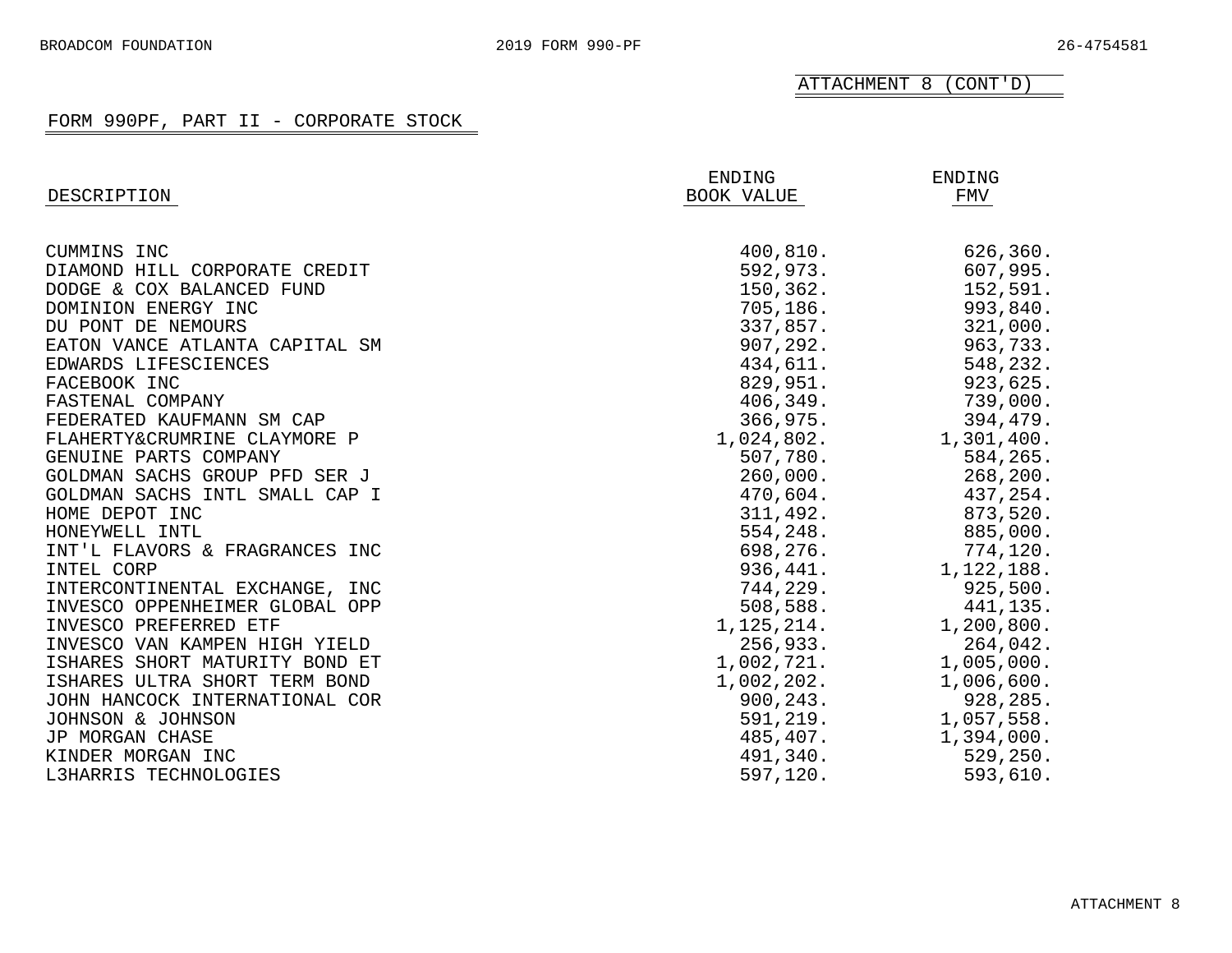ATTACHMENT 8 (CONT'D)

| DESCRIPTION                    | <b>ENDING</b><br>BOOK VALUE | <b>ENDING</b><br>FMV |
|--------------------------------|-----------------------------|----------------------|
|                                |                             |                      |
| LOCKHEED MARTIN CORP           | 558,027.                    | 973,450.             |
| MATTHEWS ASIA-PACIFIC FUND     | 612,958.                    | 592,670.             |
| MERCK & CO INC                 | 570, 391.                   | 1,136,875.           |
| MFS INTERNATIONAL DIVERSIFICAT | 632,182.                    | 663,164.             |
| MICROSOFT CORP                 | 260, 234.                   | 1,419,300.           |
| MONDELEZ INTERNATIONAL INC     | 429,339.                    | 550,800.             |
| MORGAN STANLEY PFD SER F - 6.8 | 202,894.                    | 212,250.             |
| NEW PERSPECTIVE FUND, CLASS F  | 498,664.                    | 520,826.             |
| NEXTERA ENERGY, INC            | 235,192.                    | 968,640.             |
| NIKE INC-CL B                  | 251,550.                    | 911,790.             |
| PAYCHEX                        | 528,600.                    | 1,020,720.           |
| PEPSICO INC                    | 448,552.                    | 751,685.             |
| PIMCO DIVERSIFIED INCOME FUND  | 457,938.                    | 458,340.             |
| PIMCO FLOATING INCOME INSTITUT | 424,449.                    | 427,314.             |
| PIMCO INCOME FUND              | 2,609,486.                  | 2,581,364.           |
| PIMCO MORTGAGE OPPORTUNITIES F | 321,611.                    | 316,897.             |
| PIMCO UNCONSTRAINED TAX MANAGE | 709,763.                    | 718,304.             |
| PNC FINANCIAL SERVICES PFD SER | 201,232.                    | 205,425.             |
| PRINCIPAL FDS, INC. MIDCAP FD  | 626,113.                    | 691,171.             |
| ROYAL DUTCH SHELL CL A         | 859,353.                    | 737,250.             |
| STARBUCKS CORP COM             | 383,700.                    | 659,400.             |
| STRYKER CORPORATION            | 261,309.                    | 1,049,700.           |
| T. ROWE PRICE DIVERSIFIED SMAL | 704,243.                    | 751,208.             |
| T. ROWE PRICE EMERGING MARKETS | 305, 473.                   | 320,791.             |
| TAIWAN SEMICONDUCTOR MFG CO LT | 429, 148.                   | 1,307,250.           |
| THERMO FISHER SCIENTIFIC INC   | 551,306.                    | 649,740.             |
| THOMPSON BOND FUND             | 324, 451.                   | 325,920.             |
| TJX COMPANIES INC              | 415,349.                    | 488,480.             |
| UNILEVER PLC AMER              | 528,975.                    | 686,040.             |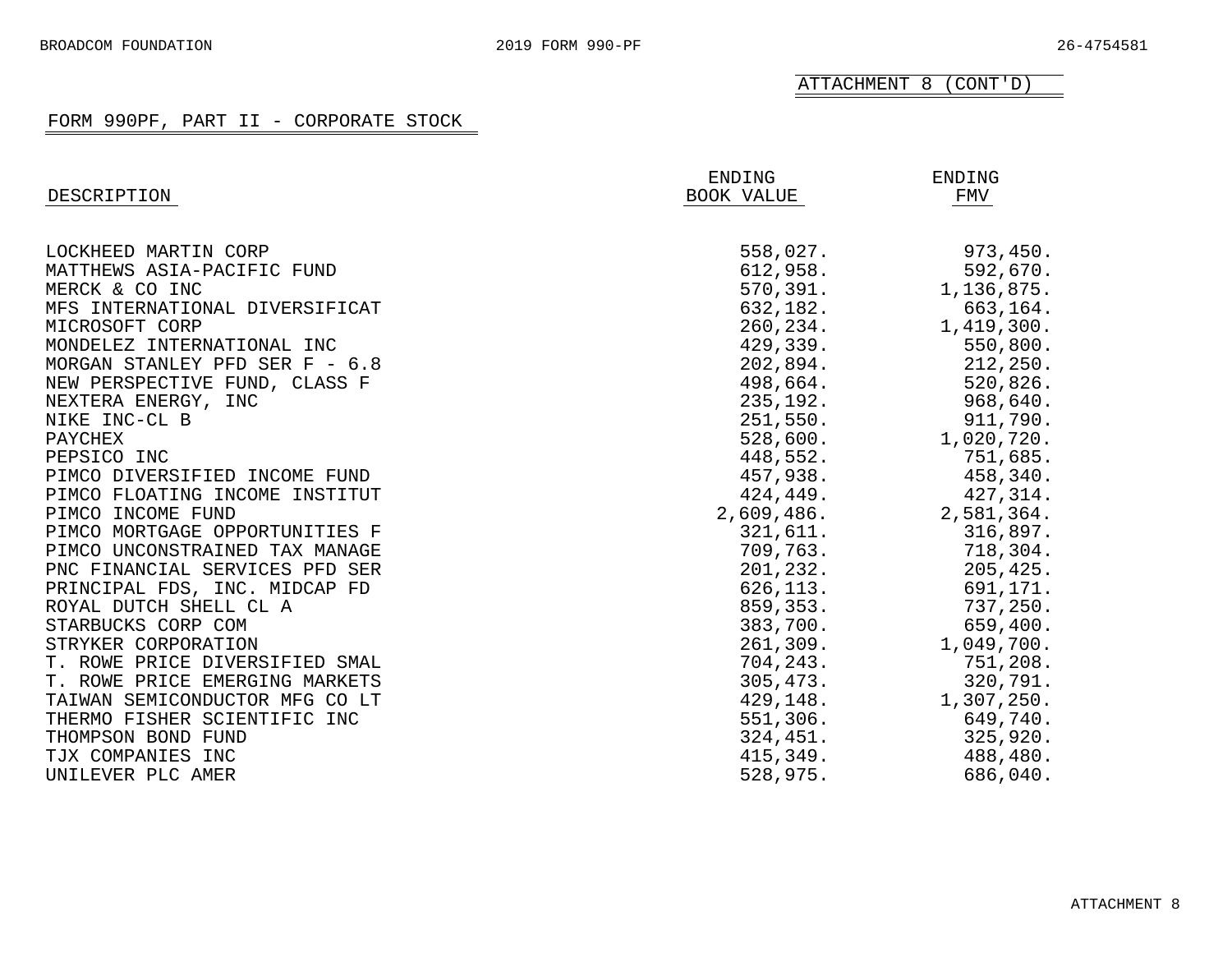ATTACHMENT 8 (CONT'D)

| DESCRIPTION                    | ENDING<br>BOOK VALUE | ENDING<br>FMV |
|--------------------------------|----------------------|---------------|
| UNION PACIFIC                  | 342,370.             | 903,950.      |
| UNITED PARCEL SERVICE          | 737,139.             | 760,890.      |
| UNITEDHEALTH GROUP INC         | 570,244.             | 1,322,910.    |
| V F CORP                       | 291,087.             | 797,280.      |
| VANGUARD INFORMATION TECHNOLOG | 1,147,502.           | 2,570,925.    |
| VANGUARD INTL GROWTH FD ADMIRA | 772,578.             | 800,434.      |
| VERIZON COMMUNICATIONS         | 850,650.             | 921,000.      |
| VICTORY SMALL COMPANY OPPORTUN | 757,740.             | 723,120.      |
| VICTORY SYCAMORE ESTABLISHED V | 623,285.             | 620,422.      |
| VISA INC                       | 454,986.             | 1,221,350.    |
| WALT DISNEY HOLDINGS CO        | 475,131.             | 1,012,410.    |
| WASTE MANAGEMENT INC           | 556,969.             | 569,800.      |
| WELLS FARGO PFD 5.25%          | 248,250.             | 254,700.      |
| TOTALS                         | 58,011,277.          | 81, 443, 897. |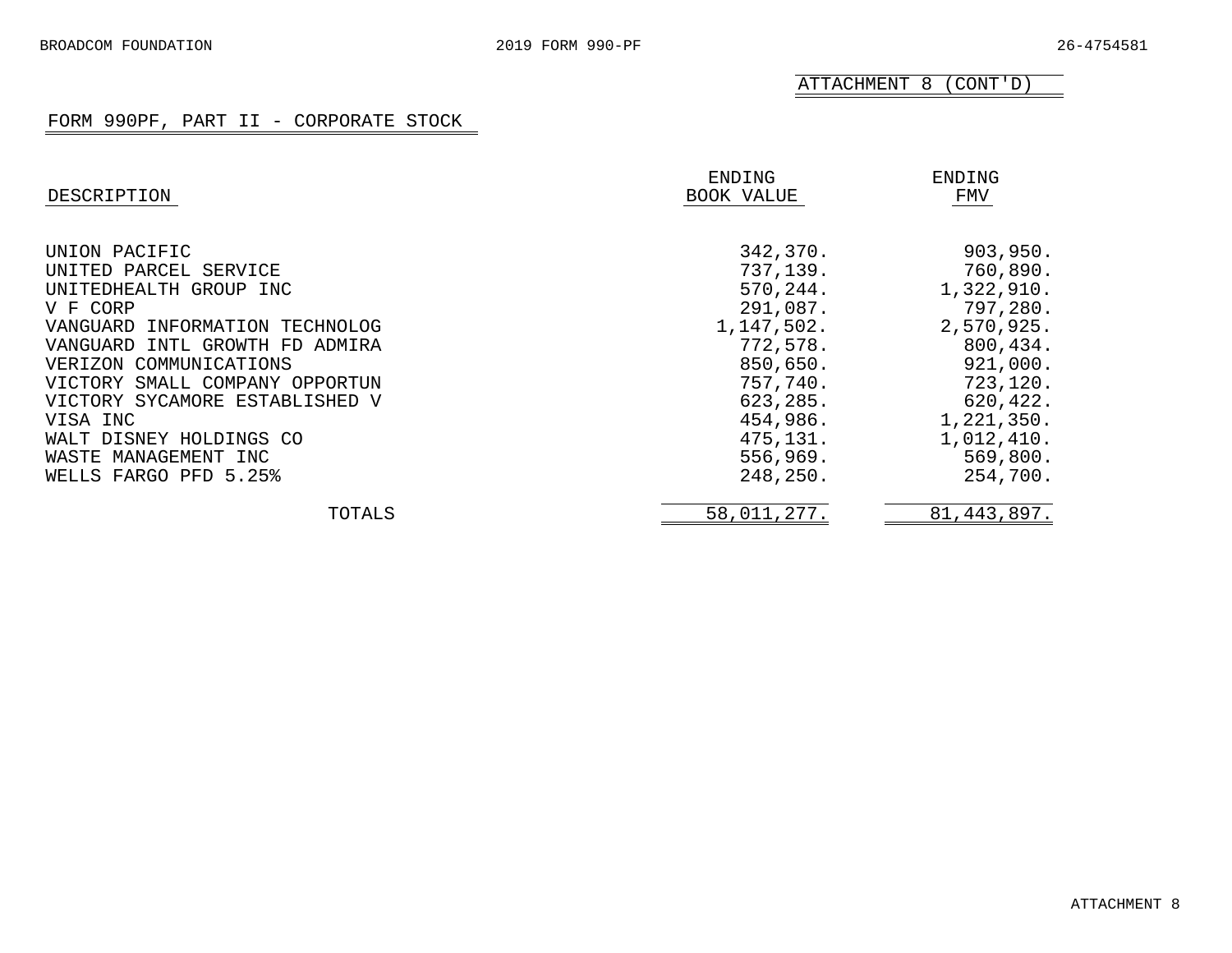# FORM 990PF, PART II - CORPORATE BONDS

<span id="page-27-0"></span>

| DESCRIPTION                       | ENDING<br>BOOK VALUE | <b>ENDING</b><br>FMV |
|-----------------------------------|----------------------|----------------------|
| ACTAVIS FUNDING BD - 3.450% -     | 1,009,270.           | 1,022,970.           |
| AMERICAN EXPRESS CO - 5.200% -    | 142,950.             | 150,375.             |
| AMGEN INC - 3.450% - 10/01/202    | 1,047,330.           | 1,011,460.           |
| AT&T INC - 2.800% - 02/17/2021    | 1,009,060.           | 1,009,010.           |
| BANK OF AMERICA CORP JR SUBORD    | 259,375.             | 283,750.             |
| MONTREAL - 2.350% - 09<br>BANK OF | 965,340.             | 1,013,598.           |
| BANK OF NOVA SCOTIA - 2.700% -    | 999,810.             | 1,017,830.           |
| BP CAP MKTS PLC BOND - 3.224%     | 997,860.             | 1,037,360.           |
| CAPITAL ONE FINL CORP NOTE - 3    | 510, 525.            | 509,095.             |
| CITIGROUP INC - 5.950% - 12/29    | 253,750.             | 264,700.             |
| CITIGROUP INC BND - 3.300% - 0    | 1,247,493.           | 1,365,338.           |
| CITIGROUP INC BOND - 6.250% -     | 255,625.             | 284,075.             |
| CVS HEALTH CORP NOTE - 4.000%     | 1,677,675.           | 1,587,449.           |
| GENERAL MTRS FINL COINC BOND P    | 258,125.             | 254,375.             |
| GM FINANCIAL BOND - 3.700% - 1    | 1,086,666.           | 1,062,443.           |
| GOLDMAN SACHS GROUP INC DTD -     | 991,010.             | 1,009,960.           |
| JPMORGAN CHASE & CO - 3.200% -    | 1,523,970.           | 1,548,060.           |
| JPMORGAN CHASE & CO - 5.150% -    | 252,500.             | 261,250.             |
| JPMORGAN CHASE NOTE - 4.625% -    | 300,000.             | 302, 250.            |
| MORGAN STANLEY - $6.000\%$ - 01/2 | 593,559.             | 595,500.             |
| PNC FIN - 6.750% - 12/31/2049     | 166,188.             | 159,315.             |
| SCHWAB CHARLES CORP - 0.000% -    | 265,000.             | 271,250.             |
| SCHWAB CHARLES CORP PERPETUAL     | 100,000.             | 103, 250.            |
| VERIZON COMMUNICATIONS INC - 4    | 1, 112, 410.         | 1,109,383.           |
| WELLS FARGO & CO NEW DEPOSITAR    | 266,875.             | 278,125.             |
| WELLS FARGO - 3.550% - 09/29/2    | 1,024,530.           | 1,058,910.           |
| TOTALS                            | 18, 316, 896.        | 18,571,081.          |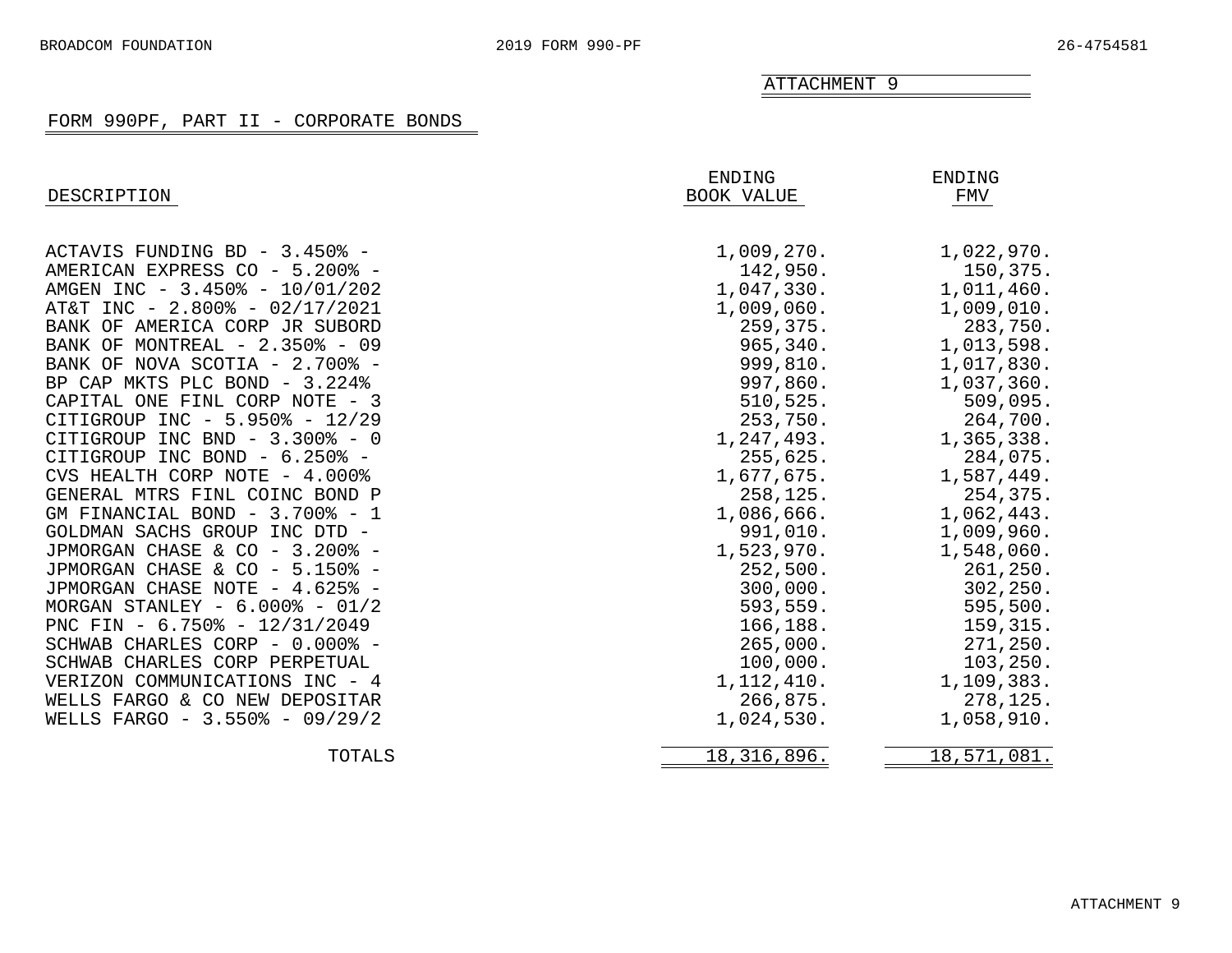# **FORM 990-PF - PART IV CAPITAL GAINS AND LOSSES FOR TAX ON INVESTMENT INCOME**

|                                              | Kind of Property                      |                            | Description                     |                                 |                                    | $\frac{P}{P}$ | Date<br>acquired     | Date sold |
|----------------------------------------------|---------------------------------------|----------------------------|---------------------------------|---------------------------------|------------------------------------|---------------|----------------------|-----------|
| Gross sale<br>price less<br>expenses of sale | Depreciation<br>allowed/<br>allowable | Cost or<br>other<br>basis  | <b>FMV</b><br>as of<br>12/31/69 | Adj. basis<br>as of<br>12/31/69 | Excess of<br>FMV over<br>adj basis |               | Gain<br>or<br>(loss) |           |
|                                              |                                       | PUBLICLY-TRADED SECURITIES |                                 |                                 |                                    |               |                      |           |
| 36841616.                                    |                                       | 34659932.                  |                                 |                                 |                                    |               | 2,181,684.           |           |
|                                              |                                       |                            |                                 |                                 |                                    |               |                      |           |
| TOTAL GAIN(LOSS)                             | .                                     |                            |                                 |                                 | $\cdot$ $\cdot$ $\cdot$            |               | 2,181,684.           |           |
|                                              |                                       |                            |                                 |                                 |                                    |               |                      |           |
|                                              |                                       |                            |                                 |                                 |                                    |               |                      |           |
|                                              |                                       |                            |                                 |                                 |                                    |               |                      |           |
|                                              |                                       |                            |                                 |                                 |                                    |               |                      |           |
|                                              |                                       |                            |                                 |                                 |                                    |               |                      |           |
|                                              |                                       |                            |                                 |                                 |                                    |               |                      |           |
|                                              |                                       |                            |                                 |                                 |                                    |               |                      |           |
|                                              |                                       |                            |                                 |                                 |                                    |               |                      |           |
|                                              |                                       |                            |                                 |                                 |                                    |               |                      |           |
|                                              |                                       |                            |                                 |                                 |                                    |               |                      |           |
|                                              |                                       |                            |                                 |                                 |                                    |               |                      |           |
|                                              |                                       |                            |                                 |                                 |                                    |               |                      |           |
|                                              |                                       |                            |                                 |                                 |                                    |               |                      |           |
|                                              |                                       |                            |                                 |                                 |                                    |               |                      |           |
|                                              |                                       |                            |                                 |                                 |                                    |               |                      |           |
|                                              |                                       |                            |                                 |                                 |                                    |               |                      |           |
|                                              |                                       |                            |                                 |                                 |                                    |               |                      |           |
|                                              |                                       |                            |                                 |                                 |                                    |               |                      |           |
|                                              |                                       |                            |                                 |                                 |                                    |               |                      |           |
|                                              |                                       |                            |                                 |                                 |                                    |               |                      |           |
|                                              |                                       |                            |                                 |                                 |                                    |               |                      |           |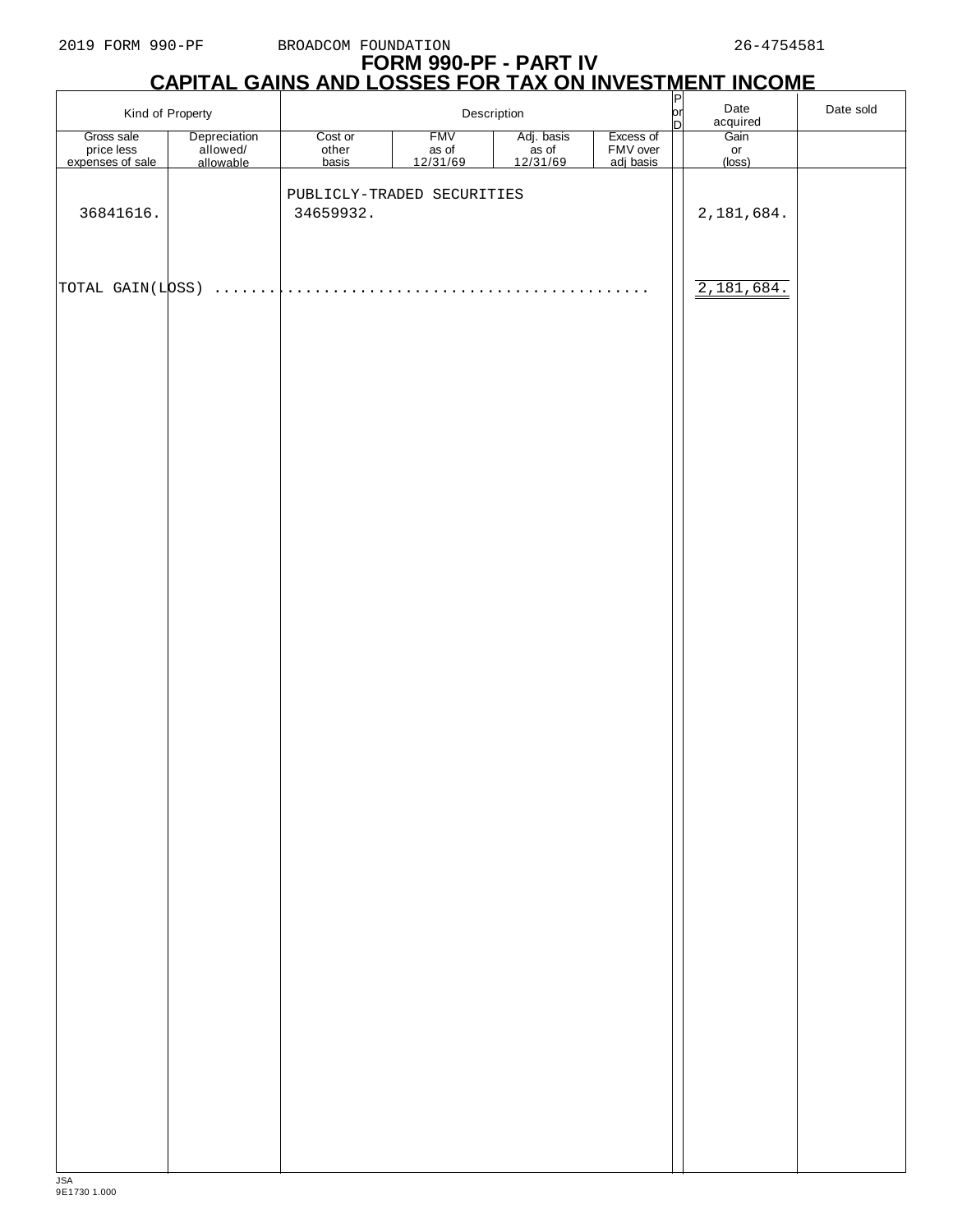### <span id="page-29-0"></span>FORM 990PF, PART VII-B, LINE 5C-EXPENDITURE RESPONSIBILITY STATEMENT

GRANTEE'S NAME: UNIVERSITA DEGLI STUDI DI PAVIA GRANTEE'S ADDRESS: CORSO STRADA NUOVA 65 CITY, STATE & ZIP: PAVIA FOREIGN COUNTRY: ITALY GRANT DATE: 11/20/2012<br>GRANT AMOUNT: 25 GRANT AMOUNT: 25,000. GRANT PURPOSE: TO SUPPORT SCIENTIFIC RESEARCH AMOUNT EXPENDED: 25,000. ANY DIVERSION? NO DATES OF REPORTS: 1/10/14, 9/12/14, 5/15/15, 9/15/16, 5/12/17, 12/14/18 VERIFICATION DATE: RESULTS OF VERIFICATION: ADDITIONAL DATES OF ANNUAL REPORTS: 6/12/19

NO VERIFICATION WAS NECESSARY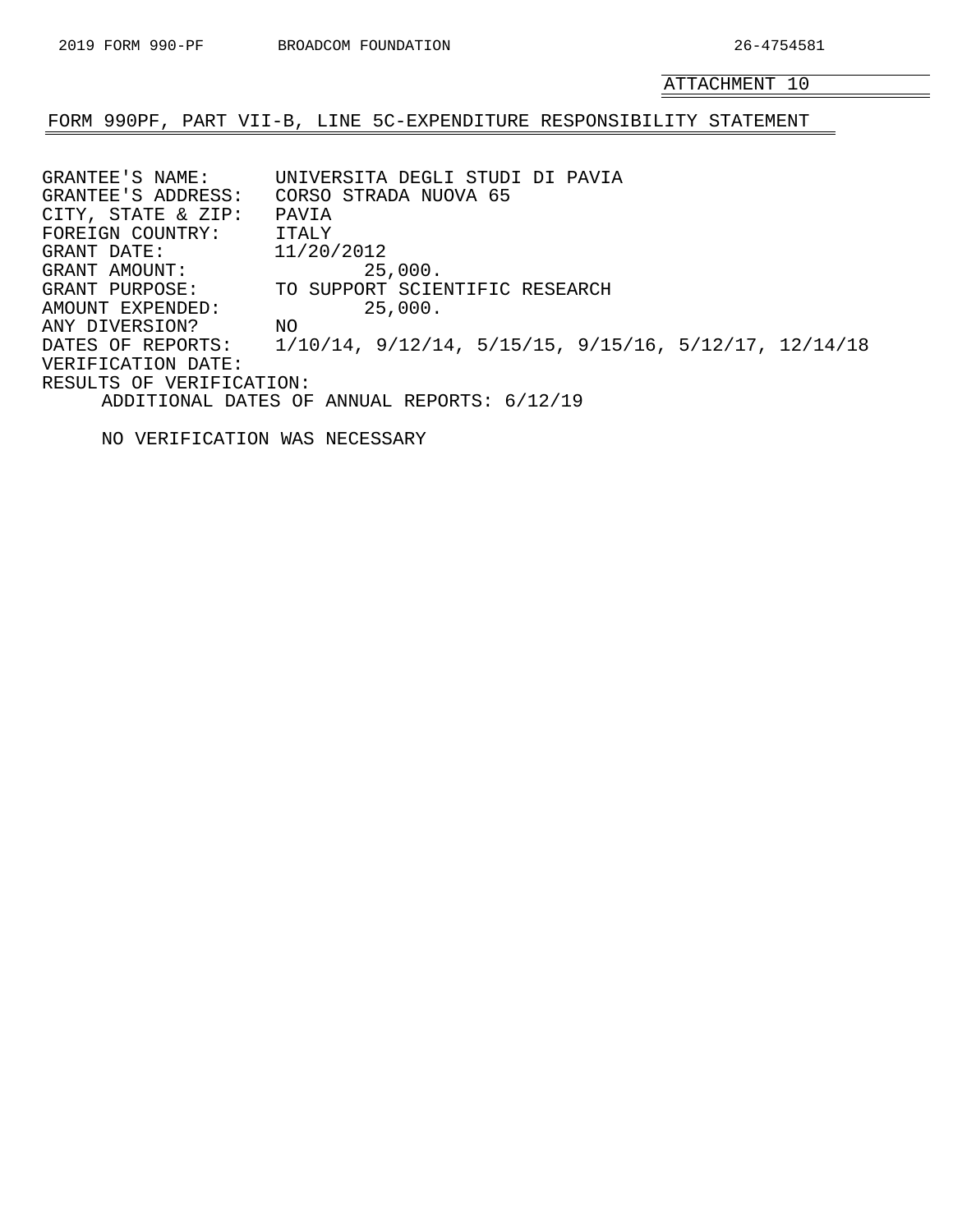<span id="page-30-0"></span>

| FORM 990PF, PART VIII - LIST OF OFFICERS, DIRECTORS, AND TRUSTEES        |                                                         |              |                                               | ATTACHMENT 11                                  |
|--------------------------------------------------------------------------|---------------------------------------------------------|--------------|-----------------------------------------------|------------------------------------------------|
| NAME AND ADDRESS                                                         | TITLE AND AVERAGE HOURS PER<br>WEEK DEVOTED TO POSITION | COMPENSATION | CONTRIBUTIONS<br>TO EMPLOYEE<br>BENEFIT PLANS | EXPENSE ACCT<br>AND OTHER<br><b>ALLOWANCES</b> |
| PAULA GOLDEN<br>4041 MACARTHUR BLVD, STE 510<br>NEWPORT BEACH, CA 92660  | EXECUTIVE DIR, PRES<br>40.00                            | 270,810.     | 32,342.                                       | $0$ .                                          |
| CARL MCKINZIE<br>4041 MACARTHUR BLVD, STE 510<br>NEWPORT BEACH, CA 92660 | DIRECTOR<br>1.00                                        | $0$ .        | $0$ .                                         | $0$ .                                          |
| HENRY SAMUELI<br>4041 MACARTHUR BLVD, STE 510<br>NEWPORT BEACH, CA 92660 | DIRECTOR<br>1.00                                        | $0$ .        | $0$ .                                         | $0$ .                                          |
| MARIA WRONSKI<br>4041 MACARTHUR BLVD, STE 510<br>NEWPORT BEACH, CA 92660 | CFO, SEC<br>20.00                                       | 108,324.     | 34,234.                                       | $0$ .                                          |
|                                                                          | GRAND TOTALS                                            | 379,134.     | 66,576.                                       | 0.                                             |

BROADCOM FOUNDATION **2019 FORM 990-PF** 26-4754581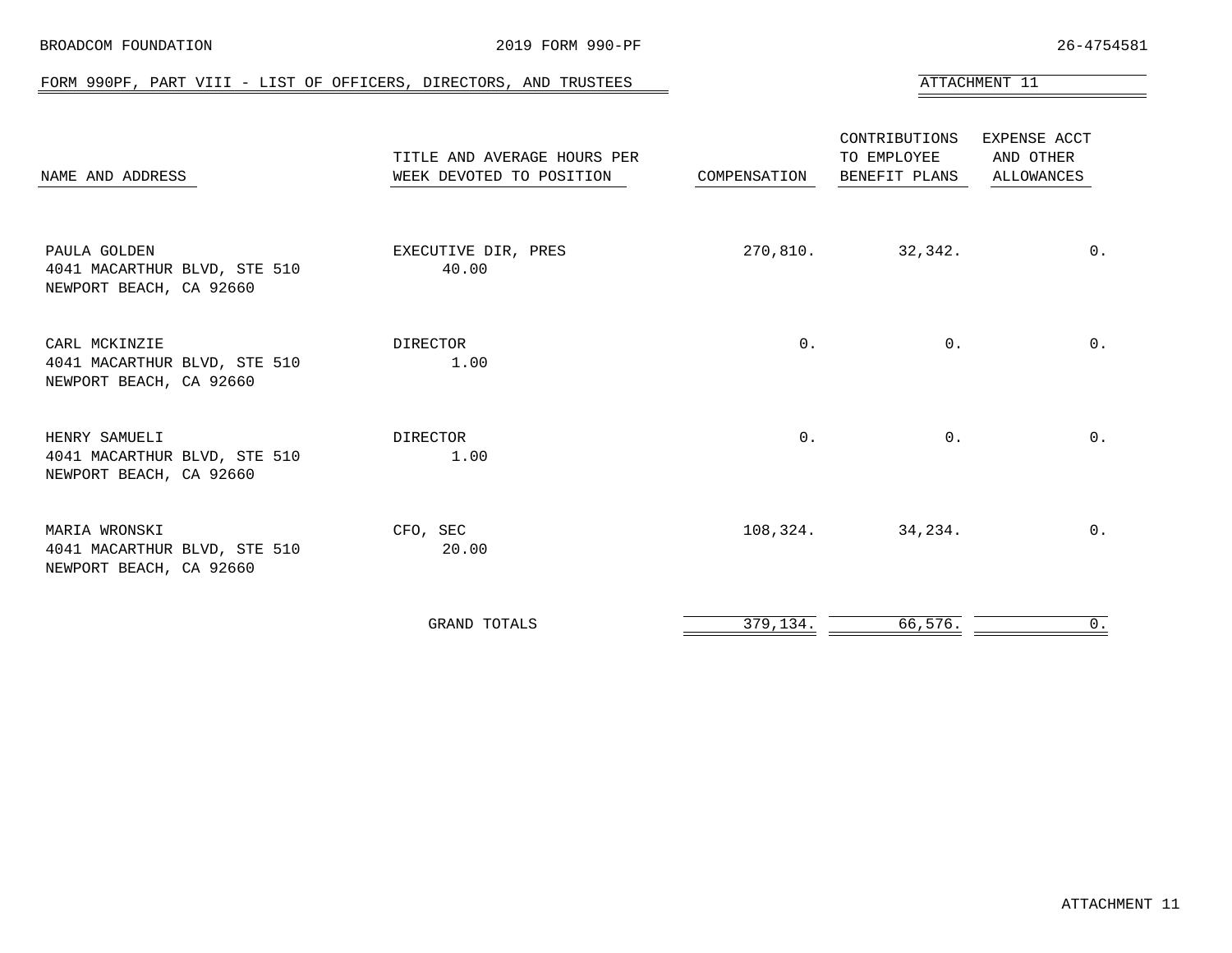### 990PF, PART VIII - COMPENSATION OF THE FIVE HIGHEST PAID EMPLOYEES

<span id="page-31-0"></span>

| NAME AND ADDRESS                                                                  | TITLE AND AVERAGE<br>HOURS PER WEEK<br>DEVOTED TO POSITION | COMPENSATION | CONTRIBUTIONS<br>TO EMPLOYEE<br>BENEFIT PLANS |
|-----------------------------------------------------------------------------------|------------------------------------------------------------|--------------|-----------------------------------------------|
| NICOLAOS ALEXOPOULOS<br>4041 MACARTHUR BLVD, SUITE 501<br>NEWPORT BEACH, CA 92660 | FOUNDATION PERSON<br>40.00                                 | 108,324.     | 6,499.                                        |
| CAROL MCDONALD<br>4041 MACARTHUR BLVD, SUITE 501<br>NEWPORT BEACH, CA 92660       | EXECUTIVE ADMIN<br>40.00                                   | 93,404.      | 24,832.                                       |
|                                                                                   | TOTAL COMPENSATION                                         | 201,728.     | 31,331.                                       |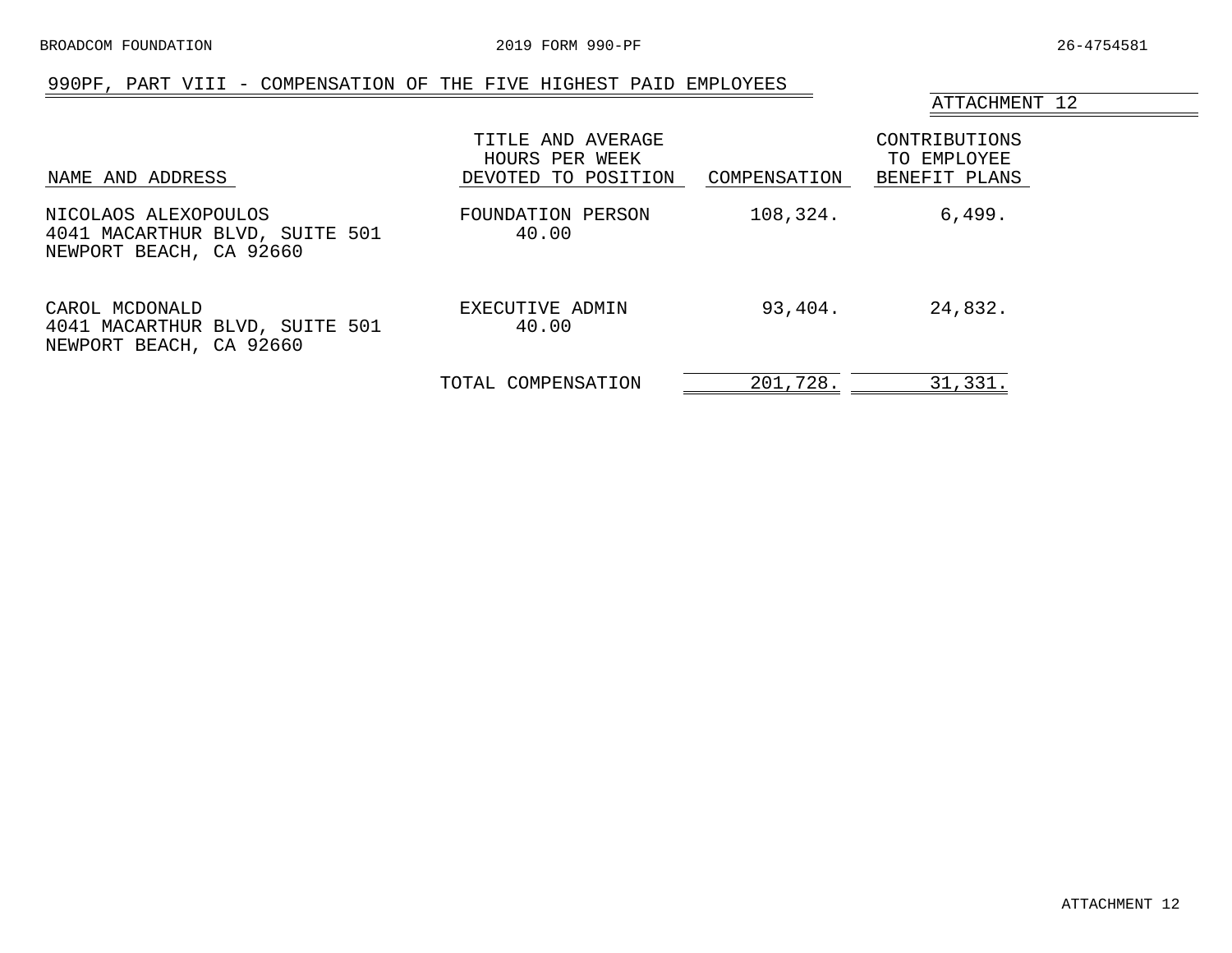$=$ 

# <span id="page-32-0"></span>990PF, PART VIII- COMPENSATION OF THE FIVE HIGHEST PAID PROFESSIONALS

|                                                                                          | ATTACHMENT 13   |              |  |
|------------------------------------------------------------------------------------------|-----------------|--------------|--|
| NAME AND ADDRESS                                                                         | TYPE OF SERVICE | COMPENSATION |  |
| COVINGTON CAPITAL MANAGEMENT<br>601 SOUTH FIGUEROA ST, STE 2000<br>LOS ANGELES, CA 90017 | INVESTMENT MGT  | 385,063.     |  |
| FOUNDATION SOURCE<br>55 WALLS DRIVE, 3RD FL<br>FAIRFIELD, CT 06824                       | ADMINISTRATIVE  | 96,000.      |  |
| SPECTRUM REACH<br>P.O BOX 846888<br>LOS ANGELES, CA 90084                                | ADVERTISING     | 59,463.      |  |

TOTAL COMPENSATION 540,526.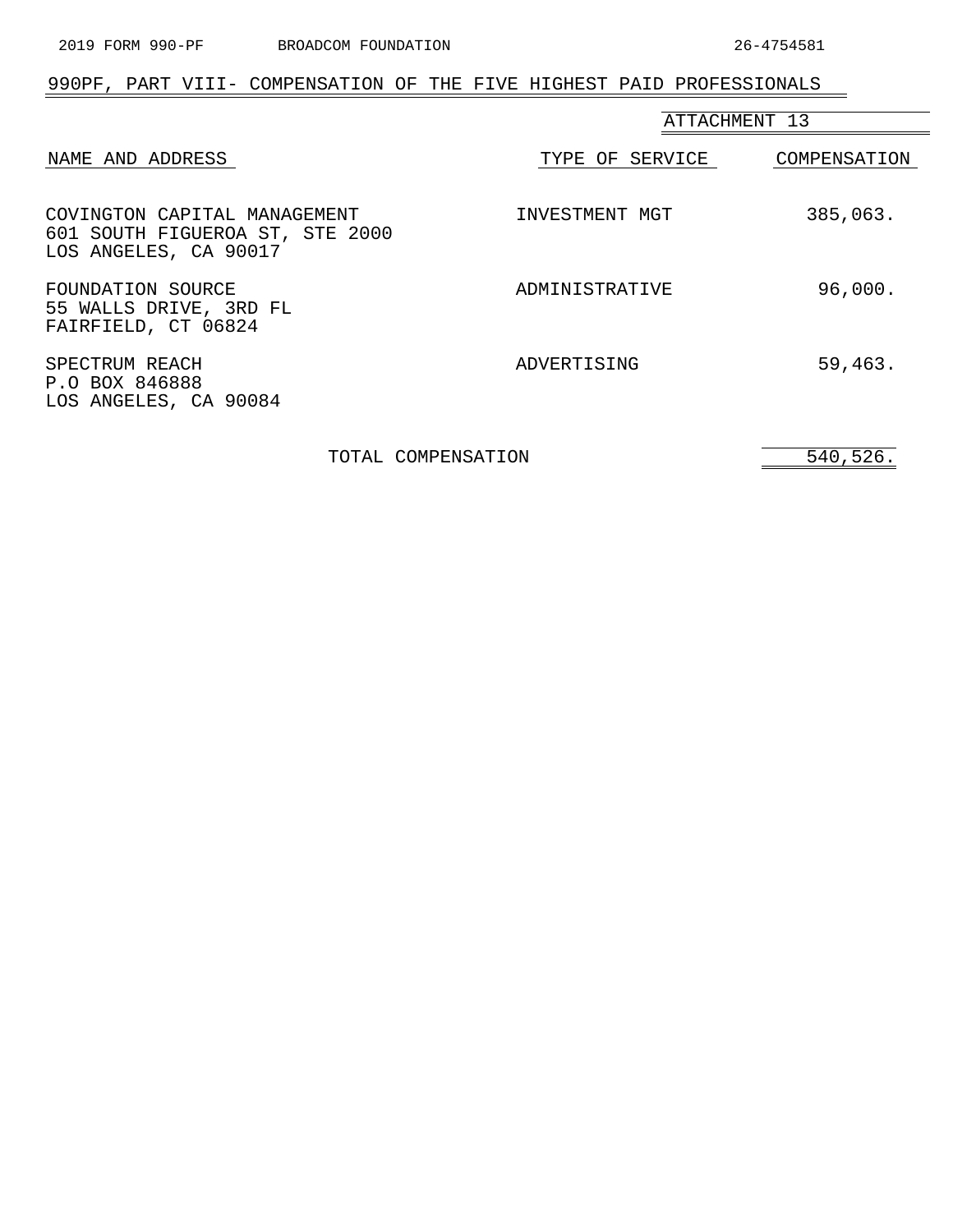<span id="page-33-0"></span>

|                                                 |                                         | ATTACHMENT 14                                     |         |
|-------------------------------------------------|-----------------------------------------|---------------------------------------------------|---------|
|                                                 |                                         |                                                   |         |
|                                                 | RELATIONSHIP TO SUBSTANTIAL CONTRIBUTOR |                                                   |         |
|                                                 | AND                                     |                                                   |         |
| RECIPIENT NAME AND ADDRESS                      | FOUNDATION STATUS OF RECIPIENT          | PURPOSE OF GRANT OR CONTRIBUTION                  | AMOUNT  |
|                                                 |                                         |                                                   |         |
| AMERICAN FRIENDS OF THE TEL AVIV UNIVERSITY INC | N/A                                     | CHARITABLE EVENT                                  | 50,000. |
| 39 BROADWAY RM 1510                             | PC                                      |                                                   |         |
| NEW YORK, NY 10006                              |                                         |                                                   |         |
| ARIZONA SCIENCE CENTER                          | N/A                                     | SUPPORT FOR REGIONAL SCIENCE FAIR                 | 5,000.  |
| 600 E WASHINGTON ST                             | PC                                      |                                                   |         |
| PHOENIX, AZ 85004                               |                                         |                                                   |         |
|                                                 |                                         |                                                   |         |
| AUSTIN SCIENCE EDUCATION FOUNDATION             | N/A                                     | SUPPORT FOR REGIONAL SCIENCE FAIR                 | 5,000.  |
| 704 W GIBSON ST                                 | PC                                      |                                                   |         |
| AUSTIN, TX 78704                                |                                         |                                                   |         |
|                                                 |                                         |                                                   |         |
| BAY AREA DISCOVERY MUSEUM                       | N/A                                     | MOBILE STEM EDUCATION "TRY IT TRUCK" FOR BAY AREA | 10,000. |
| 557 MCREYNOLDS RD                               | PC                                      |                                                   |         |
| SAUSALITO, CA 94965                             |                                         |                                                   |         |
|                                                 |                                         |                                                   |         |
| BEIJING TSINGHUA UNIVERSITY                     | N/A                                     | 2019 KKT WORKSHOP PARTICIPANT SUPPORT             | 20,000. |
| 1 TSINGHUA YUAN, HAIDIAN DISTRICT               | PC                                      |                                                   |         |
| BEIJING                                         |                                         |                                                   |         |
| CHINA                                           |                                         |                                                   |         |
|                                                 |                                         |                                                   |         |
| BLACK GIRLS CODE INC                            | N/A                                     | AFTERSCHOOL STEM PROGRAMS                         | 5,000.  |
| PO BOX 640926                                   | $_{\rm PC}$                             |                                                   |         |
| SAN FRANCISCO, CA 94164                         |                                         |                                                   |         |

÷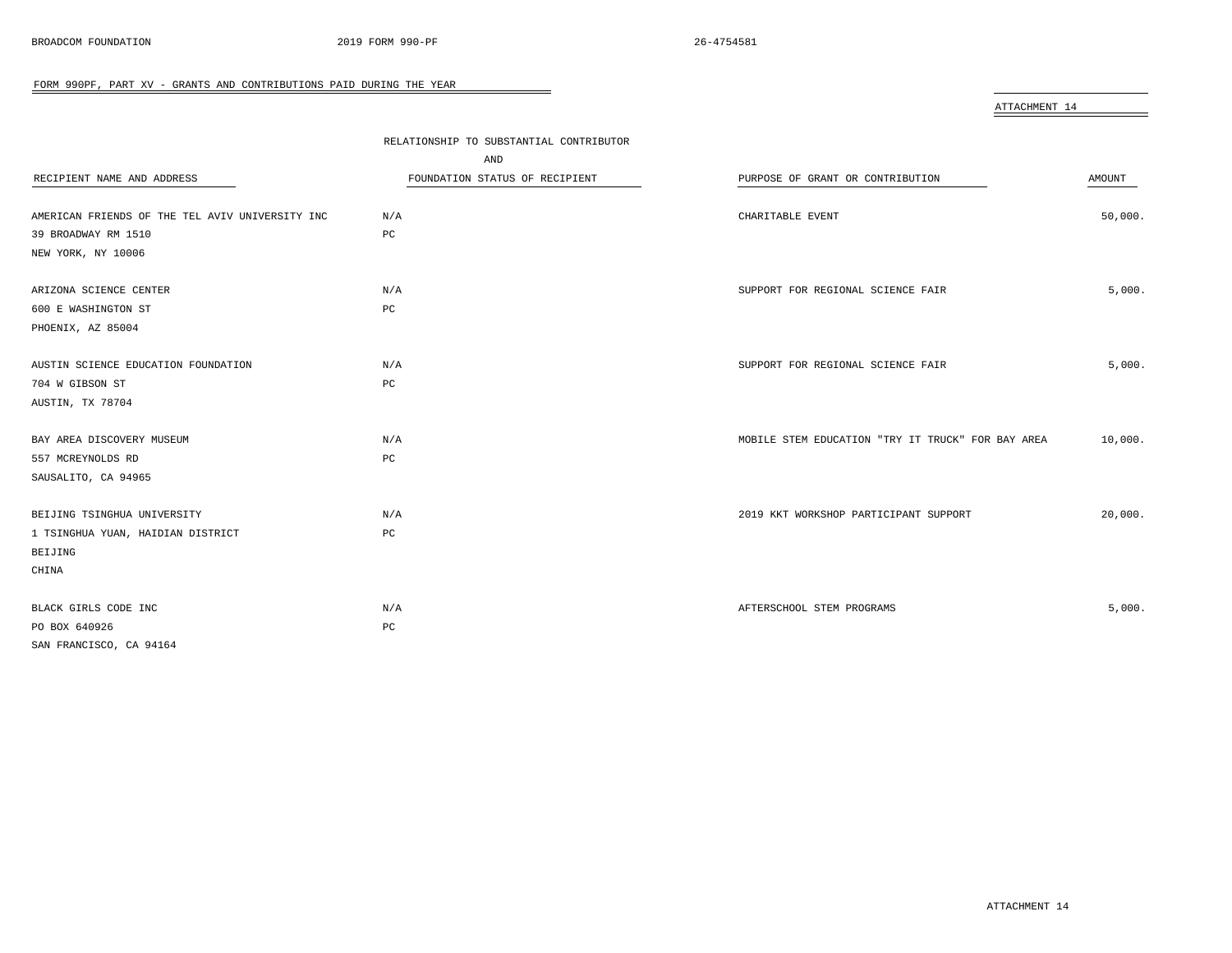ATTACHMENT 14 (CONT'D)

|                                                    | RELATIONSHIP TO SUBSTANTIAL CONTRIBUTOR |                                                   |         |
|----------------------------------------------------|-----------------------------------------|---------------------------------------------------|---------|
|                                                    | AND                                     |                                                   |         |
| RECIPIENT NAME AND ADDRESS                         | FOUNDATION STATUS OF RECIPIENT          | PURPOSE OF GRANT OR CONTRIBUTION                  | AMOUNT  |
|                                                    |                                         |                                                   |         |
| BOYS AND GIRLS CLUBS OF THE NORTH VALLEY           | N/A                                     | GENERAL & UNRESTRICTED                            | 5,000.  |
| 601 WALL ST                                        | PC                                      |                                                   |         |
| CHICO, CA 95928                                    |                                         |                                                   |         |
|                                                    |                                         |                                                   |         |
| CALIFORNIA ACADEMY OF SCIENCES                     | N/A                                     | SCIENCE ACTION CLUB SUPPORT                       | 5,000.  |
| 55 MUSIC CONCOURSE DR GOLDEN GATE P                | PC                                      |                                                   |         |
| SAN FRANCISCO, CA 94118                            |                                         |                                                   |         |
|                                                    |                                         |                                                   |         |
| CALIFORNIA SCIENCE CENTER FOUNDATION               | N/A                                     | SUPPORT FOR CA DELEGATES FROM CALIFORNIA SCIENCE  | 20,000. |
| 700 EXPOSITION PARK DR                             | PC                                      | & ENGINEERING FAIR TO ATTEND ISEF                 |         |
| LOS ANGELES, CA 90037                              |                                         |                                                   |         |
|                                                    |                                         |                                                   |         |
| CALIFORNIA STATE UNIVERSITY EAST BAY FOUNDATION IN | N/A                                     | SUMMER CODING PROGRAM ALIGNED WITH STEM ECOSYSTEM | 25,000. |
| 25800 CARLOS BEE BLVD SA 2750                      | PC                                      | EXPANSION TO PROVIDE STEM PATHWAYS FOR            |         |
| HAYWARD, CA 94542                                  |                                         | UNDERREPRESENTED YOUTH IN HAYWARD, SAN LEANDRO    |         |
|                                                    |                                         | AND SAN LORENZO                                   |         |
|                                                    |                                         |                                                   |         |
| CENTER FOR THE INNOVATIVE TRAINING OF YOUTH INC    | N/A                                     | STEM NOLA'S PURCHASE OF RASPBERRY PIS FOR THE NEW | 5,000.  |
| 4910 DREXEL DR BOX 61                              | PC                                      | CODING LAB PROJECT FOR YOUTH IN NEW ORLEANS       |         |
| NEW ORLEANS, LA 70125                              |                                         |                                                   |         |
|                                                    |                                         |                                                   |         |
| CHILDREN NOW                                       | N/A                                     | GENERAL SUPPORT FOR CALIFORNIA STEM ECOSYSTEMS    | 20,000. |
| 1404 FRANKLIN ST STE 700                           | PC                                      | INITIATIVE                                        |         |
| OAKLAND, CA 94612                                  |                                         |                                                   |         |

÷

ATTACHMENT 14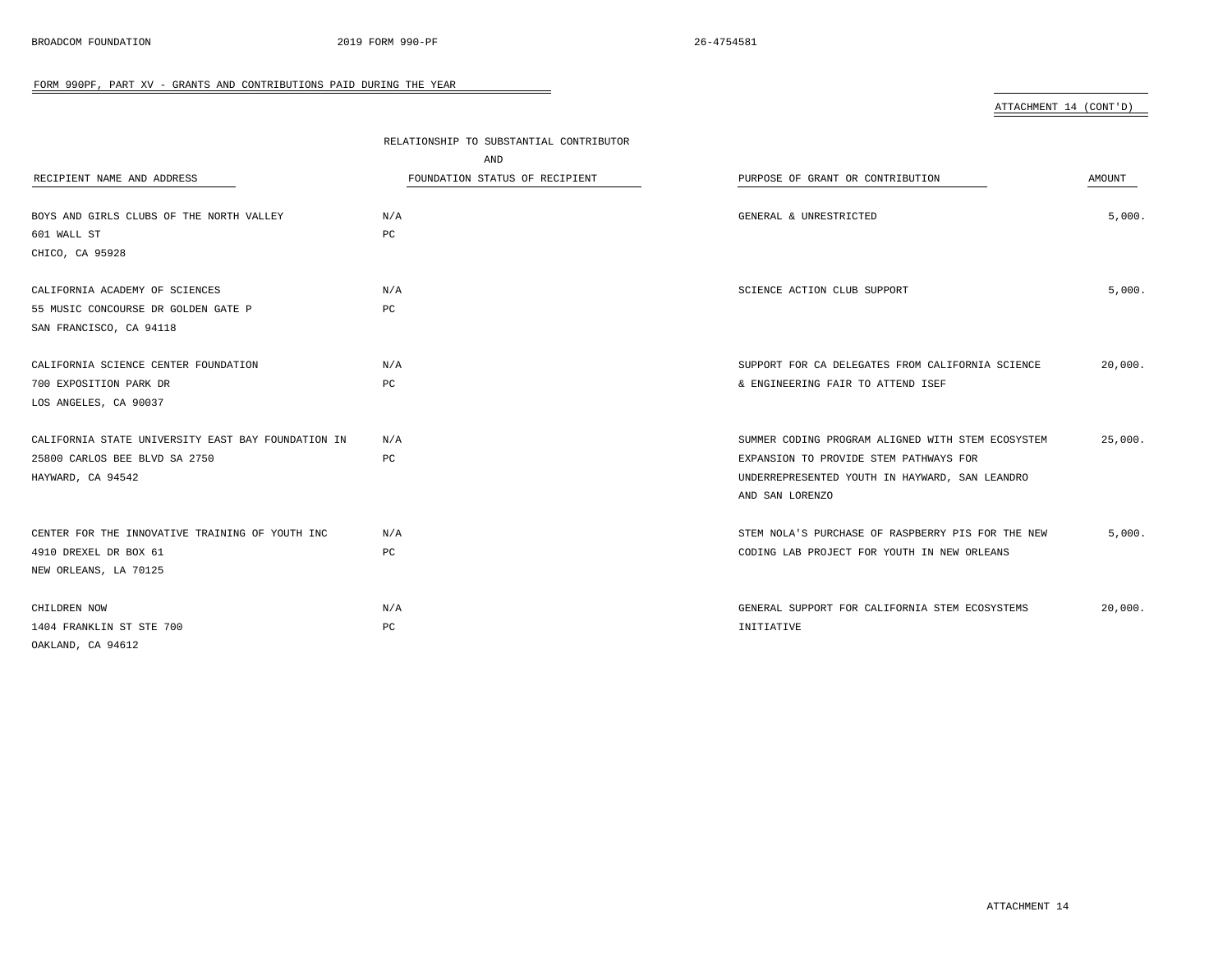ATTACHMENT 14 (CONT'D)

|                                 | RELATIONSHIP TO SUBSTANTIAL CONTRIBUTOR |                                                   |          |
|---------------------------------|-----------------------------------------|---------------------------------------------------|----------|
|                                 | AND                                     |                                                   |          |
| RECIPIENT NAME AND ADDRESS      | FOUNDATION STATUS OF RECIPIENT          | PURPOSE OF GRANT OR CONTRIBUTION                  | AMOUNT   |
| CHILDREN NOW                    | N/A                                     | OVERSIGHT OF BAY AREA STEM ECOSYSTEM AND          | 100,000. |
| 1404 FRANKLIN ST STE 700        | $_{\rm PC}$                             | EXPANDING ECOSYSTEM CAPACITY AS A REGIONAL LEADER |          |
| OAKLAND, CA 94612               |                                         | THROUGH OUTREACH AND ENGAGEMENT OF HAYWARD, SAN   |          |
|                                 |                                         | LEANDRO, AND SAN LORENZO UNIFIED SCHOOL DISTRICTS |          |
|                                 |                                         | WITH TARGETED FOCUS ON STEM ACCESS AND PATHWAYS   |          |
|                                 |                                         | FOR UNDERREPRESENTED YOUTH                        |          |
| CHILDREN NOW                    | N/A                                     | PLANNING GRANT FOR FRESNO COUNTY OFFICE OF        | 25,000.  |
| 1404 FRANKLIN ST STE 700        | $_{\rm PC}$                             | EDUCATION TO CREATE A PLAN FOR SUSTAINABLE AND    |          |
| OAKLAND, CA 94612               |                                         | STEM NETWORK/ECOSYSTEM IN THE CENTRAL VALLEY      |          |
| CHILDREN NOW                    | N/A                                     | TWO CONVENING OF STEM STAKEHOLDERS TO EXAMINE     | 30,000.  |
| 1404 FRANKLIN ST STE 700        | $_{\rm PC}$                             | ISSUES OF SUSTAINABILITY OF CALIFORNIA STEM       |          |
| OAKLAND, CA 94612               |                                         | ECOSYSTEMS AND ALIGNMENT WITH CAL STATE           |          |
|                                 |                                         | UNIVERSITY SYSTEM IN ECOSYSTEM REGIONS            |          |
| COLORADO STATE SCIENCE FAIR INC | N/A                                     | GENERAL & UNRESTRICTED                            | 5.000.   |
| CSU CAMPUS DELIVERY 1802        | PC                                      |                                                   |          |
| FORT COLLINS, CO 80523          |                                         |                                                   |          |
| COMMUNIVERSITY FOUNDATION       | N/A                                     | RASPBERRY PI WORKSHOP IN SOUTH AFRICA TOWNSHIP    | 3,000.   |
| 1107 LAKEVIEW DR                | PC                                      |                                                   |          |
| FAIRFIELD, IA 52556             |                                         |                                                   |          |
| COMPUTER HISTORY MUSEUM         | N/A                                     | BROADCOM PRESENTS: DESIGN_CODE_BUILD PROJECT      | 360,000. |
| 1401 N SHORELINE BLVD           | PC                                      |                                                   |          |
| MOUNTAIN VIEW, CA 94043         |                                         |                                                   |          |

÷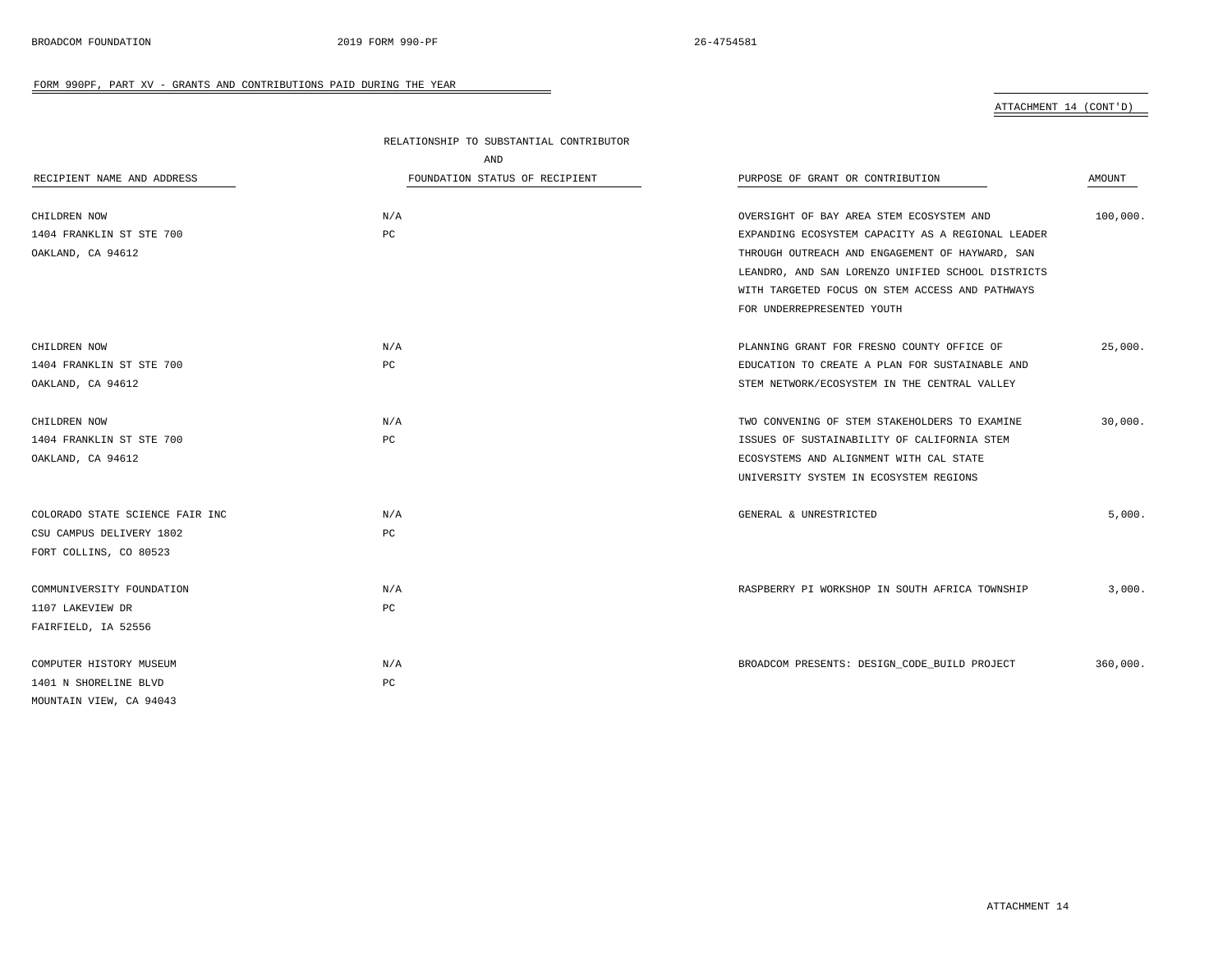### ATTACHMENT 14 (CONT'D)

|                                            | RELATIONSHIP TO SUBSTANTIAL CONTRIBUTOR |                                                  |          |
|--------------------------------------------|-----------------------------------------|--------------------------------------------------|----------|
|                                            | AND                                     |                                                  |          |
| RECIPIENT NAME AND ADDRESS                 | FOUNDATION STATUS OF RECIPIENT          | PURPOSE OF GRANT OR CONTRIBUTION                 | AMOUNT   |
| DISCOVERY SCIENCE FOUNDATION               | N/A                                     | DISCOVERY SCIENCE CUBE OF ORANGE COUNTY'S 2020   | 20,000.  |
| 2500 N MAIN ST                             | PC                                      | ISEF PROGRAM DEVELOPMENT                         |          |
| SANTA ANA, CA 92705                        |                                         |                                                  |          |
| DISCOVERY SCIENCE FOUNDATION               | N/A                                     | DISCOVERY SCIENCE CUBE OF ORANGE COUNTY'S STEM   | 125,000. |
| 2500 N MAIN ST                             | PC                                      | EDUCATION OUTREACH/CODING PROGRAMS               |          |
| SANTA ANA, CA 92705                        |                                         |                                                  |          |
| ENVISION EXCELLENCE IN STEM EDUCATION      | N/A                                     | (SFN) NATIONAL STEM ECOSYSTEM INITIATIVES (TIES) | 100,000. |
| 2108 LAMBERTON RD                          | PC                                      |                                                  |          |
| CLEVELAND HEIGHTS, OH 44118                |                                         |                                                  |          |
| ENVISION EXCELLENCE IN STEM EDUCATION      | N/A                                     | ISRAEL STEM ECOSYSTEM INITIATIVE (TIES)          | 25,000.  |
| 2108 LAMBERTON RD                          | PC                                      |                                                  |          |
| CLEVELAND HEIGHTS, OH 44118                |                                         |                                                  |          |
| ENVISION EXCELLENCE IN STEM EDUCATION      | N/A                                     | PUERTO RICO STEM ECOSYSTEM INITIATIVE (TIES)     | 5,000.   |
| 2108 LAMBERTON RD                          | PC                                      |                                                  |          |
| CLEVELAND HEIGHTS, OH 44118                |                                         |                                                  |          |
| FRIENDS OF THE UNIVERSITY OF HONG KONG LTD | N/A                                     | 2019 ASIA/PACIFIC UNIVERSITY STUDENT WORKSHOP    | 50,000.  |
| 1321 SYDNEY DR                             | PC                                      | SUPPORT                                          |          |
| SUNNYVALE, CA 94087                        |                                         |                                                  |          |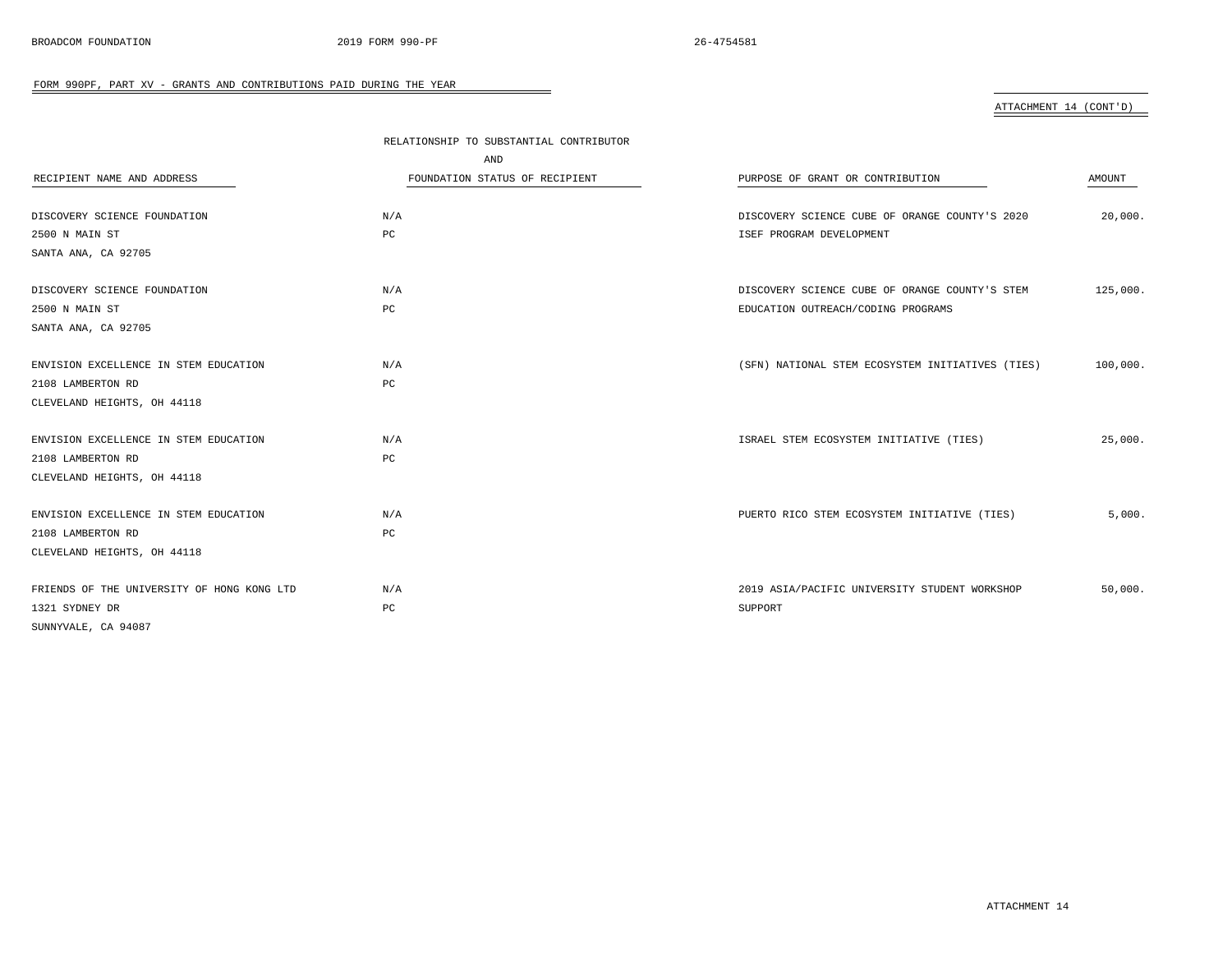| ATTACHMENT 14 (CONT'D) |  |
|------------------------|--|
|                        |  |

| RECIPIENT NAME AND ADDRESS<br>FUNDACION DR RAUL GARCIA RINALDI | RELATIONSHIP TO SUBSTANTIAL CONTRIBUTOR<br>AND<br>FOUNDATION STATUS OF RECIPIENT<br>N/A | PURPOSE OF GRANT OR CONTRIBUTION<br>PUERTO RICO METROPOLITAN SCIENCE FAIR FUND | AMOUNT<br>5,000. |
|----------------------------------------------------------------|-----------------------------------------------------------------------------------------|--------------------------------------------------------------------------------|------------------|
| PO BOX 8816                                                    | PC                                                                                      |                                                                                |                  |
| SAN JUAN, PR 00910                                             |                                                                                         |                                                                                |                  |
| GIRL SCOUTS OF ORANGE COUNTY                                   | N/A                                                                                     | STEM BADGE AND CODING ACTIVITIES                                               | 20,000.          |
| 9500 TOLEDO WAY                                                | PC                                                                                      |                                                                                |                  |
| IRVINE, CA 92618                                               |                                                                                         |                                                                                |                  |
| GIRLS INCORPORATED OF ORANGE COUNTY                            | N/A                                                                                     | AFTERSCHOOL STEM PROGRAMS                                                      | 10,000.          |
| 1815 ANAHEIM AVE<br>COSTA MESA, CA 92627                       | PC                                                                                      |                                                                                |                  |
| GIVE2ASIA                                                      | N/A                                                                                     | KEIO UNIVERSITY FOR THE 2019 KKT WORKSHOP HOST                                 | 35,000.          |
| 2201 BROADWAY ST 4TH FL                                        | PC                                                                                      | SUPPORT                                                                        |                  |
| OAKLAND, CA 94612                                              |                                                                                         |                                                                                |                  |
| GREATER SAN DIEGO SCIENCE AND ENGINEERING FAIR INC             | N/A                                                                                     | SUPPORT FOR REGIONAL SCIENCE FAIR                                              | 2,500.           |
| PO BOX 15547                                                   | $_{\rm PC}$                                                                             |                                                                                |                  |
| SAN DIEGO, CA 92175                                            |                                                                                         |                                                                                |                  |
| GWINNETT COUNTY PUBLIC SCHOOLS FOUNDATION FUND INC             | N/A                                                                                     | SUPPORT FOR REGIONAL SCIENCE FAIR                                              | 5,000.           |
| 437 OLD PEACHTREE RD NW                                        | PC                                                                                      |                                                                                |                  |
| SUWANEE, GA 30024                                              |                                                                                         |                                                                                |                  |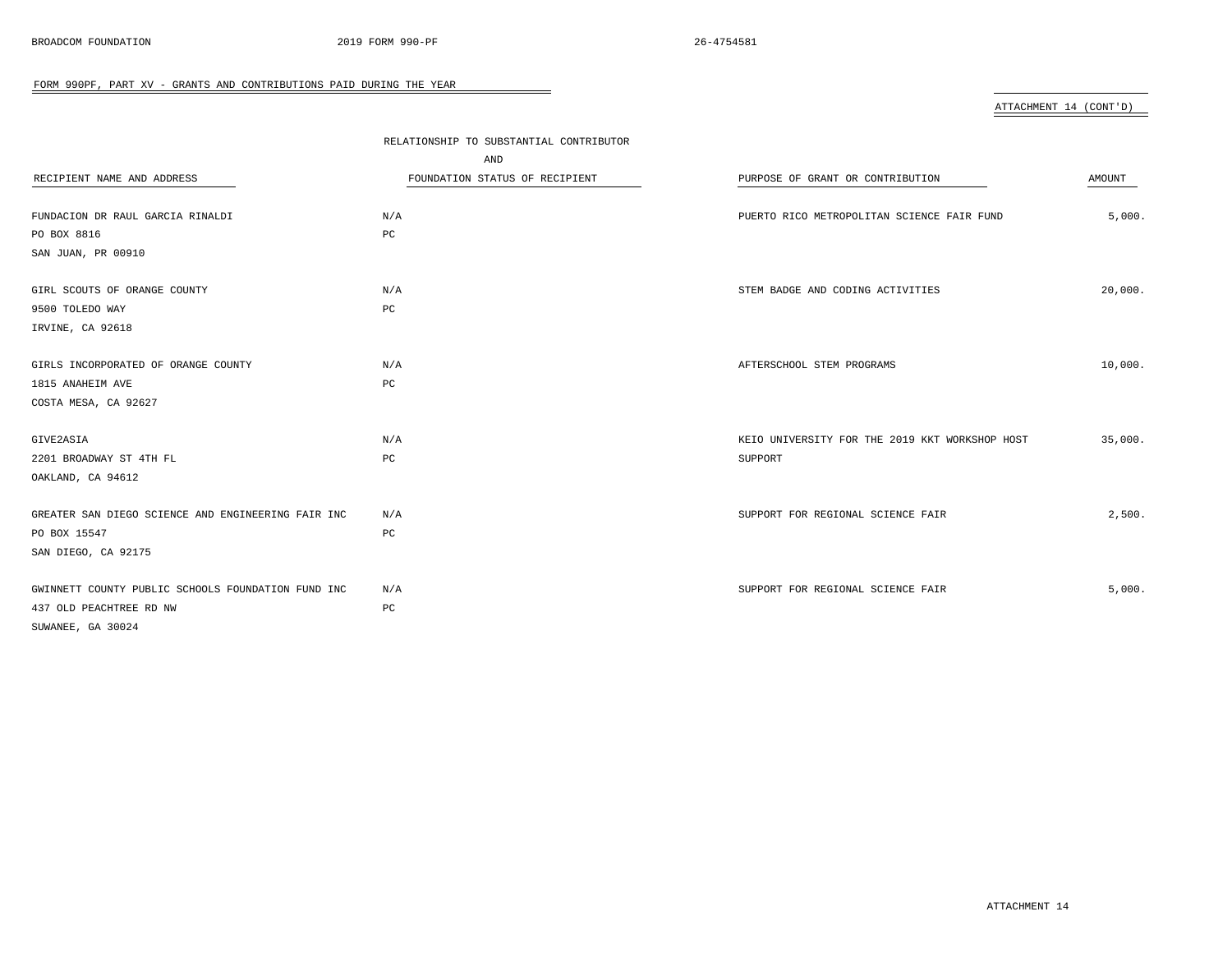ATTACHMENT 14 (CONT'D)

|                                              | RELATIONSHIP TO SUBSTANTIAL CONTRIBUTOR |                                                |         |
|----------------------------------------------|-----------------------------------------|------------------------------------------------|---------|
|                                              | AND                                     |                                                |         |
| RECIPIENT NAME AND ADDRESS                   | FOUNDATION STATUS OF RECIPIENT          | PURPOSE OF GRANT OR CONTRIBUTION               | AMOUNT  |
|                                              |                                         |                                                |         |
| HACK FOUNDATION                              | N/A                                     | SCIENCE AND US MAKEATHON AT MIT                | 3,000.  |
| 8605 SANTA MONICA BLVD STE 86294             | PC                                      |                                                |         |
| WEST HOLLYWOOD, CA 90069                     |                                         |                                                |         |
| IMPERIAL COLLEGE FOUNDATION INC              | N/A                                     | CHARITABLE EVENT                               | 50,000. |
| PO BOX 80526                                 | PC                                      |                                                |         |
| ATLANTA, GA 30366                            |                                         |                                                |         |
| INTERNATIONAL MEDICAL CORPS                  | N/A                                     | EMERGENCY RELIEF WORK IN THE BAHAMAS FOLLOWING | 10,000. |
| 12400 WILSHIRE BLVD STE 1500                 | PC                                      | HURRICANE DORIAN                               |         |
| LOS ANGELES, CA 90025                        |                                         |                                                |         |
| IRVINE PUBLIC SCHOOLS FOUNDATION             | N/A                                     | LEAD SPONSOR OF IRVINE PUBLIC SCHOOL DISTRICT  | 30,000. |
| 1 POST STE 250                               | РC                                      | SCIENCE FAIR                                   |         |
| IRVINE, CA 92618                             |                                         |                                                |         |
|                                              |                                         |                                                |         |
| KAIST U S FOUNDATION INC                     | N/A                                     | 2019 KKT WORKSHOP PARTICIPANT SUPPORT          | 20,000. |
| C/O CKP 3435 WILSHIRE BLVD NO 2240           | SO I                                    |                                                |         |
| LOS ANGELES, CA 90010                        |                                         |                                                |         |
| MASSACHUSETTS SCIENCE & ENGINEERING FAIR INC | N/A                                     | SUPPORT FOR REGIONAL SCIENCE FAIR              | 5,000.  |
| 955 MASSACHUSETTS AVE #350                   | PC                                      |                                                |         |
| CAMBRIDGE, MA 02139                          |                                         |                                                |         |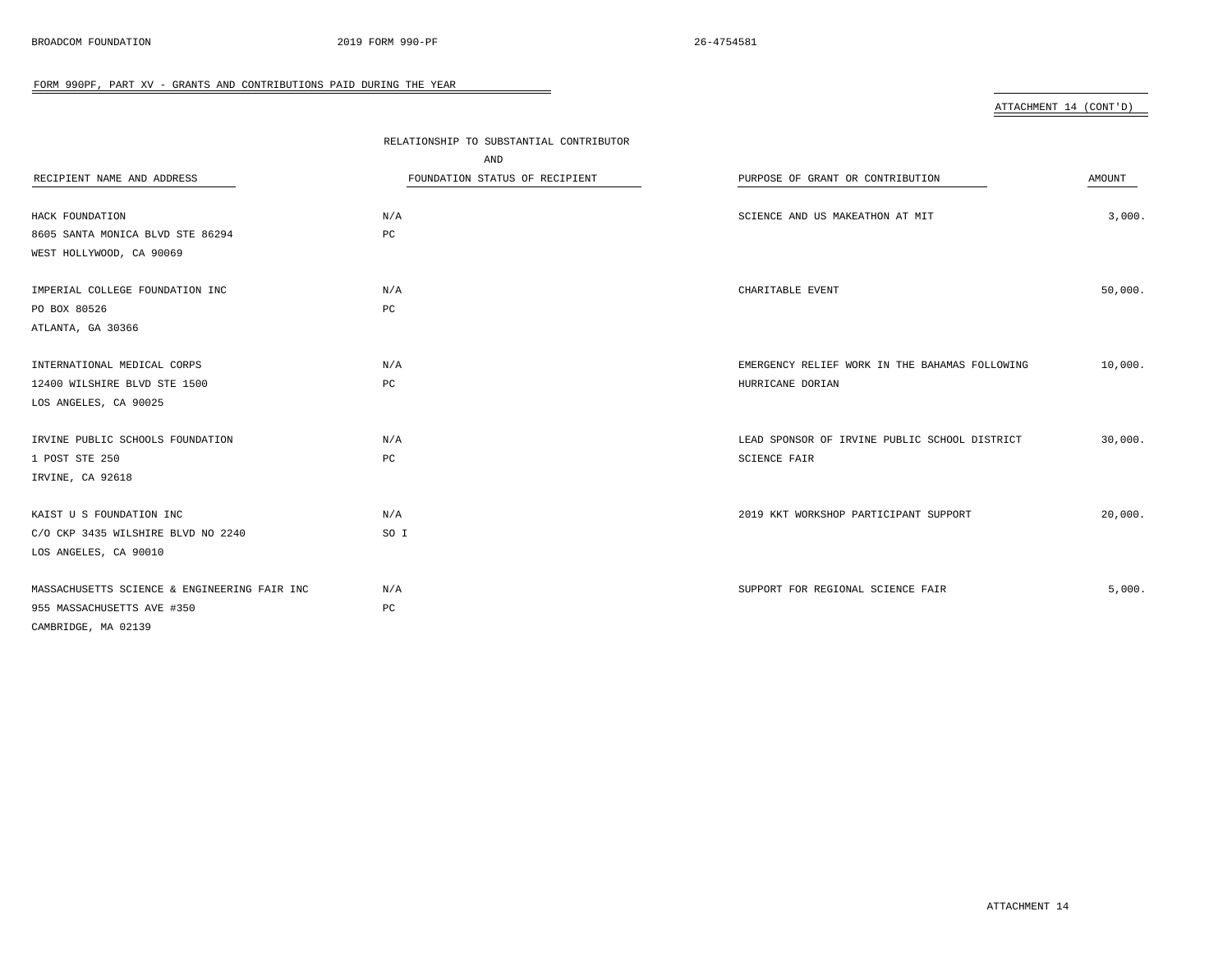### ATTACHMENT 14 (CONT'D)

|                                            | RELATIONSHIP TO SUBSTANTIAL CONTRIBUTOR |                                                  |         |
|--------------------------------------------|-----------------------------------------|--------------------------------------------------|---------|
|                                            | AND                                     |                                                  |         |
| RECIPIENT NAME AND ADDRESS                 | FOUNDATION STATUS OF RECIPIENT          | PURPOSE OF GRANT OR CONTRIBUTION                 | AMOUNT  |
|                                            |                                         |                                                  |         |
| MINNESOTA ACADEMY OF SCIENCE               | N/A                                     | SUPPORT FOR REGIONAL SCIENCE FAIR                | 5.000.  |
| 970 RAYMOND AVE STE 103                    | PC                                      |                                                  |         |
| SAINT PAUL, MN 55114                       |                                         |                                                  |         |
|                                            |                                         |                                                  |         |
| NCTU FOUNDATION                            | N/A                                     | NATIONAL CHAIO TUNG UNIVERSITY PARTICIPATION IN  | 25,000. |
| PO BOX 2793                                | PC                                      | THE 2019 ASIA PACIFIC WORKSHOP                   |         |
| CUPERTINO, CA 95015                        |                                         |                                                  |         |
|                                            |                                         |                                                  |         |
| NETHERLAND-AMERICA FOUNDATION INCORPORATED | N/A                                     | UNIVERSITY OF GRONINGEN FOR THE PREPARATION AND  | 25,000. |
| 505 8TH AVE STE 12A-05                     | PC                                      | TRAVEL FOR STUDENTS AND PROFESSORS TO THE 2019   |         |
| NEW YORK, NY 10018                         |                                         | EMEA WORKSHOP IN DELHI, INDIA                    |         |
|                                            |                                         |                                                  |         |
| OCTANE FOUNDATION FOR INNOVATION           | N/A                                     | DEVELOPMENT AND IMPLEMENTATION OF GUIDELINES AND | 20,000. |
| 65 ENTERPRISE                              | SO I                                    | APPLICATION OF POST GRADUATE -- ENTREPRENEURIAL  |         |
| ALISO VIEJO, CA 92656                      |                                         | AND INCUBATOR METHODOLOGIES FOR STUDENT          |         |
|                                            |                                         | PARTICIPANTS IN UNIVERSITY WORKSHOPS             |         |
|                                            |                                         |                                                  |         |
| ORANGE COUNTY COMMUNITY FOUNDATION         | N/A                                     | 30TH ANNIVERSARY ANNUAL MEETING FUND             | 5,000.  |
| 4041 MACARTHUR BLVD STE 510                | PC                                      |                                                  |         |
| NEWPORT BEACH, CA 92660                    |                                         |                                                  |         |
|                                            |                                         |                                                  |         |
| ORANGE COUNTY COMMUNITY FOUNDATION         | N/A                                     | SUPPORT FOR OC WORKFORCE DEVELOPMENT INITIATIVES | 10,000. |
| 4041 MACARTHUR BLVD STE 510                | PC                                      |                                                  |         |
| NEWPORT BEACH, CA 92660                    |                                         |                                                  |         |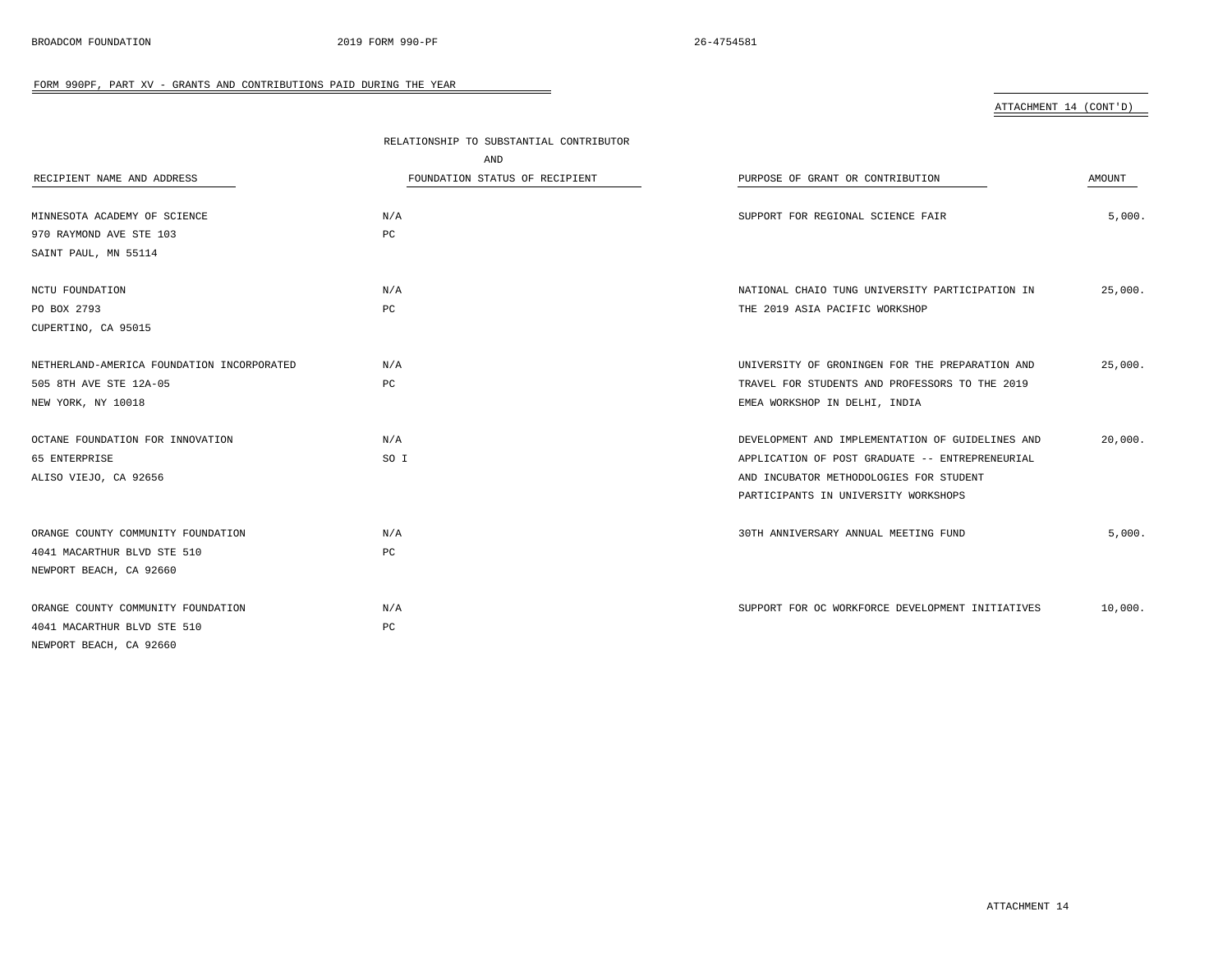ATTACHMENT 14 (CONT'D)

|                                                | RELATIONSHIP TO SUBSTANTIAL CONTRIBUTOR |                                                   |          |
|------------------------------------------------|-----------------------------------------|---------------------------------------------------|----------|
|                                                | AND                                     |                                                   |          |
| RECIPIENT NAME AND ADDRESS                     | FOUNDATION STATUS OF RECIPIENT          | PURPOSE OF GRANT OR CONTRIBUTION                  | AMOUNT   |
|                                                |                                         |                                                   |          |
| ORANGE COUNTY DEPARTMENT OF EDUCATION          | N/A                                     | ONE TIME PREP FOR 2020 ISEF                       | 25,000.  |
| 200 KALMUS DR                                  | GOV                                     |                                                   |          |
| COSTA MESA, CA 92626                           |                                         |                                                   |          |
| ORANGE COUNTY SCIENCE AND ENGINEERING FAIR INC | N/A                                     | SUPPORT FOR REGIONAL SCIENCE FAIR                 | 50,000.  |
| PO BOX 11151                                   | PC                                      |                                                   |          |
| SANTA ANA, CA 92711                            |                                         |                                                   |          |
| RASPBERRY PI FOUNDATION NORTH AMERICA INC      | N/A                                     | COOLEST PROJECTS IN NORTH AMERICA                 | 20,000.  |
| 1111 BROADWAY FL 3                             | PC                                      |                                                   |          |
| OAKLAND, CA 94607                              |                                         |                                                   |          |
| RASPBERRY PI FOUNDATION NORTH AMERICA INC      | N/A                                     | SUPPORT FOR PI ACADEMY IN THE US                  | 30,000.  |
| 1111 BROADWAY FL 3                             | PC                                      |                                                   |          |
| OAKLAND, CA 94607                              |                                         |                                                   |          |
|                                                |                                         |                                                   |          |
| RBSEF INC                                      | N/A                                     | SUPPORT FOR REGIONAL SCIENCE FAIR                 | 5,000.   |
| PO BOX 13314                                   | PC                                      |                                                   |          |
| READING, PA 19612                              |                                         |                                                   |          |
| REGENTS UNIVERSITY OF CALIFORNIA LOS ANGELES   | N/A                                     | UCLA BROADCOM FELLOWSHIP FUND, UNDER THE          | 150,000. |
| 10920 WILSHIRE BLVD STE 620                    | PC                                      | DIRECTION OF THE DEAN OF THE HENRY SAMUELI SCHOOL |          |
| LOS ANGELES, CA 90024                          |                                         | OF ENGINEERING & APPLIED SCIENCES                 |          |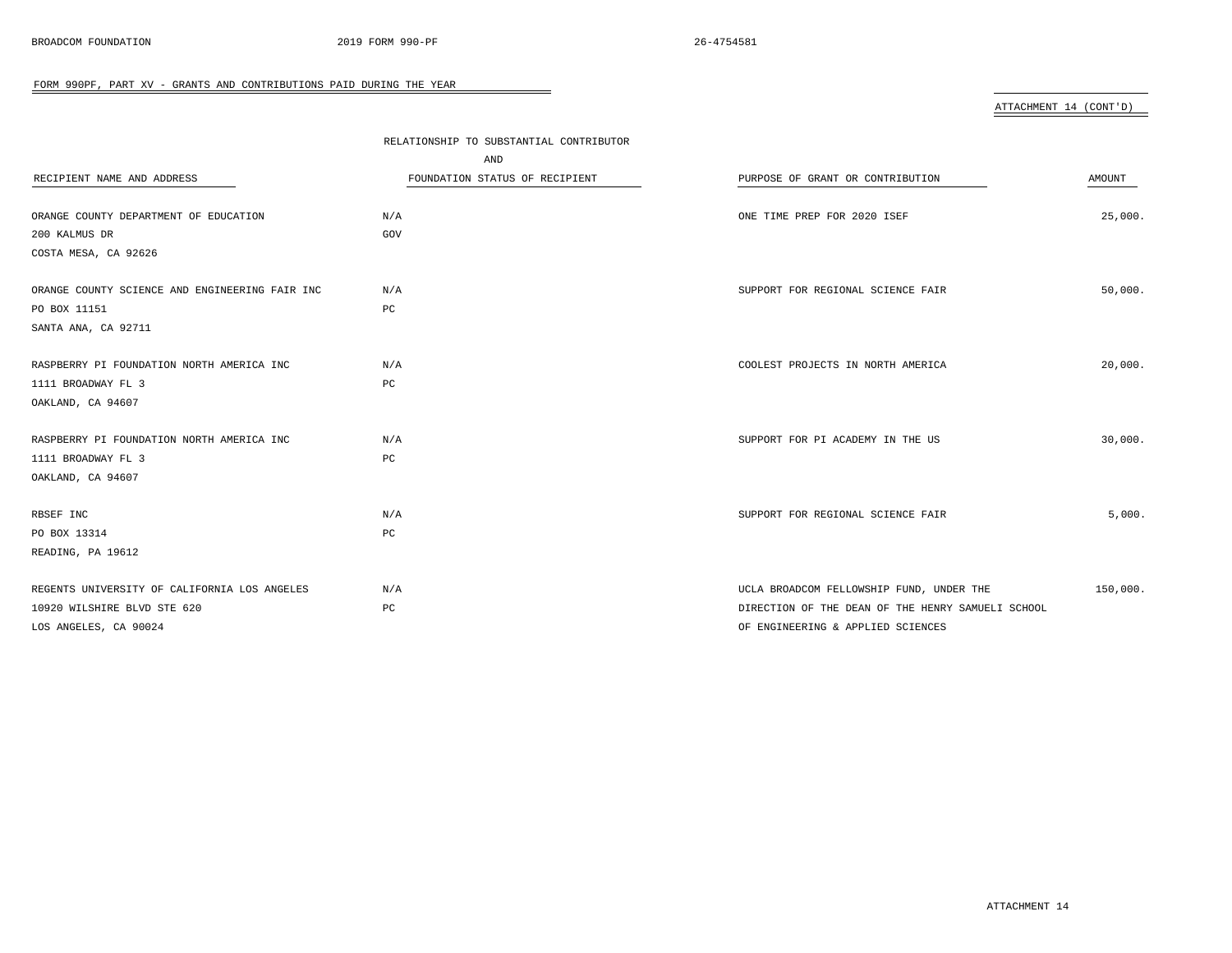ATTACHMENT 14 (CONT'D)

|                                                 | RELATIONSHIP TO SUBSTANTIAL CONTRIBUTOR |                                                    |         |
|-------------------------------------------------|-----------------------------------------|----------------------------------------------------|---------|
|                                                 | AND                                     |                                                    |         |
| RECIPIENT NAME AND ADDRESS                      | FOUNDATION STATUS OF RECIPIENT          | PURPOSE OF GRANT OR CONTRIBUTION                   | AMOUNT  |
|                                                 |                                         |                                                    |         |
| RENAISSANCE YOUTH CENTER                        | N/A                                     | 3D PRINTER AND RASPBERRY PIS FOR USE IN THE "CODE  | 3,500.  |
| 3485 3RD AVE                                    | PC                                      | THE BRONX" PROGRAM                                 |         |
| BRONX, NY 10456                                 |                                         |                                                    |         |
|                                                 |                                         |                                                    |         |
| RENAISSANCE YOUTH CENTER                        | N/A                                     | CODE THE BRONX PROGRAM                             | 25,000. |
| 3485 3RD AVE                                    | PC                                      |                                                    |         |
| BRONX, NY 10456                                 |                                         |                                                    |         |
|                                                 |                                         |                                                    |         |
| REUBEN H FLEET SCIENCE CENTER                   | N/A                                     | PREPARATION FOR 2020 ISEF                          | 5,000.  |
| 1875 EL PRADO                                   | PC                                      |                                                    |         |
| SAN DIEGO, CA 92101                             |                                         |                                                    |         |
| RIVERSIDE COUNTY OFFICE OF EDUCATION FOUNDATION | N/A                                     | RIVERSIDE REGIONAL SCIENCE FAIR SUPPORT            | 2,500.  |
| 3939 13TH ST                                    | $_{\rm PC}$                             |                                                    |         |
| RIVERSIDE, CA 92501                             |                                         |                                                    |         |
|                                                 |                                         |                                                    |         |
| RUDOLF STEINER FOUNDATION INC                   | N/A                                     | RSF SOCIAL FINANCE - THE NUMI FOUNDATION FUND      | 5,000.  |
| 1002A OREILLY AVE                               | PC                                      |                                                    |         |
| SAN FRANCISCO, CA 94129                         |                                         |                                                    |         |
|                                                 |                                         |                                                    |         |
| SAN MATEO COUNTY OFFICE OF EDUCATION            | N/A                                     | SUPPORT FOR SAN MATEO COUNTY REGIONAL SCIENCE FAIR | 20,000. |
| 101 TWIN DOLPHIN DR                             | GOV                                     |                                                    |         |
| REDWOOD CITY, CA 94065                          |                                         |                                                    |         |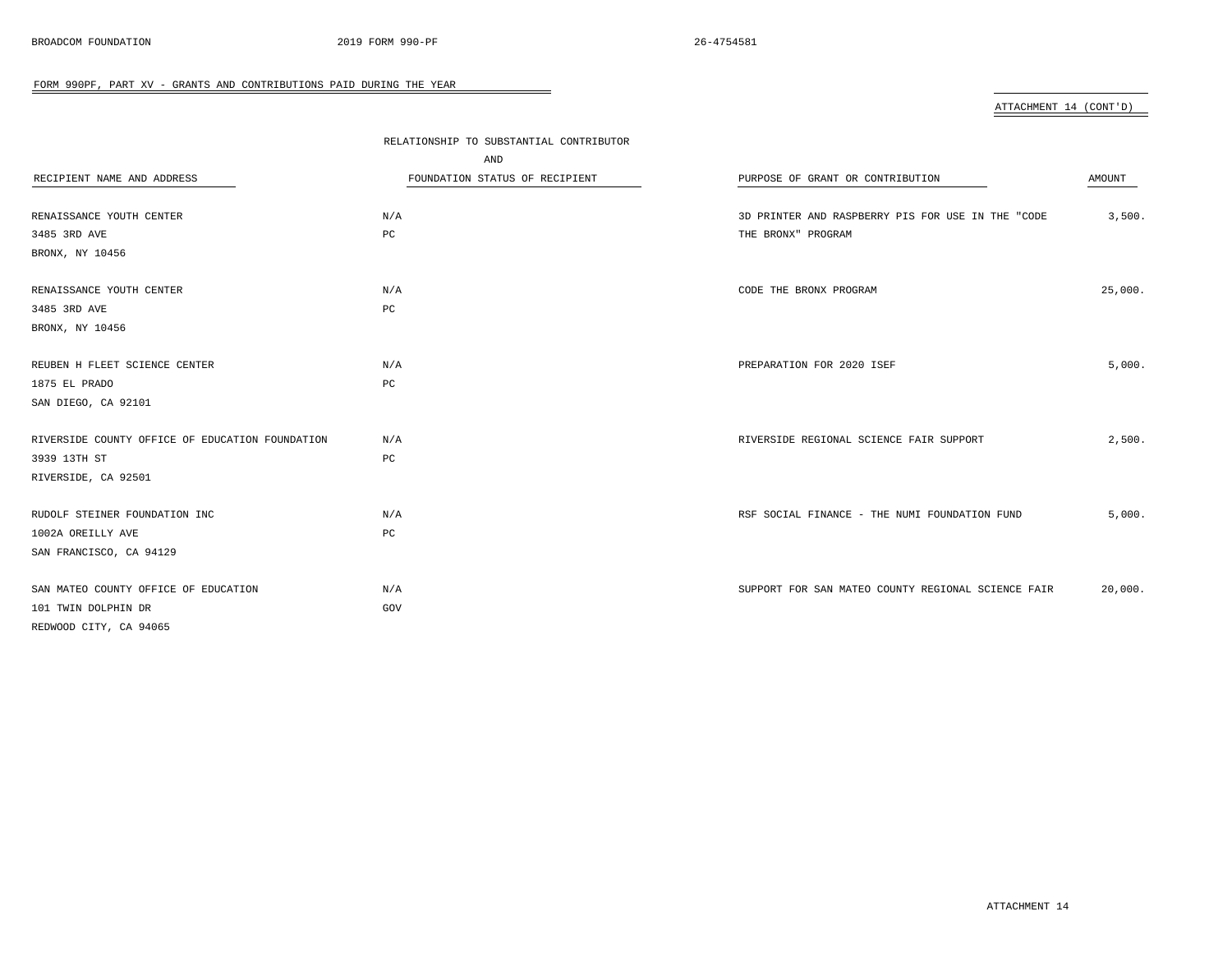ATTACHMENT 14 (CONT'D)

|                                     | RELATIONSHIP TO SUBSTANTIAL CONTRIBUTOR |                                                  |            |
|-------------------------------------|-----------------------------------------|--------------------------------------------------|------------|
|                                     | AND                                     |                                                  |            |
| RECIPIENT NAME AND ADDRESS          | FOUNDATION STATUS OF RECIPIENT          | PURPOSE OF GRANT OR CONTRIBUTION                 | AMOUNT     |
|                                     |                                         |                                                  |            |
| SANTA CLARA VALLEY SCIENCE FAIR ASN | N/A                                     | SUPPORT FOR REGIONAL SCIENCE FAIR                | 5,000.     |
| PO BOX 307                          | PC                                      |                                                  |            |
| LOS ALTOS, CA 94023                 |                                         |                                                  |            |
| SCIENCE BUDDIES                     | N/A                                     | SUPPORT FOR INCREASING ONLINE SCIENCE &          | 50,000.    |
| 560 VALLEY WAY                      | $_{\rm PC}$                             | ENGINEERING PROGRAMS                             |            |
| MILPITAS, CA 95035                  |                                         |                                                  |            |
|                                     |                                         |                                                  |            |
| SILICON VALLEY EDUCATION FOUNDATION | N/A                                     | ELEVATE MATH PROGRAM                             | 20,000.    |
| 1400 PARKMOOR AVE, STE 200          | PC                                      |                                                  |            |
| SAN JOSE, CA 95126                  |                                         |                                                  |            |
|                                     |                                         |                                                  |            |
| SMITHSONIAN INSTITUTION             | N/A                                     | INNER CITY STEM ENGAGEMENT (WITH SSP) DC MASTERS | 20,000.    |
| 647 CONTEES WHARF RD                | $_{\rm PC}$                             |                                                  |            |
| EDGEWATER, MD 21037                 |                                         |                                                  |            |
| SOCIETY FOR SCIENCE & THE PUBLIC    | N/A                                     | BROADCOM MASTERS PROGRAM                         | 1,819,959. |
| 1719 N ST NW                        | PC                                      |                                                  |            |
| WASHINGTON, DC 20036                |                                         |                                                  |            |
|                                     |                                         |                                                  |            |
| SOCIETY FOR SCIENCE & THE PUBLIC    | N/A                                     | CHARITABLE EVENT                                 | 15,000.    |
| 1719 N ST NW                        | PC                                      |                                                  |            |
| WASHINGTON, DC 20036                |                                         |                                                  |            |
|                                     |                                         |                                                  |            |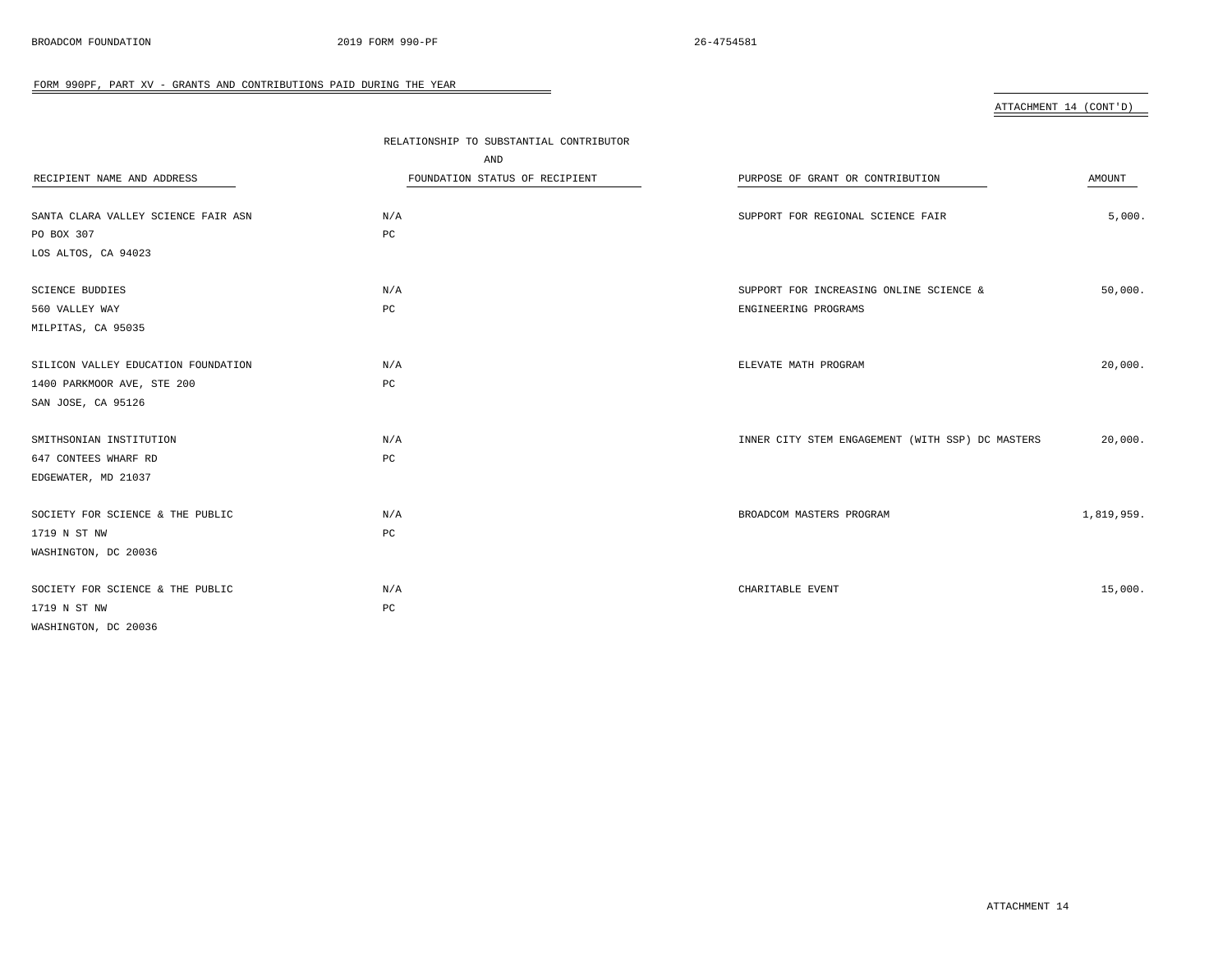ATTACHMENT 14 (CONT'D)

|                                            | RELATIONSHIP TO SUBSTANTIAL CONTRIBUTOR |                                                |         |
|--------------------------------------------|-----------------------------------------|------------------------------------------------|---------|
|                                            | AND                                     |                                                |         |
| RECIPIENT NAME AND ADDRESS                 | FOUNDATION STATUS OF RECIPIENT          | PURPOSE OF GRANT OR CONTRIBUTION               | AMOUNT  |
|                                            |                                         |                                                |         |
| SOCIETY FOR SCIENCE & THE PUBLIC           | N/A                                     | TO SUPPORT BRINGING FOUR TEAM LEADERS TO BRCM  | 10,000. |
| 1719 N ST NW                               | $_{\rm PC}$                             | MASTERS INTERNATIONAL                          |         |
| WASHINGTON, DC 20036                       |                                         |                                                |         |
|                                            |                                         |                                                |         |
| SOCIETY FOR SCIENCE & THE PUBLIC           | N/A                                     | DEPARTMENT OF DEFENSE - DEFENSE STEM EDUCATION | 8,000.  |
| 1719 N ST NW                               | $_{\rm PC}$                             | CONSORTIUM (DSEC)                              |         |
| WASHINGTON, DC 20036                       |                                         |                                                |         |
|                                            |                                         |                                                |         |
| SOCIETY FOR SCIENCE & THE PUBLIC           | N/A                                     | SPECIAL OUTREACH - PT STAFF POSITION FUND      | 50,000. |
| 1719 N ST NW                               | PC                                      |                                                |         |
| WASHINGTON, DC 20036                       |                                         |                                                |         |
|                                            |                                         |                                                |         |
| SOUTH SAN FRANCISCO FRIENDS OF THE LIBRARY | N/A                                     | LOCAL SUPPORT FOR BAY AREA ECOSYSTEM           | 20,000. |
| 840 W ORANGE AVE                           | $_{\rm PC}$                             |                                                |         |
| S SAN FRAN, CA 94080                       |                                         |                                                |         |
|                                            |                                         |                                                |         |
| THE AMERICAN IRELAND FUND                  | N/A                                     | THE UNIVERSITY COLLEGE DUBLIN FOUNDATION CLG   | 50,000. |
| 10 POST OFC SQ STE 1205                    | $_{\rm PC}$                             |                                                |         |
| BOSTON, MA 02109                           |                                         |                                                |         |
|                                            |                                         |                                                |         |
| THE FOUNDATION AT FCOE                     | N/A                                     | CENTRAL VALLEY REGIONAL SCIENCE FAIR (FRESNO)  | 5,000.  |
| 1111 VAN NESS AVE 3RD FL                   | PC                                      |                                                |         |
| FRESNO, CA 93721                           |                                         |                                                |         |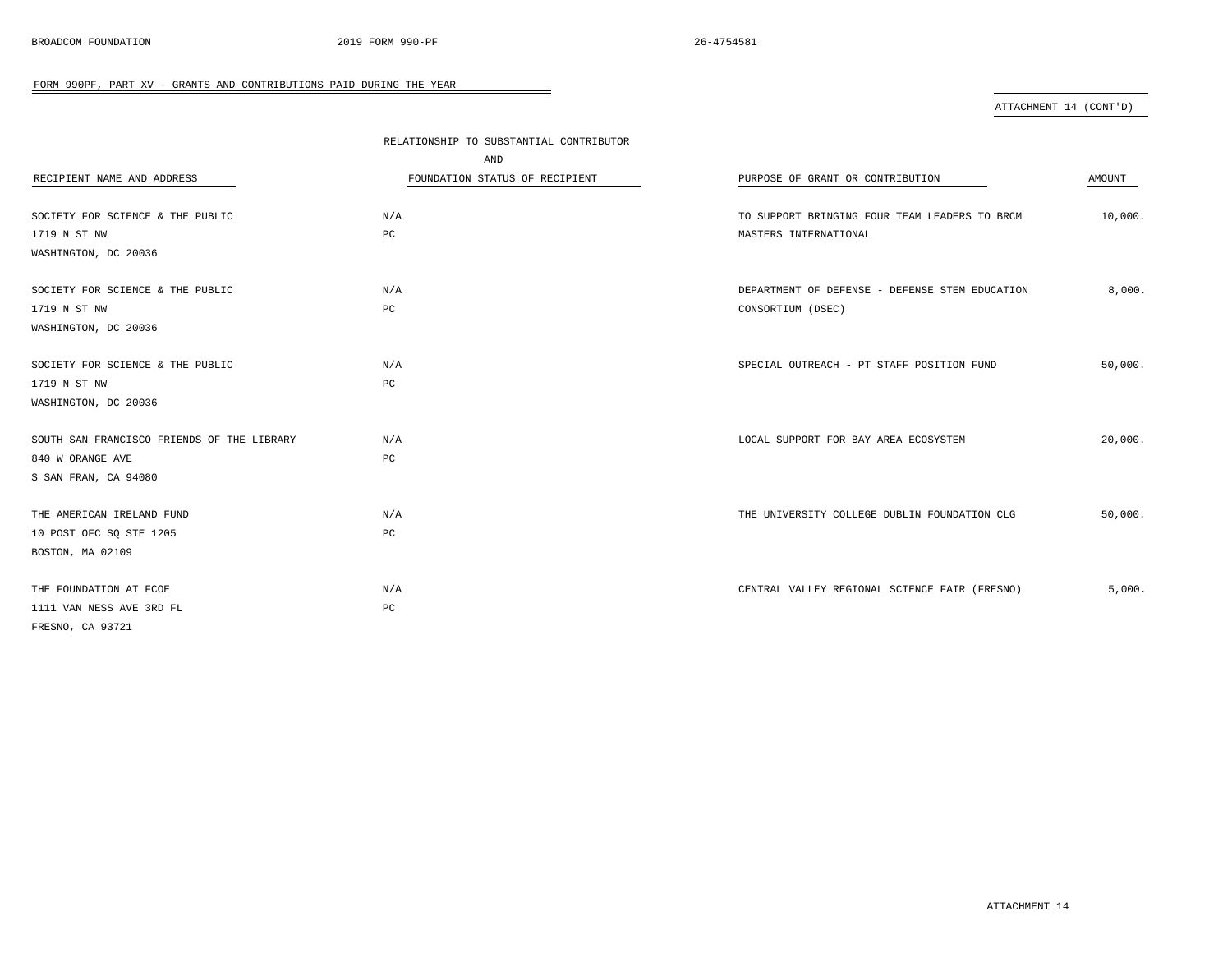### ATTACHMENT 14 (CONT'D)

|                                                    | RELATIONSHIP TO SUBSTANTIAL CONTRIBUTOR |                                               |          |
|----------------------------------------------------|-----------------------------------------|-----------------------------------------------|----------|
|                                                    | AND                                     |                                               |          |
| RECIPIENT NAME AND ADDRESS                         | FOUNDATION STATUS OF RECIPIENT          | PURPOSE OF GRANT OR CONTRIBUTION              | AMOUNT   |
|                                                    |                                         |                                               |          |
| UNIVERSITY OF CALIFORNIA IRVINE FOUNDATION         | N/A                                     | FABCAMP SCHOLARSHIP AND OC OUTREACH FOR       | 35,000.  |
| 100 THEORY, STE 250                                | РC                                      | UNDERSERVED MIDDLE SCHOOLERS                  |          |
| IRVINE, CA 92617                                   |                                         |                                               |          |
| UNIVERSITY OF CALIFORNIA IRVINE FOUNDATION - THE H | N/A                                     | 2019 ASIA/PACIFIC UNIVERSITY STUDENT WORKSHOP | 50,000.  |
| 5200 ENGINEERING HALL                              | PC                                      | SUPPORT                                       |          |
| IRVINE, CA 92697                                   |                                         |                                               |          |
| UNIVERSITY OF CALIFORNIA IRVINE FOUNDATION - THE H | N/A                                     | APW PARTNERSHIP WITH ALABAMA A&M UNIVERSITY   | 17,500.  |
| 5200 ENGINEERING HALL                              | PC                                      |                                               |          |
| IRVINE, CA 92697                                   |                                         |                                               |          |
| UNIVERSITY OF CALIFORNIA IRVINE FOUNDATION - THE H | N/A                                     | OC STEM ECOSYSTEM INITIATIVE                  | 100,000. |
| 5200 ENGINEERING HALL                              | PC                                      |                                               |          |
| IRVINE, CA 92697                                   |                                         |                                               |          |
| UNIVERSITY OF CALIFORNIA IRVINE FOUNDATION - THE H | N/A                                     | UCI BROADCOM FELLOWSHIP FUND                  | 150,000. |
| 5200 ENGINEERING HALL                              | PC                                      |                                               |          |
| IRVINE, CA 92697                                   |                                         |                                               |          |
| UNIVERSITY OF CALIFORNIA IRVINE FOUNDATION - THE H | N/A                                     | UCI K-14 FUTURE INNOVATORS INITIATIVE &       | 75,000.  |
| 5200 ENGINEERING HALL                              | PC                                      | ASPIRE/INSPIRE PROGRAMS                       |          |
| IRVINE, CA 92697                                   |                                         |                                               |          |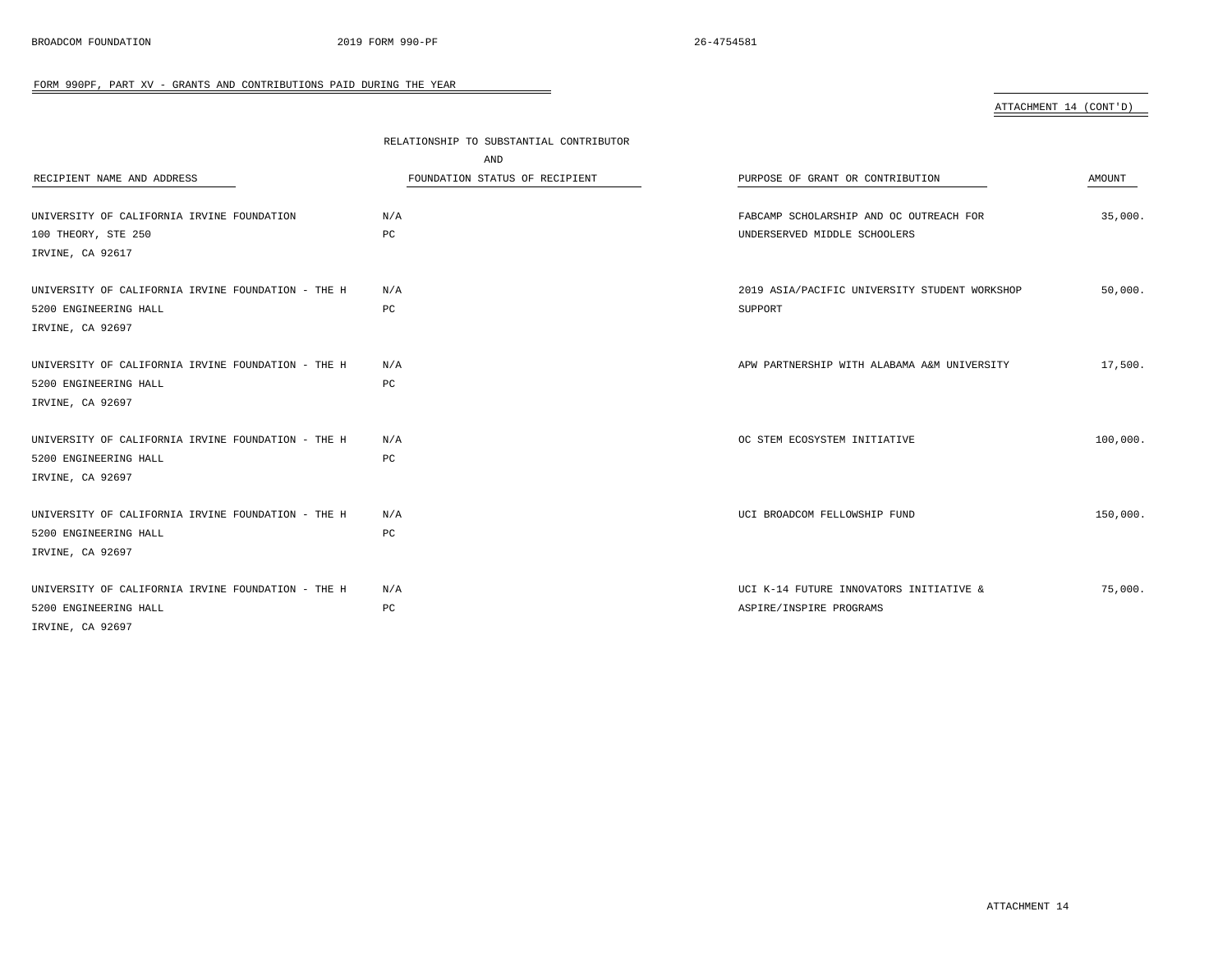### ATTACHMENT 14 (CONT'D)

|                                                       | RELATIONSHIP TO SUBSTANTIAL CONTRIBUTOR |                                  |        |
|-------------------------------------------------------|-----------------------------------------|----------------------------------|--------|
|                                                       | AND                                     |                                  |        |
| RECIPIENT NAME AND ADDRESS                            | FOUNDATION STATUS OF RECIPIENT          | PURPOSE OF GRANT OR CONTRIBUTION | AMOUNT |
|                                                       |                                         |                                  | 5,000. |
| WOMENS HIGH-TECH COALITION<br>C/O 499 S CAPITAL ST SW | N/A<br>PC                               | DC STEM FAIR                     |        |
| WASHINGTON, DC 20003                                  |                                         |                                  |        |

 $\overline{\phantom{a}}$ 

TOTAL CONTRIBUTIONS PAID  $4,154,959$ .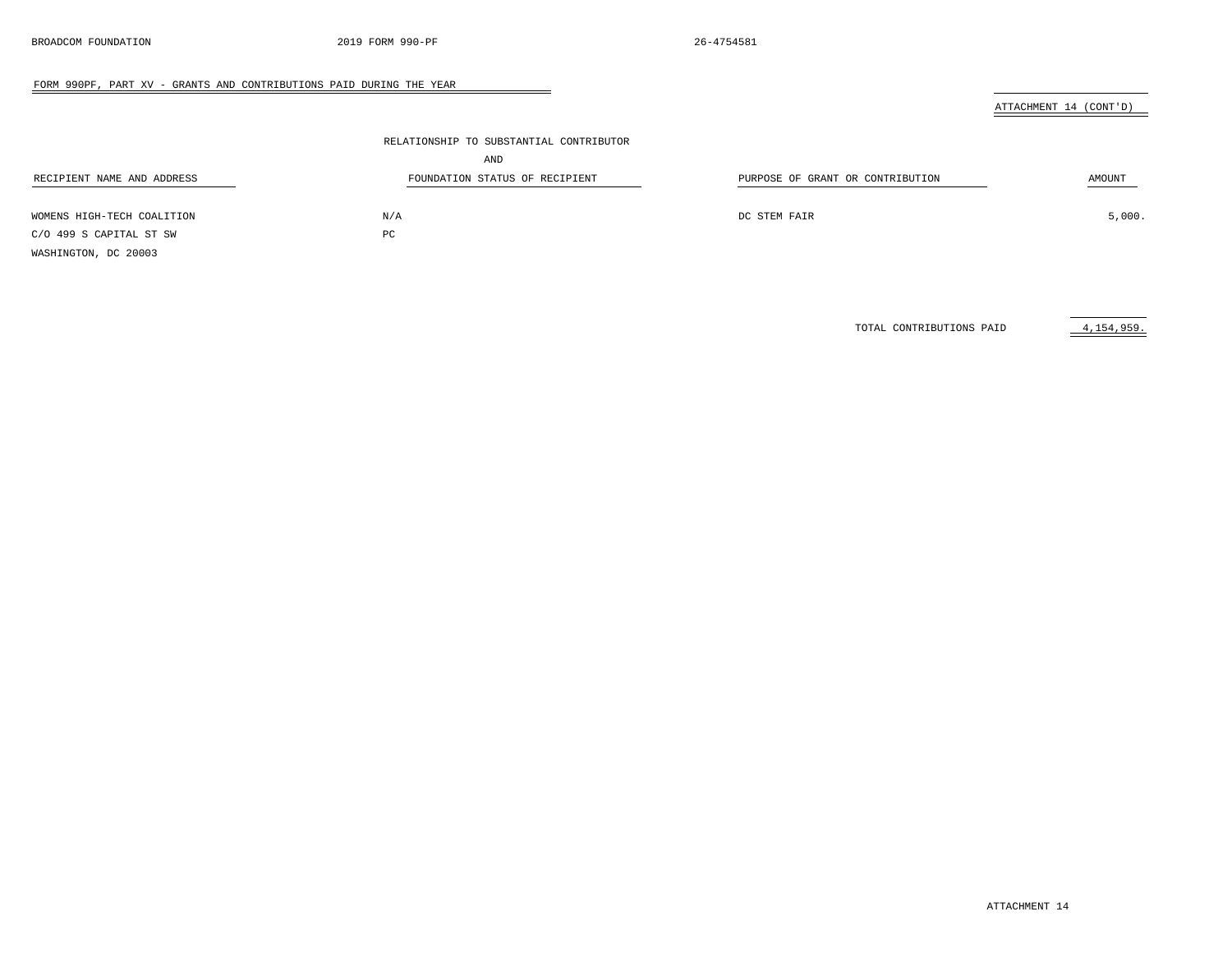$\overline{\phantom{a}}$ 

### FORM 990-PF, PART XVI-A - ANALYSIS OF OTHER REVENUE

# ATTACHMENT 15

<span id="page-46-0"></span>

| DESCRIPTION                   | BUSINESS<br>CODE<br>and the control of the control of the | AMOUNT | EXCLUSION<br>CODE | AMOUNT | RELATED OR EXEMPT<br>FUNCTION INCOME |
|-------------------------------|-----------------------------------------------------------|--------|-------------------|--------|--------------------------------------|
| CLASS ACTION LAWSUIT PROCEEDS |                                                           |        | 01                | 12.    |                                      |
| TOTALS                        |                                                           |        |                   | 12     |                                      |